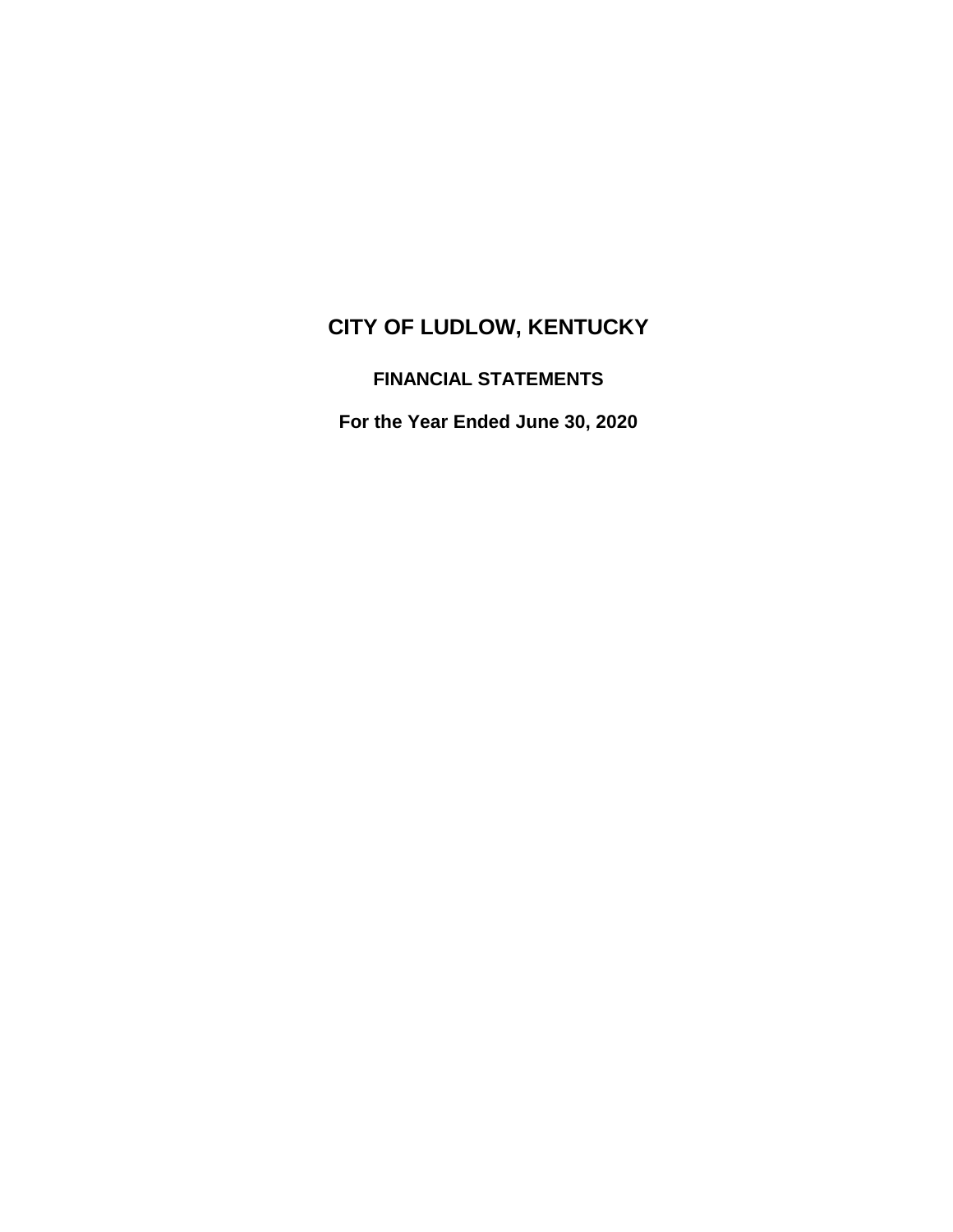# **CITY OF LUDLOW, KENTUCKY**

# **FINANCIAL STATEMENTS**

**For the Year Ended June 30, 2020**

# **TABLE OF CONTENTS**

| <b>Introductory Section</b>                                                      | Pages   |  |
|----------------------------------------------------------------------------------|---------|--|
|                                                                                  |         |  |
| <b>Financial Section</b>                                                         |         |  |
|                                                                                  | $2 - 3$ |  |
|                                                                                  | $4 - 9$ |  |
| <b>Basic Financial Statements</b>                                                |         |  |
| <b>Government Wide Financial Statements</b>                                      |         |  |
|                                                                                  | 10      |  |
|                                                                                  | 11      |  |
| <b>Fund Financial Statements</b>                                                 |         |  |
|                                                                                  | 12      |  |
| Statement of Revenues, Expenditures and Changes in Fund                          |         |  |
|                                                                                  | 13      |  |
| Reconciliation of the Statement of Revenues, Expenditures, and Changes in        |         |  |
| Fund Balances of Governmental Funds to the Statement of Activities               | 14      |  |
|                                                                                  | 15      |  |
| Statement of Revenues, Expenses, and Changes in Net Position                     |         |  |
|                                                                                  | 16      |  |
|                                                                                  | 17      |  |
|                                                                                  |         |  |
| Required Supplementary Information                                               |         |  |
|                                                                                  | 42      |  |
| Budgetary Comparison Schedule - Budget to Actual - Municipal Road Aid Fund       | 43      |  |
|                                                                                  |         |  |
| Multiple Employer, Cost Sharing, Other Post Employment Benefits Plan 46-47       |         |  |
| Independent Auditor's Report on Internal Control over Financial Reporting and on |         |  |
| Compliance and Other Matters Based on an Audit of Financial Statements           |         |  |
|                                                                                  |         |  |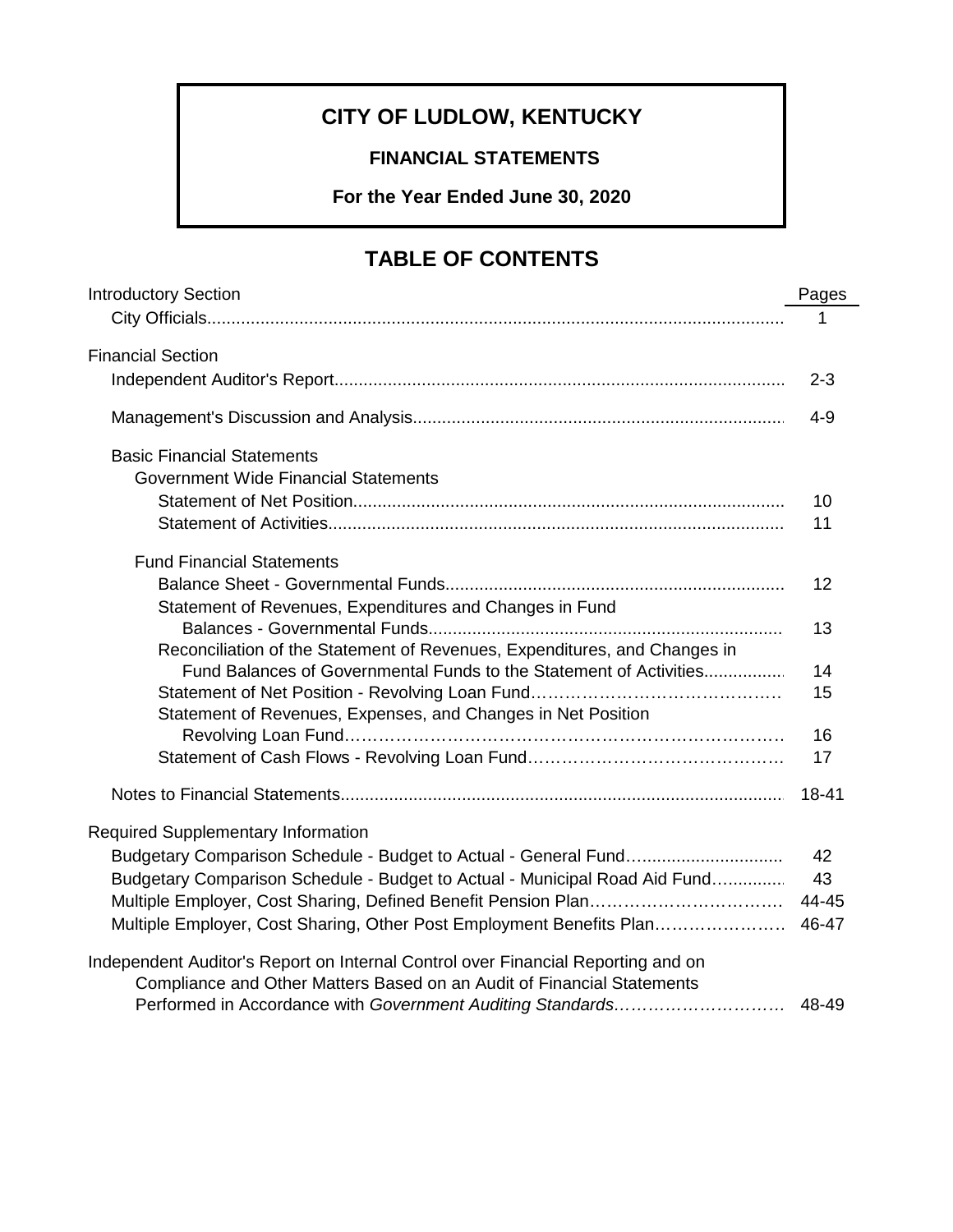# **CITY OF LUDLOW, KENTUCKY**

# **CITY OFFICIALS**

**For the Year Ended June 30, 2020**

# **Council Members**

Josh Boone, Mayor

Vanetta Davis **Bill Whiteley** 

Tiffany Grider Chris Wright

Steve Chapman **Julie Terry Navarre** 

# **City Management**

Scott Smith, City Administrative Officer/Police Chief

Laurie Sparks, City Clerk

Alice Margolen, Treasurer

Todd McMurtry, Attorney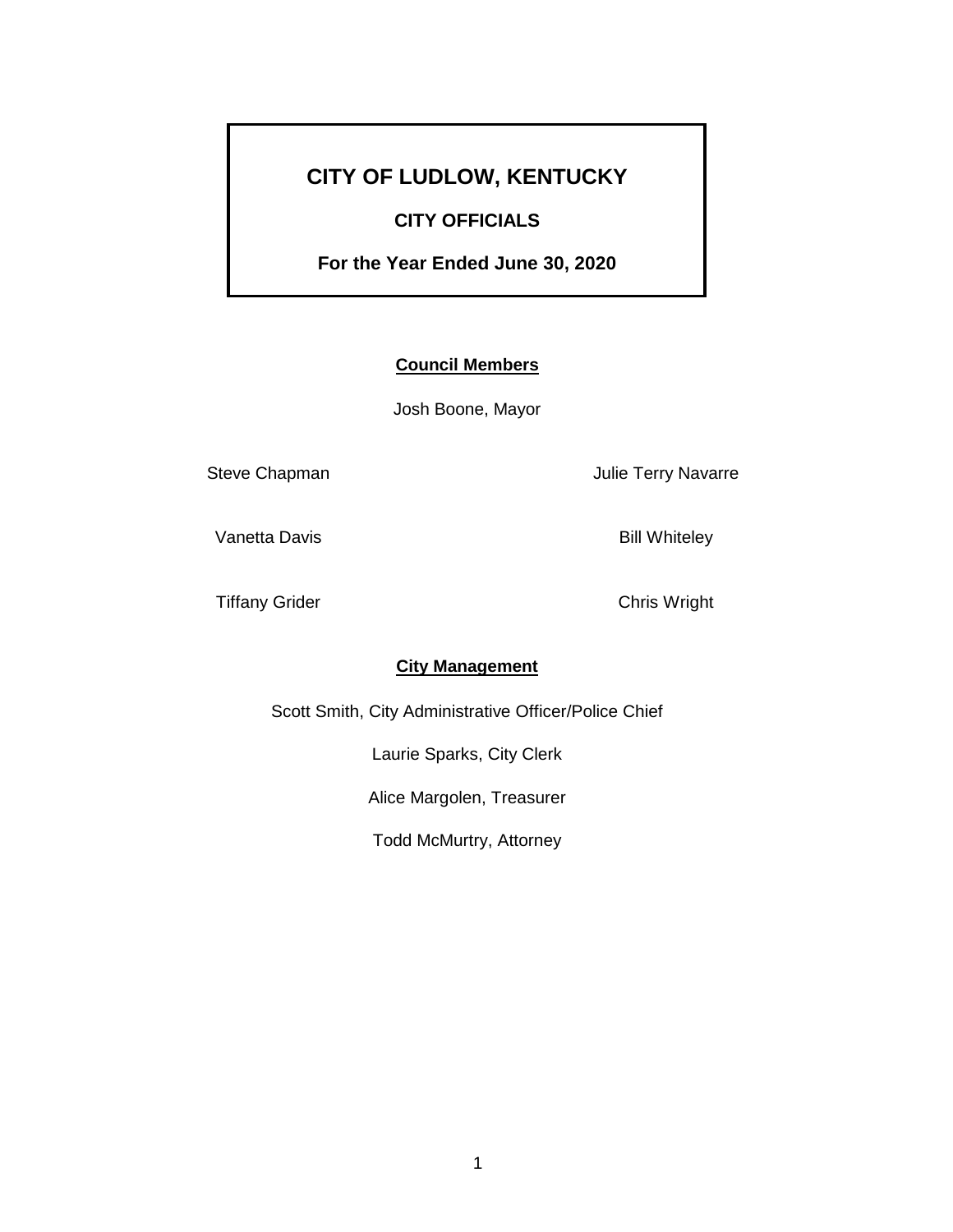

#### **INDEPENDENT AUDITOR'S REPORT**

**To the Honorable Mayor and Members of the Council of the City of Ludlow, Kentucky** 

#### **Report on the Financial Statements**

We have audited the accompanying financial statements of the governmental activities, the businesstype activities, each major fund, and the aggregate remaining fund information of the City of Ludlow, Kentucky, as of and for the year ended June 30, 2020, and the related notes to the financial statements, which collectively comprise the City's basic financial statements as listed in the table of contents.

#### *-Management's Responsibility for the Financial Statements*

Management is responsible for the preparation and fair presentation of these financial statements in accordance with accounting principles generally accepted in the United States of America; this includes the design, implementation, and maintenance of internal control relevant to the preparation and fair presentation of financial statements that are free from material misstatement, whether due to fraud or error.

#### *-Auditor's Responsibility*

Our responsibility is to express an opinion on these financial statements based on our audit. We conducted our audit in accordance with auditing standards generally accepted in the United States of America and the standards applicable to financial audits contained in *Government Auditing Standards* issued by the Comptroller General of the United States. Those standards require that we plan and perform the audit to obtain reasonable assurance about whether the financial statements are free from material misstatement.

An audit involves performing procedures to obtain audit evidence about the amounts and disclosures in the financial statements. The procedures selected depend on the auditor's judgment, including the assessment of the risks of material misstatement of the financial statements, whether due to fraud or error. In making those risk assessments, the auditor considers internal control relevant to the entity's preparation and fair presentation of the financial statements in order to design audit procedures that are appropriate in the circumstances, but not for the purpose of expressing an opinion on the effectiveness of the entity's internal control. Accordingly, we express no such opinion. An audit also includes evaluating the appropriateness of accounting policies used and the reasonableness of significant accounting estimates made by management, as well as evaluating the overall presentation of the financial statements.

We believe that the audit evidence we have obtained is sufficient and appropriate to provide a basis for our audit opinion.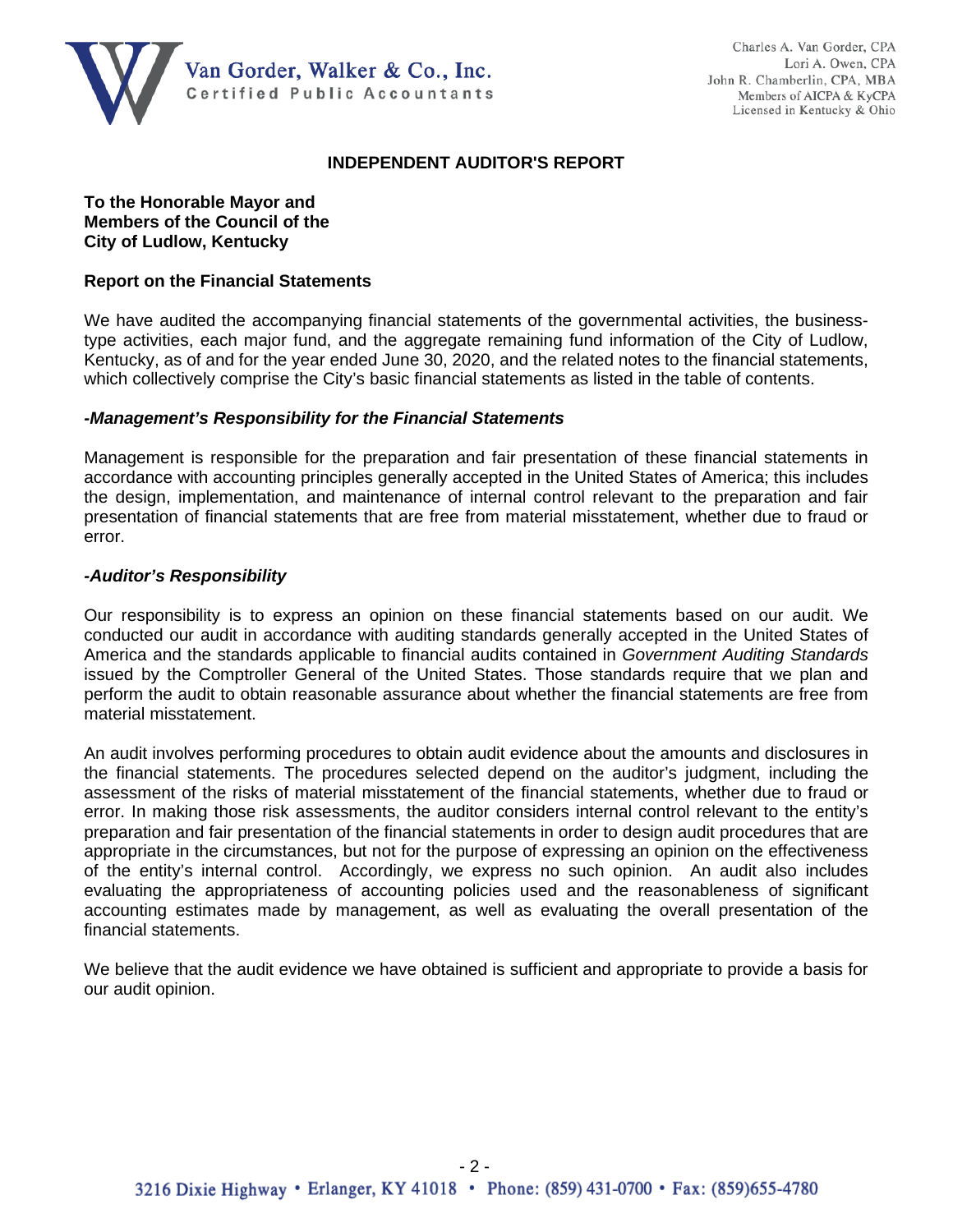

# *-Opinions*

In our opinion, the financial statements referred to above present fairly, in all material respects, the financial position of the City of Ludlow, Kentucky as of June 30, 2020 and the respective changes in financial position thereof for the year then ended in accordance with accounting principles generally accepted in the United States of America.

# **Other Matters**

# *-Required Supplementary Information*

Accounting principles generally accepted in the United States of America require that the *Management's Discussion and Analysis* on pages 4-9, the budgetary comparison schedules on pages 42-43 and the pension and OPEB disclosures on pages 44-47 to be presented to supplement the basic financial statements. Such information, although not a part of the basic financial statements, is required by the Governmental Accounting Standards Board who considers it to be an essential part of financial reporting for placing the basic financial statements in an appropriate operational, economic, or historical context. We have applied certain limited procedures to the required supplementary information in accordance with auditing standards generally accepted in the United States of America, which consisted of inquiries of management about the methods of preparing the information and comparing the information for consistency with management's responses to our inquiries, the basic financial statements, and other knowledge we obtained during our audit of the basic financial statements. We do not express an opinion or provide any assurance on the information because the limited procedures do not provide us with sufficient evidence to express an opinion or provide any assurance.

# **Other Reporting Required by** *Government Auditing Standards*

In accordance with *Government Auditing Standards*, we have also issued our report dated January 29, 2021 on our consideration of the City of Ludlow, Kentucky's internal control over financial reporting and on our tests of its compliance with certain provisions of laws, regulations, contracts, and grant agreements and other matters. The purpose of that report is solely to describe the scope of our testing of internal control over financial reporting and compliance and the results of that testing, and not to provide an opinion on the effectiveness of the City of Ludlow's internal control over financial reporting or on compliance. That report is an integral part of an audit performed in accordance with *Government Auditing Standards* in considering the City of Ludlow, Kentucky's internal control over financial reporting and compliance.

# *Van Gorder, Walker & Co., Inc.*

**Van Gorder, Walker & Co., Inc.** Erlanger, Kentucky January 29, 2021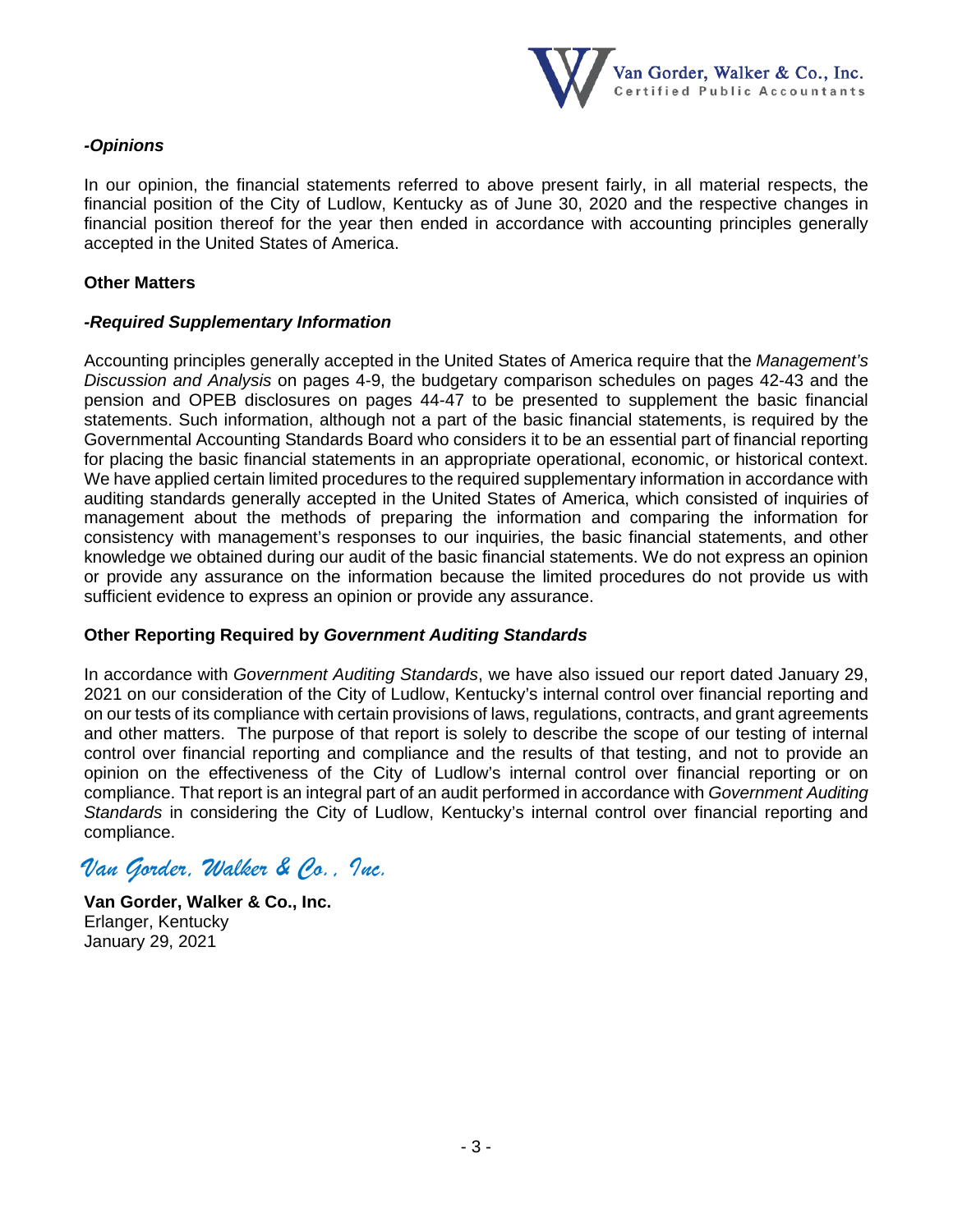#### **MANAGEMENT'S DISCUSSION AND ANALYSIS FOR THE FISCAL YEAR ENDED JUNE 30, 2020 UNAUDITED**

Our discussion and analysis of the City of Ludlow's financial performance for the fiscal year ended June 30, 2020, is intended to compliment the formal financial statements that begin on page 10. The formal financial statements, upon which the audit firm renders their opinion, can be fairly complex. The Auditors notes, which are in the last section of the report, must also comply with structured professional standards and can be difficult for a non-accounting professional to understand. This "management's discussion" portion is intended to assist our citizens and other stakeholders in gaining a clearer understanding of the information in the Annual Financial Reports.

# **OVERVIEW OF THIS ANNUAL REPORT**

This Annual Report consists of:

- 1. The Audit Opinion, pages 2-3.
- 2. This section, Management's Discussion and Analysis.
- 3. Formal financial statements and supporting schedules, pages 10 thru 17.
- 4. Notes and supplementary information.
- 5. Compliance and other matters.

The City's financial statements are presented in two formats, each with a different perspective of the City's finances. Government-wide statements present the finances of the City as one complete entity, while the Fund financial statements attempt to isolate various departments or activities within the City's structure and provide greater detail. Both approaches are useful in understanding the City's financial structure.

# *Government – Wide Financial Statements*

The government-wide statements report information about the City as a whole using accounting methods similar to those used by private-sector companies. These statements include all assets and liabilities, using the accrual basis of accounting, which is similar to the accounting used by most private-sector companies. All of the current year's revenues and expenditures are taken into account regardless of when cash is received or paid.

Government-wide financial statements provide us with the total net position of the City and the changes in them from prior periods. One can think of the City's net position—the difference between assets and liabilities—in the same way as one would calculate their personal net worth. The year-end net position of the city, its equity, can be compared to prior years to determine if the City's equity is growing or shrinking. This is an important measurement of how the City is doing financial wise. Of course, the financial results of any entity must be evaluated in conjunction with the local economic environment and a host of non-financial factors such as, population growth, infrastructure asset condition, new or changed government legislation, and the types and levels of services to be provided.

# *Fund Financial Statements*

A fund is a grouping of related accounts that is used to maintain control over resources that have been segregated for specific activities or objectives. The fund financial statements provide detailed information about the most significant funds – not the City as a whole. The City Council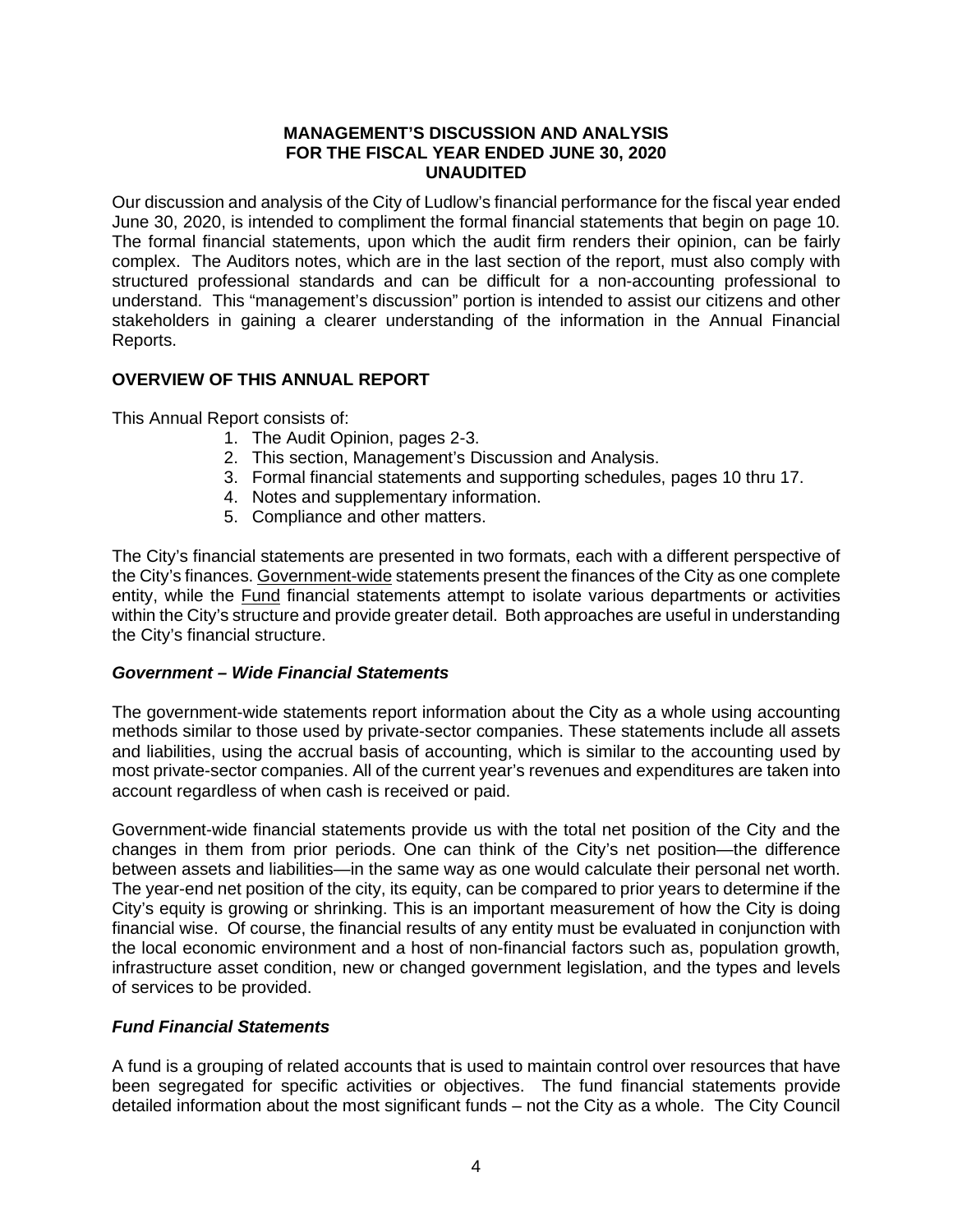establishes funds to help control and manage money for particular purposes or to show that it is meeting legal responsibilities for using certain taxes, grants, and other money. The City has three main set of funds  $-$  (1) the General Fund, (2) special revenue funds for the Municipal Aid and (3) a proprietary fund, which consists of the business-type activities of the City's Revolving Loan Fund.

The City's basic services are reported in the governmental funds, which focus on how money flows into and out of those funds and the balances left at year-end that are available for spending. These funds are reported using an accounting method called modified accrual accounting, which measures cash and all other financial assets that can readily be converted to cash. The modified accrual basis allows certain revenues to be recognized before actually received. The governmental fund statements provide a detailed short-term view of the City's general government operations and the basic services it provides. Governmental fund information helps you determine whether there are more or fewer financial resources that can be spent in the near future to finance the City's programs. We describe the relationship (or differences) between governmental activities (reported in the statement of net position and the statement of activities) and governmental funds in a reconciliation of the fund financial statements. The full accrual accounting method is used for reporting on the City's proprietary fund.

# **Notes to the Financial Statements**

The notes provide additional information that is essential to a full understanding of the data provided in the government-wide and fund financial statements.

#### **FINANCIAL HIGHLIGHTS**

- The City's governmental activities net position is (\$2,384,774)
- During the year the City's governmental activities net position decreased (\$625,675)
- GASB No. 68 Accounting and Financial Reporting for Pensions requires the City to record its proportionate share of the County Employees' Retirement System (CERS) net pension liability. The City has recorded a net pension liability of \$5,191,816 as well as related deferred outflows and inflows of resources as a result of this standard
- GASB No. 75 Accounting and Financial Reporting for Other Post-Employment Health Insurance Benefits (OPEB) - requires the City to record its proportionate share of the County Employees' Retirement System (CERS) net OPEB liability. The City has recorded a net pension liability of \$1,362,870 as well as related deferred outflows and inflows of resources as a result of this standard
- The City recorded a non-cash expense of \$963,671 as a result in the change of their proportionate share in the County Employees' Retirement System (CERS)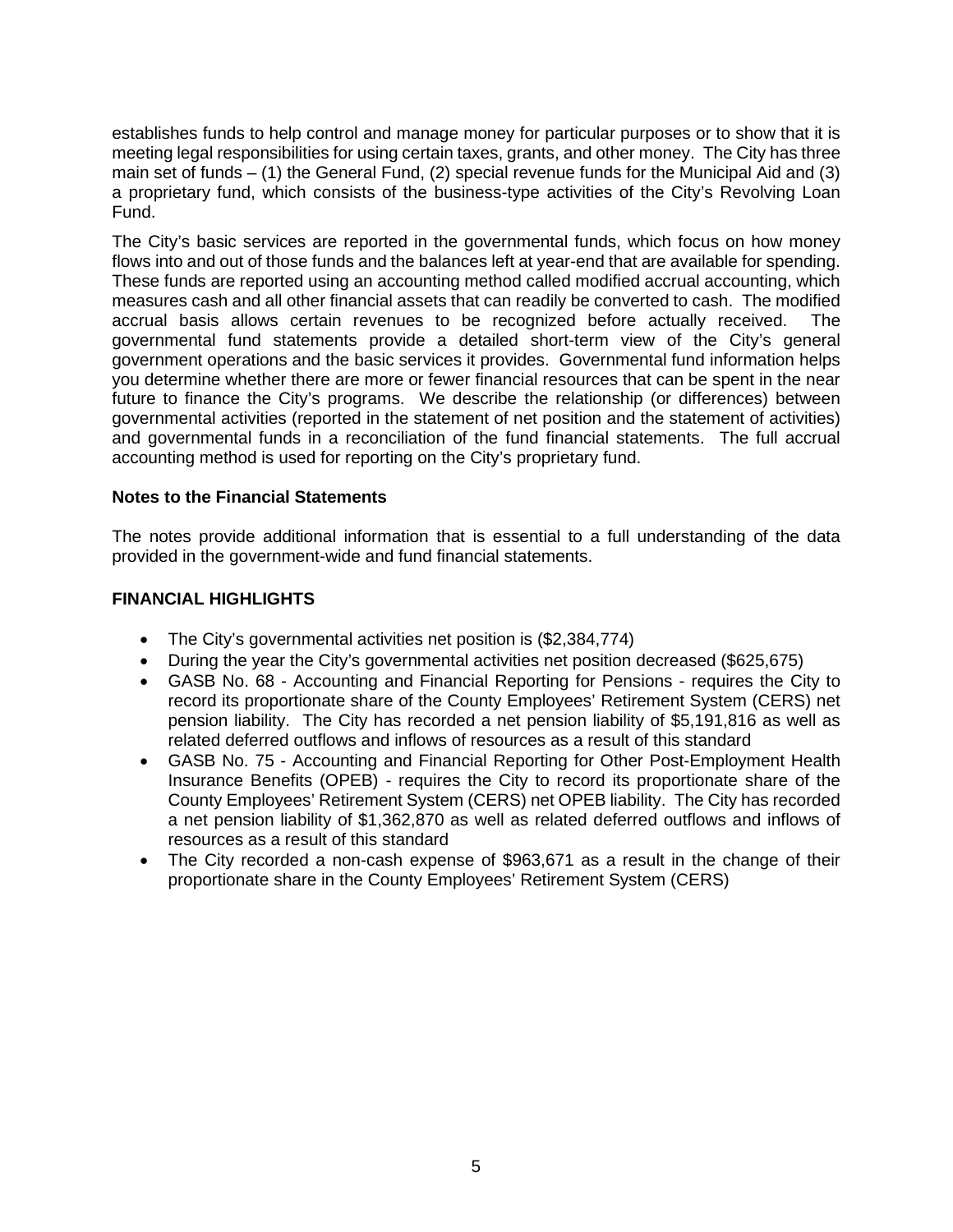# **Net Position of Primary Government**

|                                                                                                  | Governmental<br><b>Activities</b> |                                                  |      |                                                | <b>Business-type</b><br><b>Activities</b> |                  |    |                    |
|--------------------------------------------------------------------------------------------------|-----------------------------------|--------------------------------------------------|------|------------------------------------------------|-------------------------------------------|------------------|----|--------------------|
|                                                                                                  | 2020                              |                                                  | 2019 |                                                | 2020                                      |                  |    | 2019               |
| Current assets<br>Capital assets, net<br>Deferred outflows<br>Total assets and deferred outflows | \$                                | 1,095,515<br>4,462,491<br>1,873,994<br>7,432,000 | \$   | 857,432<br>4,600,234<br>2,173,834<br>7,631,500 | \$                                        | 33,919<br>33,919 | \$ | 465,276<br>465,276 |
| Total liabilities<br>Deferred inflows<br>Total liabilities and deferred inflows                  |                                   | 9,216,519<br>600,255<br>9,816,774                |      | 8,744,150<br>646,449<br>9,390,599              |                                           |                  |    |                    |
| Invested in capital assets<br>Restricted<br>Unrestricted                                         |                                   | 2,053,025<br>125,145<br>(4,562,944)              |      | 1,905,260<br>76,374<br>(3,740,733)             |                                           | 33,919           |    | 465,276            |
| <b>Total Net Position</b>                                                                        | (2, 384, 774)                     |                                                  | S    | (1,759,099)                                    | S                                         | 33,919           |    | 465,276            |

Net position may serve over time as a useful indicator of a government's financial position. In the case of the City, liabilities and deferred inflows exceeded assets and deferred inflows leaving the City in a negative net position as of June 30, 2020.

The largest portion of the City's net position reflects its investment in capital assets (e.g. land and improvements, buildings and improvements, vehicles, furniture and equipment and infrastructure); less any related debt used to acquire those assets that are still outstanding. These assets are not available for future spending. Although the City's investment in its capital assets is reported net of related debt, it should be noted that the resources needed to repay this debt must be provided from other sources, since the capital assets themselves cannot be used to liquidate these liabilities.

The City's financial position is the product of several financial transactions, including the net results of activities, the acquisition and payment of debt, the acquisition and disposal of capital assets, and the depreciation of capital assets.

Equity in cash increased \$101,031 due to the City's proactive approach to revenue generation and expense reductions. The change in the pension and other post-employment benefits accounted for \$663,831 increase in liabilities. Additionally, the City plans to pay nearly \$586,000 of their debt in fiscal year 2021.

#### **Business-type Activities**

The City established a proprietary fund during the year ended June 30, 2013 in order to maintain its Revolving Loan Fund. The basis of this fund was the receipt of community development block grant funds that were used to purchase equipment which would be leased from the City under an operating lease by a new business, the Riverside Marketplace. Using the lease proceeds the City provides financing for building façade improvements to properties located in the Elm Street Business District.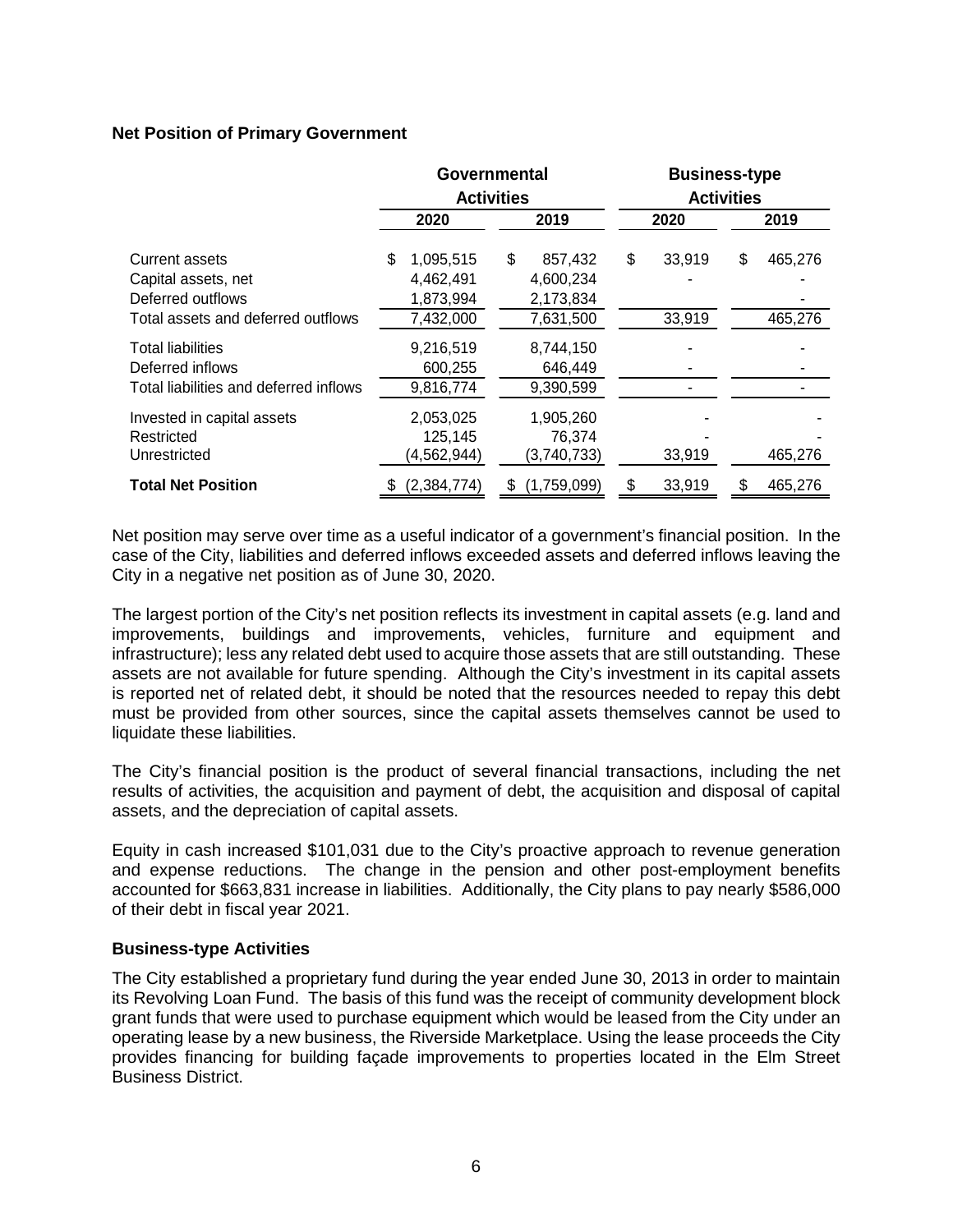# **Change in Net Position**

|                                    | Governmental<br><b>Activities</b> |           |    |            |      | <b>Business-type</b> |      | <b>Activities</b> |  |  |
|------------------------------------|-----------------------------------|-----------|----|------------|------|----------------------|------|-------------------|--|--|
|                                    |                                   | 2020      |    | 2019       | 2020 |                      | 2019 |                   |  |  |
| <b>Revenues</b>                    |                                   |           |    |            |      |                      |      |                   |  |  |
| Charges for services               | \$                                | 1,074,553 | \$ | 996,857    | \$   |                      | \$   |                   |  |  |
| Operating grants and contributions |                                   | 218,516   |    | 161,173    |      |                      |      |                   |  |  |
| Capital grants and contributions   |                                   |           |    | 413,543    |      |                      |      |                   |  |  |
| <b>General Revenues</b>            |                                   |           |    |            |      |                      |      |                   |  |  |
| Taxes                              |                                   | 1,967,104 |    | 2,326,815  |      |                      |      |                   |  |  |
| License and permit fees            |                                   | 540,742   |    | 557,852    |      |                      |      |                   |  |  |
| <b>Code Enforcement Board</b>      |                                   | 50,363    |    | 47,830     |      |                      |      |                   |  |  |
| <b>Miscellaneous</b>               |                                   | 15,827    |    | 16,636     |      |                      |      |                   |  |  |
| Unrestricted investment earnings   |                                   | 126       |    | 225        |      | 183                  |      | 216               |  |  |
| Total revenues:                    |                                   | 3,867,231 |    | 4,520,931  |      | 183                  |      | 216               |  |  |
| <b>Expenses</b>                    |                                   |           |    |            |      |                      |      |                   |  |  |
| Legislative and administrative     |                                   | 1,136,614 |    | 1,270,008  |      |                      |      |                   |  |  |
| Fire and EMS expenses              |                                   | 633,440   |    | 706,242    |      |                      |      |                   |  |  |
| <b>Streets</b>                     |                                   | 85,691    |    | 83,788     |      |                      |      |                   |  |  |
| Park department                    |                                   | 9,996     |    | 5,791      |      |                      |      |                   |  |  |
| Public safety                      |                                   | 1,392,311 |    | 1,444,938  |      |                      |      |                   |  |  |
| Public works                       |                                   | 189,135   |    | 316,498    |      |                      |      |                   |  |  |
| Revolving loan fund                |                                   |           |    |            |      | 10,743               |      | 421,013           |  |  |
| Interest on long-term debt         |                                   | 82,048    |    | 20,927     |      |                      |      |                   |  |  |
| Unallocated pension/OPEB expense   |                                   | 963,671   |    | 797,812    |      |                      |      |                   |  |  |
| Total expenses:                    |                                   | 4,492,906 |    | 4,646,004  |      | 10,743               |      | 421,013           |  |  |
| <b>Change in Net Position</b>      | \$                                | (625,675) | \$ | (125, 073) | \$   | (10, 560)            | S    | (420, 797)        |  |  |

Taxes are the primary source of income to the City and decreased 15.5% this year. Collection of franchise taxes returned to a normal level in 2020 and attributed to the overall decrease in taxes reflected for the year. Charges for services increased 7.8% during the fiscal year as a result of the City of Bromley contract with the City of Ludlow to provide EMS services and the City began operating the Ludlow Senior Center.

The majority of the City's expenses are dedicated to Public Safety (45.8%), Maintenance and Public Works (6.1%), and Administration (25.3%). General fund expenses decreased by \$153,098 (3.3%) for the fiscal year.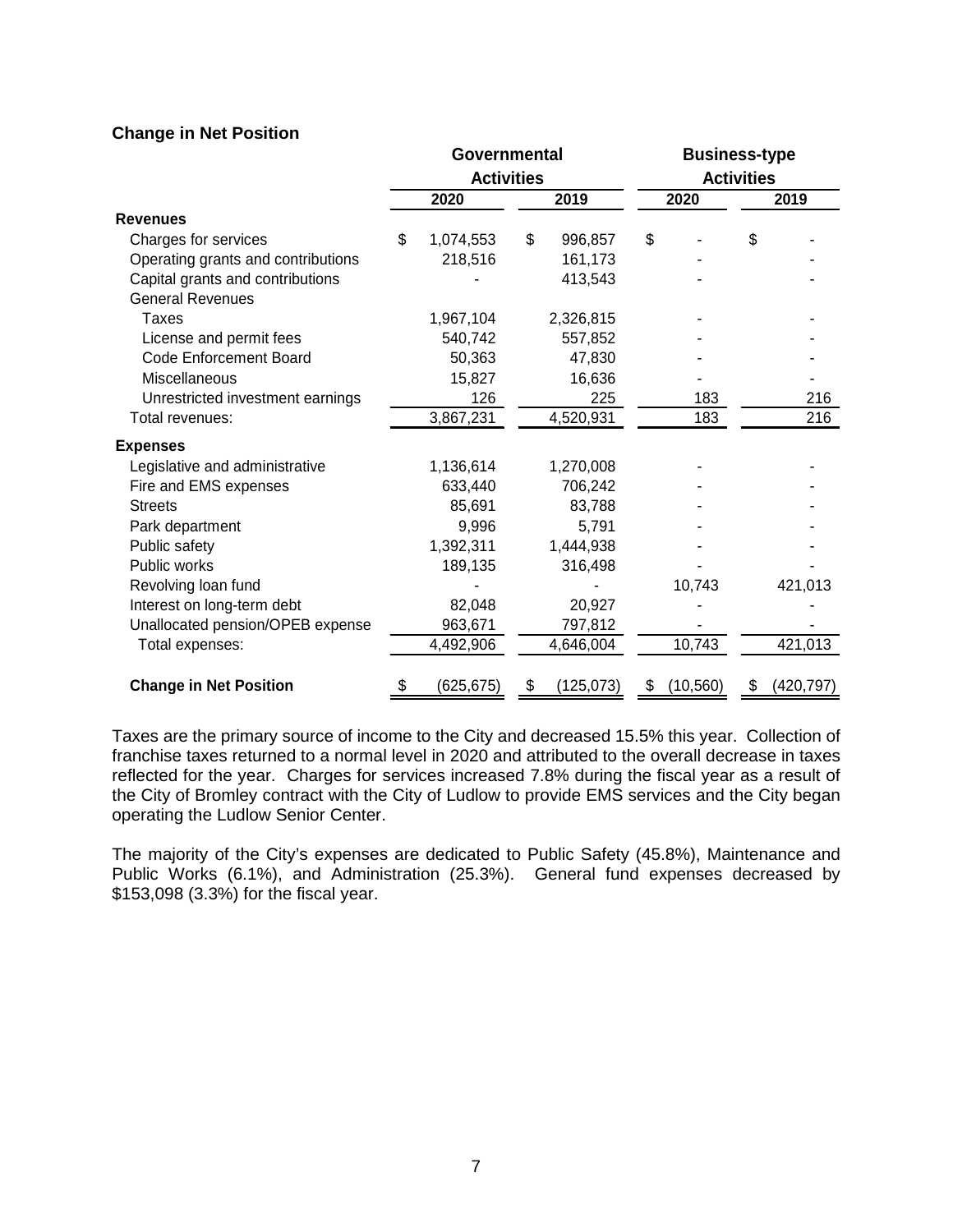# **Capital Assets and Debt Administration**

#### **Capital Assets**

At the end of fiscal year 2020, the City had \$4,462,491 invested in capital assets (net of depreciation), all in governmental activities.

#### **Capital Assets (Net of Depreciation)**

|                                                                                       |          |    | 2020                                                       | 2019                                                               |
|---------------------------------------------------------------------------------------|----------|----|------------------------------------------------------------|--------------------------------------------------------------------|
| Land<br>Construction in progress<br>Buildings/Equipment<br>Infrastructure<br>Vehicles |          | \$ | 986,328<br>162,448<br>4,430,125<br>24,800,981<br>1,503,342 | \$<br>1,066,000<br>107,177<br>4,371,457<br>24,800,981<br>1,546,361 |
|                                                                                       | Subtotal |    | 31,883,224                                                 | 31,891,976                                                         |
| Accumulated depreciation                                                              |          |    | (27, 420, 733)                                             | (27, 291, 742)                                                     |
| Total assets, net                                                                     |          | S  | 4,462,491                                                  | \$<br>4,600,234                                                    |

This year's net decrease of (\$137,743) in capital assets included:

| Office equipment                          | \$. | 15.445     |
|-------------------------------------------|-----|------------|
| Defibrillator and security system upgrade |     | 43.223     |
| Construction in progress-Adela Street     |     | 55.271     |
| Sale of old city hall site                |     | (79, 672)  |
| Depreciation                              |     | (172, 010) |
|                                           |     | (137, 743) |

# **Debt**

The long-term debt for the City at June 30, 2020 and 2019 is as follows:

|                               | 2019 |           | <b>Additions</b> |                          | <b>Deletions</b> | 2020 |           |
|-------------------------------|------|-----------|------------------|--------------------------|------------------|------|-----------|
| <b>KLC</b> funding trust      | \$   | 471,223   | S                | $\overline{\phantom{a}}$ | \$<br>(25, 855)  | \$   | 445,368   |
| Leases                        |      | 697,068   |                  | 36,975                   | (116,901)        |      | 617,142   |
| NKADD loan                    |      | 200,253   |                  | $\overline{\phantom{0}}$ | (17, 880)        |      | 182,373   |
| <b>Tax Anticipation Notes</b> |      | 486.847   |                  | $\overline{\phantom{0}}$ | (136,847)        |      | 350,000   |
| 2014B revenue bonds           |      | 839,583   |                  |                          | (25,000)         |      | 814,583   |
| Totals                        |      | 2,694,974 | S                | 36,975                   | \$<br>(322,483)  |      | 2,409,466 |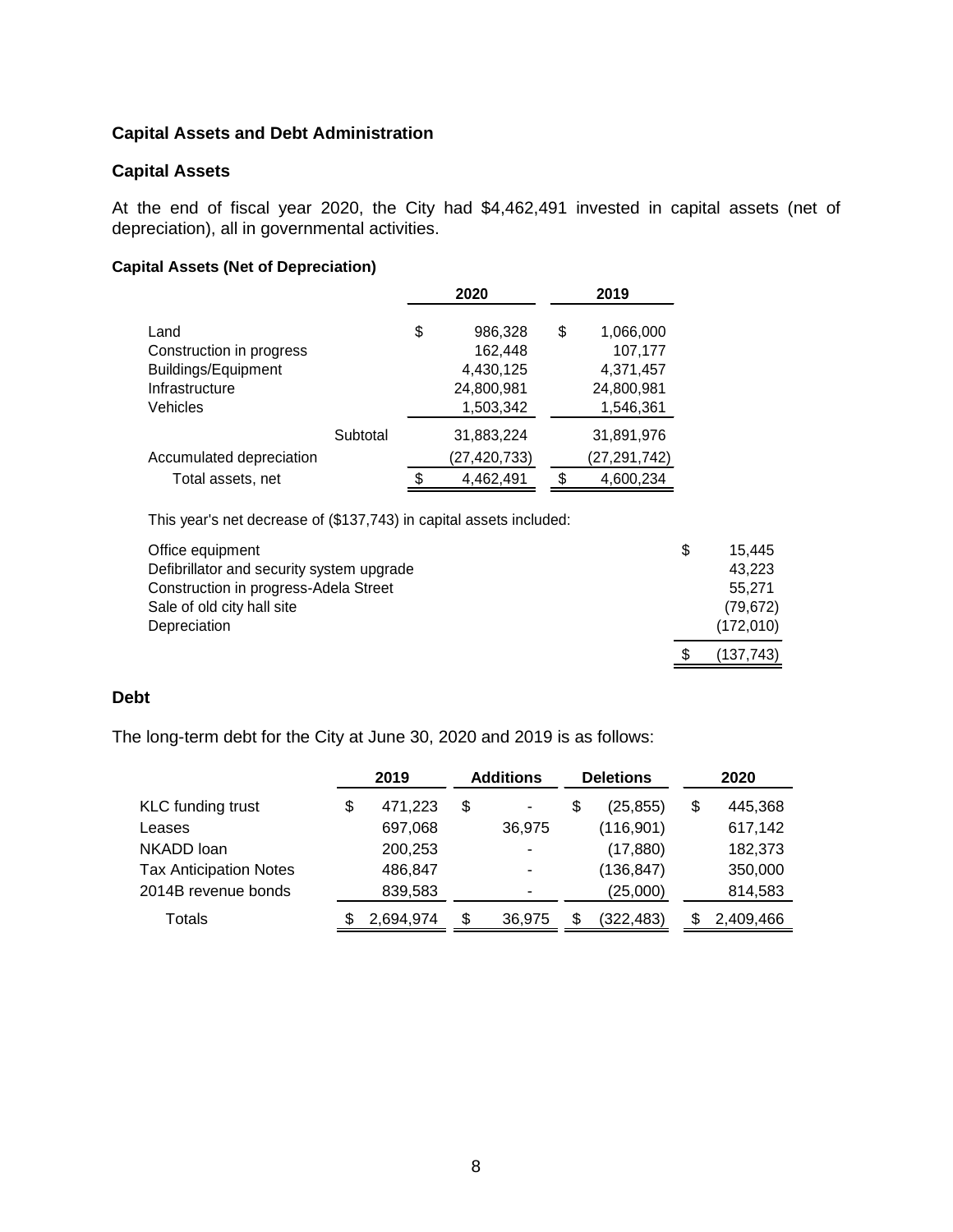#### **GASB 68 PENSION AND GASB 75 OPEB LIABILITY RECOGNITION**

As of June 30, 2020, the City is required, by Governmental Accounting Standards Board Statements No. 68 and 75, to display its proportionate share of the unfunded liability of the Kentucky Retirement System's County Employee Retirement System (CERS), a cost sharing multiple employer plan, in which the City is a participant. The net pension and OPEB liability, \$6,554,686 the deferred outflow of resources, \$1,873,994 and the deferred inflow of resources, \$600,255 on the Statement of Net Position at June 30, 2020 are a function of this required reporting. Detailed information on this pension and OPEB recognition can be found in Note I in the Notes to the Financial Statements.

#### **Economic Factors and Next Year's Budget**

Management developed a multi-pronged action plan for improving both revenue and expense streams to ensure the City is able to meet its obligations. Additionally, management is continuing to assess the potential effects of the COVID-19 Global Pandemic on the City's finances. The fiscal year 2021 budget provides adequate resources for the continuation of services and care will be taken that all expenditures are prudent, and the City will strengthen its financial position.

#### **Contacting the City's Financial Management**

This financial report is designed to provide the citizens, taxpayers and creditors with a general overview of the City's finances and to show the City's accountability for the money it receives. If you have any questions about this report or need additional information, contact the City Treasurer at, the City of Ludlow, P.O. Box 16188, 51 Elm Street, Ludlow, Kentucky 41016.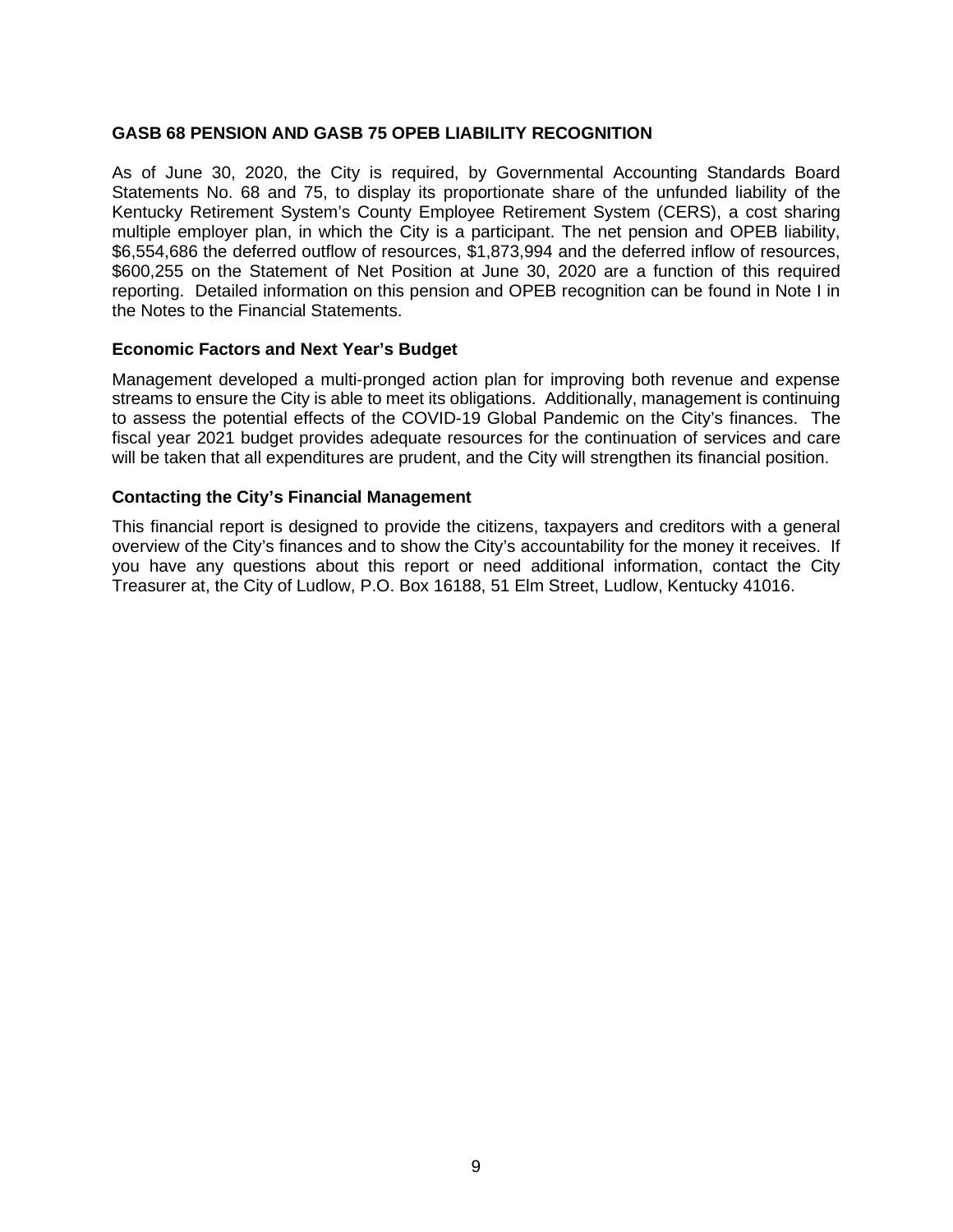# **CITY OF LUDLOW, KENTUCKY STATEMENT OF NET POSITION June 30, 2020**

|                                                                       | <b>Primary Government</b>         |                                           |                          |  |  |  |
|-----------------------------------------------------------------------|-----------------------------------|-------------------------------------------|--------------------------|--|--|--|
| <b>Assets</b>                                                         | Governmental<br><b>Activities</b> | <b>Business-type</b><br><b>Activities</b> | <b>Total</b>             |  |  |  |
| Cash and cash equivalents<br>Accounts receivable<br>Capital assets    | 790,877<br>\$<br>304,638          | \$<br>31,835<br>2,084                     | \$<br>822,712<br>306,722 |  |  |  |
| Land (not depreciated)<br>Property, plant and equipment,              | 1,148,776                         |                                           | 1,148,776                |  |  |  |
| net of accumulated depreciation                                       | 3,313,715                         |                                           | 3,313,715                |  |  |  |
| <b>Total Assets</b>                                                   | 5,558,006                         | 33,919                                    | 5,591,925                |  |  |  |
| <b>Deferred Outflows of Resources</b>                                 |                                   |                                           |                          |  |  |  |
| Deferred outflows related to pensions and OPEB                        | 1,873,994                         |                                           | 1,873,994                |  |  |  |
| <b>Total Deferred Outflows of Resources</b>                           | 1,873,994                         |                                           | 1,873,994                |  |  |  |
| <b>Total Assets and Deferred Outflows</b>                             |                                   |                                           |                          |  |  |  |
| of Resources                                                          | 7,432,000                         | 33,919                                    | 7,465,919                |  |  |  |
| <b>Liabilities</b>                                                    |                                   |                                           |                          |  |  |  |
| Accounts payable                                                      | 106,700                           |                                           | 106,700                  |  |  |  |
| Accrued payroll and payroll taxes<br>Long-term liabilities            | 51,036                            |                                           | 51,036                   |  |  |  |
| Compensated absences                                                  | 94,631                            |                                           | 94,631                   |  |  |  |
| Due within one year                                                   | 586,013                           |                                           | 586,013<br>1,823,453     |  |  |  |
| Due in more than one year<br>Net pension liability and OPEB liability | 1,823,453<br>6,554,686            |                                           | 6,554,686                |  |  |  |
| <b>Total Liabilities</b>                                              | 9,216,519                         |                                           | 9,216,519                |  |  |  |
| <b>Deferred Inflows of Resources</b>                                  |                                   |                                           |                          |  |  |  |
| Deferred inflows of related to pensions and OPEB                      | 600,255                           |                                           | 600,255                  |  |  |  |
| <b>Total Liabilities and Deferred Inflows</b><br>of Resources         | 9,816,774                         |                                           | 9,816,774                |  |  |  |
| <b>Net Position</b>                                                   |                                   |                                           |                          |  |  |  |
| Invested in capital assets                                            | 2,053,025                         |                                           | 2,053,025                |  |  |  |
| Restricted<br>Unrestricted                                            | 125,145<br>(4, 562, 944)          | 33,919                                    | 159,064<br>(4, 562, 944) |  |  |  |
| <b>Total Net Position</b>                                             | \$(2,384,774)                     | 33,919<br>\$                              | \$<br>(2,350,855)        |  |  |  |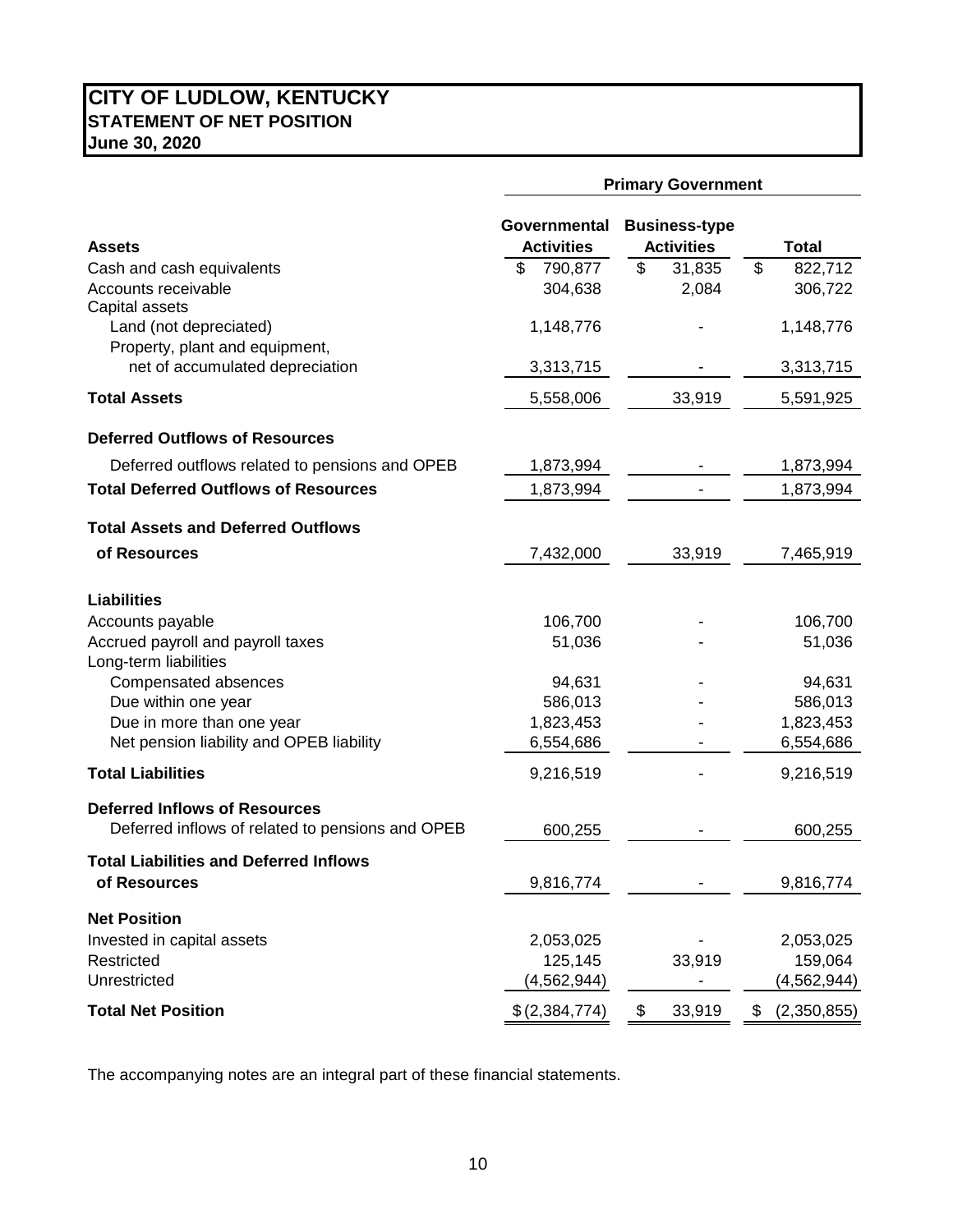#### **CITY OF LUDLOW, KENTUCKY STATEMENT OF ACTIVITIES For the Year Ended June 30, 2020**

|                                      |                                   |                                             | <b>Program Revenues</b>               |                                     |                     | <b>Net Revenue (Expense)</b>                        |                   |
|--------------------------------------|-----------------------------------|---------------------------------------------|---------------------------------------|-------------------------------------|---------------------|-----------------------------------------------------|-------------------|
|                                      |                                   | <b>Charges for</b>                          | <b>Operating</b><br><b>Grants and</b> | <b>Capital</b><br><b>Grants and</b> | <b>Governmental</b> | and Changes in Net Position<br><b>Business-type</b> |                   |
| <b>Functions/Programs</b>            | <b>Expenses</b>                   | <b>Services</b>                             |                                       | <b>Contributions Contributions</b>  | <b>Activities</b>   | <b>Activities</b>                                   | <b>Total</b>      |
| <b>Primary Government</b>            |                                   |                                             |                                       |                                     |                     |                                                     |                   |
| <b>Governmental activities</b>       |                                   |                                             |                                       |                                     |                     |                                                     |                   |
| Legislative and administrative       | \$1,146,610                       | 494,518<br>\$                               | \$                                    | \$                                  | \$<br>(652,092)     | \$                                                  | \$<br>(652,092)   |
| Public safety                        | 1,392,311                         | 57,572                                      | 85,219                                |                                     | (1,249,520)         |                                                     | (1,249,520)       |
| Public works                         | 189,135                           |                                             |                                       |                                     | (189, 135)          |                                                     | (189, 135)        |
| <b>Streets</b>                       | 85,691                            |                                             | 133,297                               |                                     | 47,606              |                                                     | 47,606            |
| Fire and EMS                         | 633,440                           | 522,463                                     |                                       |                                     | (110, 977)          |                                                     | (110, 977)        |
| Interest on long-term debt           | 82,048                            |                                             |                                       |                                     | (82,048)            |                                                     | (82,048)          |
| Unallocated pension/OPEB expense     | 963,671                           | $\overline{\phantom{a}}$                    |                                       | $\overline{\phantom{a}}$            | (963, 671)          |                                                     | (963, 671)        |
| <b>Total governmental activities</b> | 4,492,906                         | 1,074,553                                   | 218,516                               | $\blacksquare$                      | (3, 199, 837)       | $\blacksquare$                                      | (3, 199, 837)     |
| <b>Business-type activities</b>      |                                   |                                             |                                       |                                     |                     |                                                     |                   |
| Revolving loan fund                  | 10,743                            |                                             |                                       |                                     |                     | (10, 743)                                           | (10, 743)         |
| <b>Total Primary Government</b>      | \$4,503,649                       | \$1,074,553                                 | \$218,516                             | \$                                  | (3, 199, 837)       | (10, 743)                                           | (3,210,580)       |
|                                      | <b>General revenues</b>           |                                             |                                       |                                     |                     |                                                     |                   |
|                                      | <b>Taxes</b>                      |                                             |                                       |                                     |                     |                                                     |                   |
|                                      |                                   | Property taxes, levied for general purposes |                                       |                                     | 1,011,734           |                                                     | 1,011,734         |
|                                      | Insurance premium taxes           |                                             |                                       |                                     | 702,213             |                                                     | 702,213           |
|                                      | Other taxes                       |                                             |                                       |                                     | 253,157             |                                                     | 253,157           |
|                                      | Licenses and permit fees          |                                             |                                       |                                     |                     |                                                     |                   |
|                                      |                                   | Payroll/gross receipts license fees         |                                       |                                     | 387,592             |                                                     | 387,592           |
|                                      |                                   | Other licenses, fees & permits              |                                       |                                     | 153,150             |                                                     | 153,150           |
|                                      | Code enforcement/blight abatement |                                             |                                       |                                     | 50,363              |                                                     | 50,363            |
|                                      | Investment earnings               |                                             |                                       |                                     | 126                 | 183                                                 | 309               |
|                                      | Sale of property                  |                                             |                                       |                                     | 9,209               |                                                     | 9,209             |
|                                      | Miscellaneous                     |                                             |                                       |                                     | 6,618               |                                                     | 6,618             |
|                                      | <b>Total general revenues</b>     |                                             |                                       |                                     | 2,574,162           | 183                                                 | 2,574,345         |
|                                      | Change in net position            |                                             |                                       |                                     | (625, 675)          | (10, 560)                                           | (636, 235)        |
|                                      | Net position, beginning           |                                             |                                       |                                     | (1,759,099)         | 44,479                                              | (1,714,620)       |
|                                      |                                   |                                             |                                       |                                     | \$ (2,384,774)      | \$<br>33,919                                        | \$<br>(2,350,855) |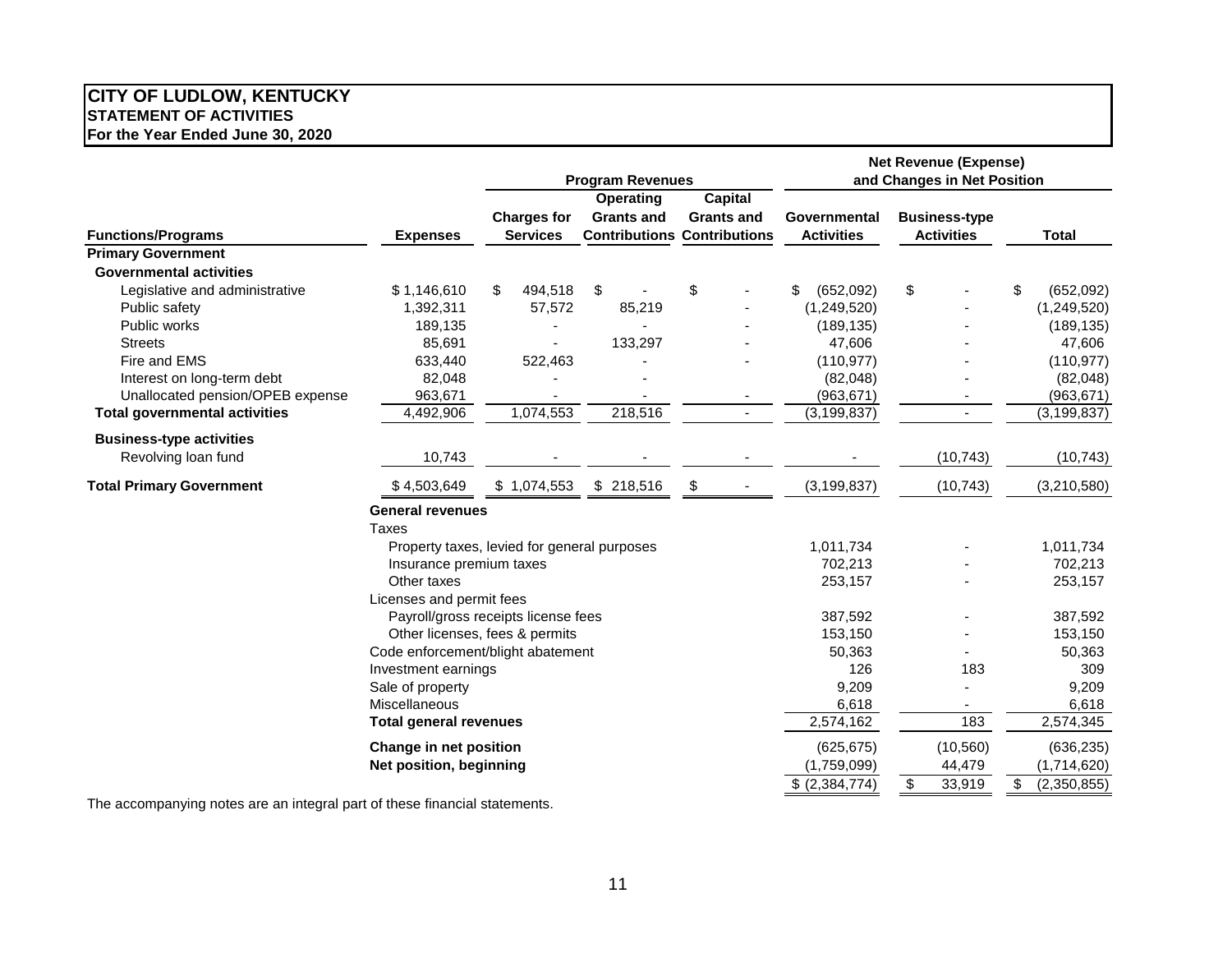# **CITY OF LUDLOW, KENTUCKY BALANCE SHEET - GOVERNMENTAL FUNDS June 30, 2020**

|                                                                                                                                                                                                                                             | <b>Municipal</b><br><b>Road Aid</b><br><b>General</b><br><b>Fund</b><br><b>Fund</b> |                                    |    | <b>Total</b><br>Governmental<br><b>Funds</b> |                                                                  |
|---------------------------------------------------------------------------------------------------------------------------------------------------------------------------------------------------------------------------------------------|-------------------------------------------------------------------------------------|------------------------------------|----|----------------------------------------------|------------------------------------------------------------------|
| <b>Assets</b><br>Cash and cash equivalents<br>Accounts receivable<br>Prepaid expenses<br>Due from other funds                                                                                                                               | \$                                                                                  | 674,750<br>269,762<br>17,046       | \$ | 116,127<br>17,830<br>759                     | \$<br>790,877<br>287,592<br>17,046<br>759                        |
| <b>Total Assets</b>                                                                                                                                                                                                                         | $\boldsymbol{\mathsf{S}}$                                                           | 961,558                            | \$ | 134,716                                      | \$<br>1,096,274                                                  |
| <b>Liabilities and Fund Balances</b>                                                                                                                                                                                                        |                                                                                     |                                    |    |                                              |                                                                  |
| <b>Liabilities</b><br>Accounts payable<br>Accrued payroll and payroll taxes<br>Due to other funds<br><b>Total Liabilities</b>                                                                                                               | \$                                                                                  | 97,129<br>51,036<br>759<br>148,924 | \$ | 9,571<br>9,571                               | \$<br>106,700<br>51,036<br>759<br>158,495                        |
| <b>Fund Balances</b><br>Reported in:<br>General fund - unassigned<br>Nonspendable<br>Municipal road aid fund - restricted<br><b>Total Fund Balances</b>                                                                                     |                                                                                     | 795,588<br>17,046<br>812,634       |    | 125,145<br>125,145                           | 795,588<br>17,046<br>125,145<br>937,779                          |
| <b>Total Liabilities and Fund Balances</b>                                                                                                                                                                                                  |                                                                                     | 961,558                            | \$ | 134,716                                      | \$<br>1,096,274                                                  |
| Reconciliation of Fund Balances to the Statement of Net Position                                                                                                                                                                            |                                                                                     |                                    |    |                                              |                                                                  |
| <b>Total Fund Balance for Governmental Funds</b><br>Amounts reported for governmental activities in the statement of net<br>position are different because:                                                                                 |                                                                                     |                                    |    |                                              | \$<br>937,779                                                    |
| Capital assets of \$31,883,224, net of accumulated depreciation of<br>(\$27,420,733), used in governmental activities are not financial resources<br>and, therefore, are not reported in the funds.                                         |                                                                                     |                                    |    |                                              | 4,462,491                                                        |
| Deferred outflows and inflows of resources related to pensions are applicable<br>to future periods and, therefore are not reportable in the funds:<br>Deferred outflow of resources<br>Deferred inflow of resources                         |                                                                                     |                                    |    |                                              | 1,873,994<br>(600, 255)                                          |
| Long-term liabilities are not due and payable in the current period<br>and, therefore, are not reported in the funds.<br>Compensated absences<br>Notes payable<br>Net pension and OPEB liability<br>Net position of governmental activities |                                                                                     |                                    |    |                                              | \$<br>(94, 631)<br>(2,409,466)<br>(6, 554, 686)<br>(2, 384, 774) |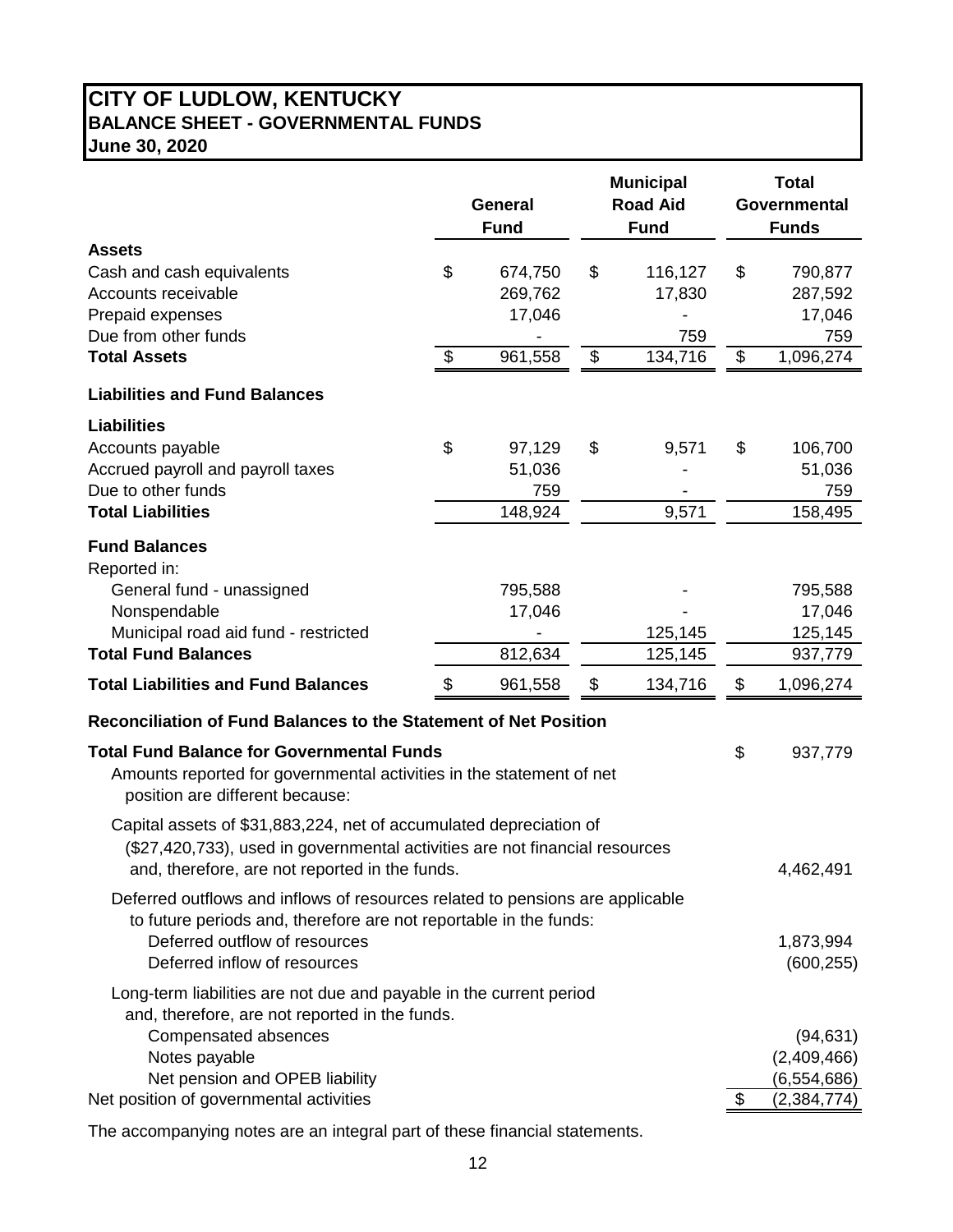# **CITY OF LUDLOW, KENTUCKY STATEMENT OF REVENUES, EXPENDITURES AND CHANGES IN FUND BALANCES - GOVERNMENTAL FUNDS For the Year Ended June 30, 2020**

|                                                                                                                                                                                                                                                                                    | <b>Governmental Funds</b> |                                                                                      |                                                    |                  |    | <b>Totals</b>                                                                                   |    |                                                                                                 |  |
|------------------------------------------------------------------------------------------------------------------------------------------------------------------------------------------------------------------------------------------------------------------------------------|---------------------------|--------------------------------------------------------------------------------------|----------------------------------------------------|------------------|----|-------------------------------------------------------------------------------------------------|----|-------------------------------------------------------------------------------------------------|--|
|                                                                                                                                                                                                                                                                                    |                           | <b>General</b>                                                                       | <b>Municipal</b><br><b>Road Aid</b><br><b>Fund</b> |                  |    | 2020                                                                                            |    | <b>Memo</b><br>Only<br>2019                                                                     |  |
| <b>Revenues</b><br>General fund revenue<br>Municipal road aid fund revenue<br>Fire and EMS revenue<br>Capital fund grant                                                                                                                                                           |                           | \$3,211,471<br>522,463<br>79,672                                                     | \$                                                 | 133,297          |    | \$3,211,471<br>133,297<br>522,463<br>79,672                                                     |    | \$3,543,896<br>90,236<br>473,256                                                                |  |
| <b>Total Revenues</b>                                                                                                                                                                                                                                                              |                           | 3,813,606                                                                            |                                                    | 133,297          |    | 3,946,903                                                                                       |    | 4,107,388                                                                                       |  |
| <b>Expenditures</b><br>Current<br>Administrative expenditures<br>Police department expenditures<br>Public works expenditures<br>Park department expenditures<br>Municipal aid expenditures<br>Fire and EMS expenditures<br>Capital outlay<br>Debt service<br>Principal<br>Interest |                           | 1,079,310<br>1,389,651<br>176,254<br>9,996<br>632,439<br>58,668<br>322,483<br>82,048 |                                                    | 29,255<br>55,271 |    | 1,079,310<br>1,389,651<br>176,254<br>9,996<br>29,255<br>632,439<br>113,939<br>322,483<br>82,048 |    | 1,229,155<br>1,353,786<br>287,741<br>5,791<br>27,352<br>622,958<br>234,774<br>146,619<br>20,927 |  |
| <b>Total Expenditures</b>                                                                                                                                                                                                                                                          |                           | 3,750,849                                                                            |                                                    | 84,526           |    | 3,835,375                                                                                       |    | 3,929,103                                                                                       |  |
| <b>Excess (Deficit) of Revenues</b><br><b>Over (Under) Expenditures</b>                                                                                                                                                                                                            |                           | 62,757                                                                               |                                                    | 48,771           |    | 111,528                                                                                         |    | 178,285                                                                                         |  |
| <b>Other Financing Sources (Uses)</b><br><b>Transfers</b><br>Proceeds from Revolving Loan Fund<br>Loan proceeds                                                                                                                                                                    |                           | 36,975                                                                               |                                                    |                  |    | 36,975                                                                                          |    | 413,543<br>718,098                                                                              |  |
| <b>Total Other Financing Sources (Uses)</b>                                                                                                                                                                                                                                        |                           | 36,975                                                                               |                                                    |                  |    | 36,975                                                                                          |    | 1,131,641                                                                                       |  |
| <b>Excess (Deficit) of Revenues</b><br>and Other Sources Over<br>(Under) Expenditures                                                                                                                                                                                              |                           | 99,732                                                                               |                                                    | 48,771           |    | 148,503                                                                                         |    | 1,309,926                                                                                       |  |
| <b>Fund Balance, Beginning of Year</b>                                                                                                                                                                                                                                             |                           | 712,902                                                                              |                                                    | 76,374           |    | 789,276                                                                                         |    | (520,650)                                                                                       |  |
| <b>Fund Balance, End of Year</b>                                                                                                                                                                                                                                                   | \$                        | 812,634                                                                              | \$                                                 | 125,145          | \$ | 937,779                                                                                         | \$ | 789,276                                                                                         |  |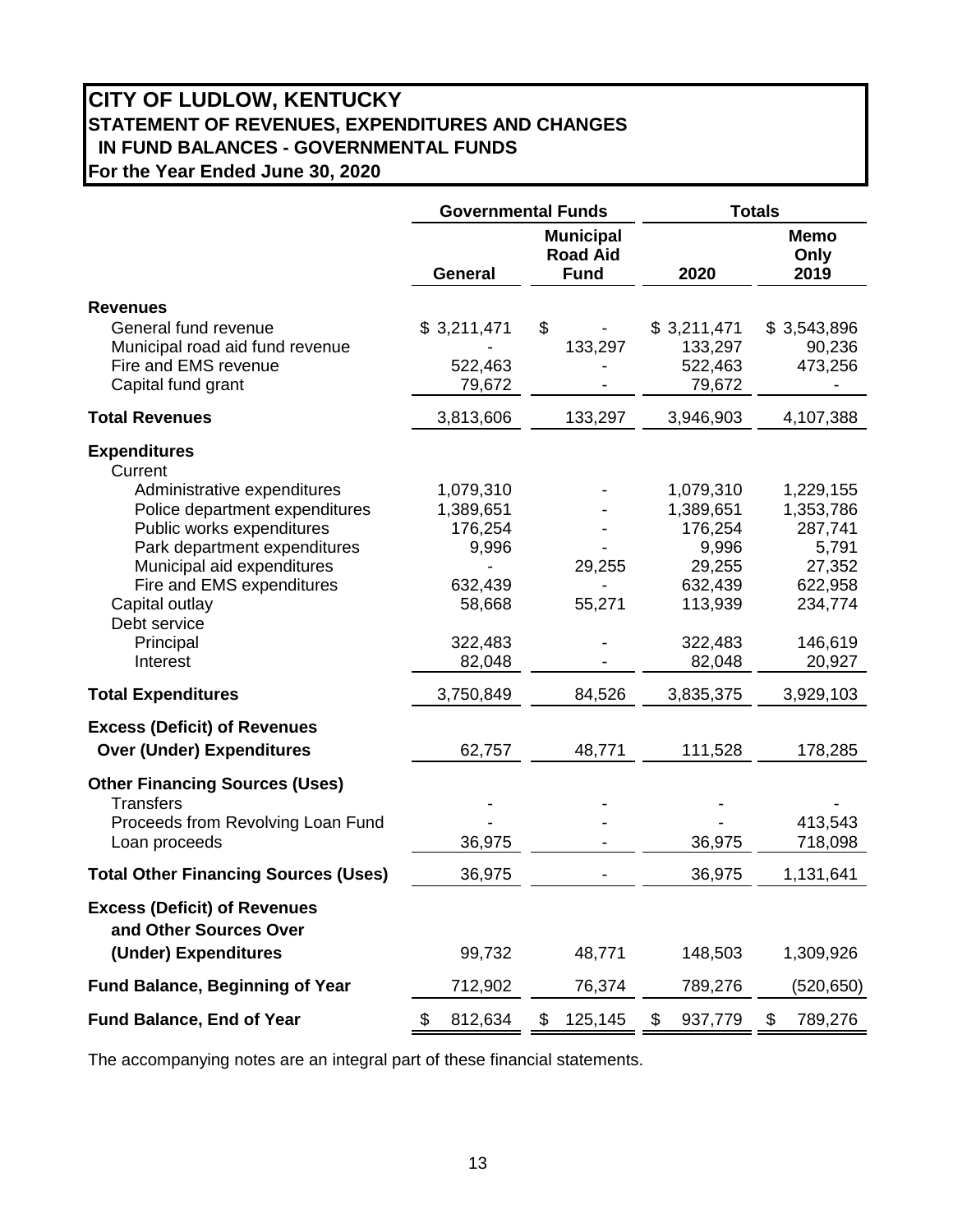# **CITY OF LUDLOW, KENTUCKY RECONCILIATION OF THE STATEMENT OF REVENUES, EXPENDITURES, AND CHANGES IN FUND BALANCES OF GOVERNMENTAL FUNDS TO THE STATEMENT OF ACTIVITIES For the Year Ended June 30, 2020**

| Net change in fund balances - total governmental funds                                                                                                                                                                                                                                           | \$<br>148,503                     |
|--------------------------------------------------------------------------------------------------------------------------------------------------------------------------------------------------------------------------------------------------------------------------------------------------|-----------------------------------|
| Amounts reported for governmental activities in the statement of activities are<br>different because:                                                                                                                                                                                            |                                   |
| Governmental funds report capital outlays as expenditures.<br>However, in the statement of activities, the costs of those assets<br>are allocated over their estimated useful lives as depreciation expense.<br>Capital asset purchases capitalized<br>Depreciation expense<br>Land sold at cost | 113,939<br>(172,010)<br>(79, 672) |
| Governmental funds report pension contributions as expenditures, however, in<br>the statement of activities, the cost of the pension benefits earned, net of<br>employer contributions, is reported as pension expense:<br>Costs of benefits earned                                              | (963, 671)                        |
| Repayment of note and lease principal is an expenditure in the governmental<br>funds, but the repayment reduces long-term liabilities in the statement of<br>net position.                                                                                                                       | 322,483                           |
| The proceeds of loans and leases increase revenue in the governmental funds,<br>but the repayment reduces long-term liabilities in the statement of net position                                                                                                                                 | (36, 975)                         |
| Some expenses reported in the statement of activities do not require the use of<br>current financial resources and are not reported as expenditures in<br>governmental funds:                                                                                                                    |                                   |
| Compensated absences                                                                                                                                                                                                                                                                             | 41,728                            |
| Change in net position of governmental activities                                                                                                                                                                                                                                                | (625, 675)                        |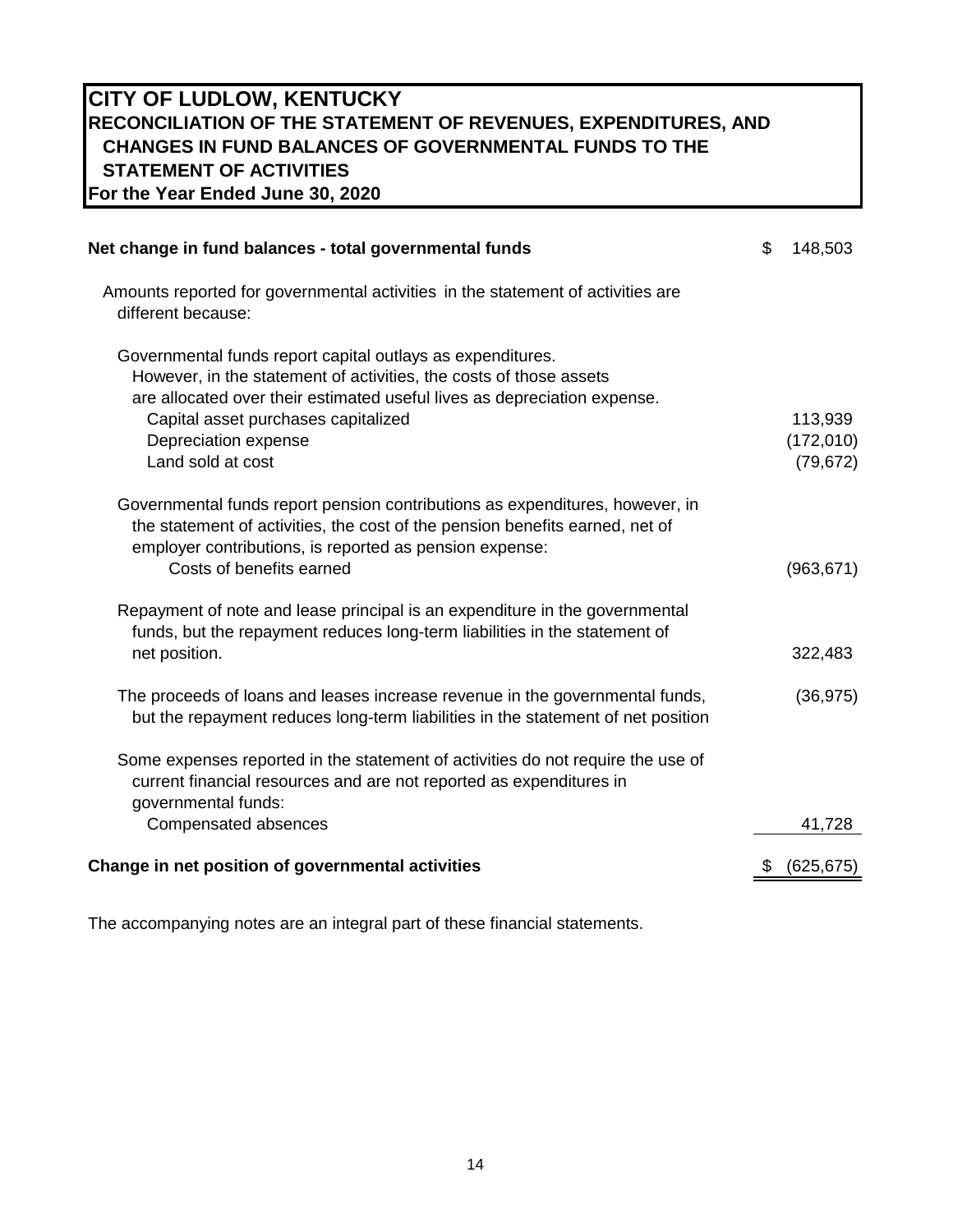# **CITY OF LUDLOW, KENTUCKY STATEMENT OF NET POSITION - REVOLVING LOAN FUND June 30, 2020**

# **Assets**

| <b>Current Assets</b>                       |    |        |
|---------------------------------------------|----|--------|
| Cash and cash equivalents                   | \$ | 31,835 |
| Elm Street Business District Facade Program |    | 2,084  |
| <b>Total Current Assets</b>                 |    | 33,919 |
| <b>Total Assets</b>                         |    | 33,919 |
| <b>Net Position</b>                         |    |        |
| Restricted                                  |    | 33,919 |
| <b>Total Net Position</b>                   | S  | 33,919 |
|                                             |    |        |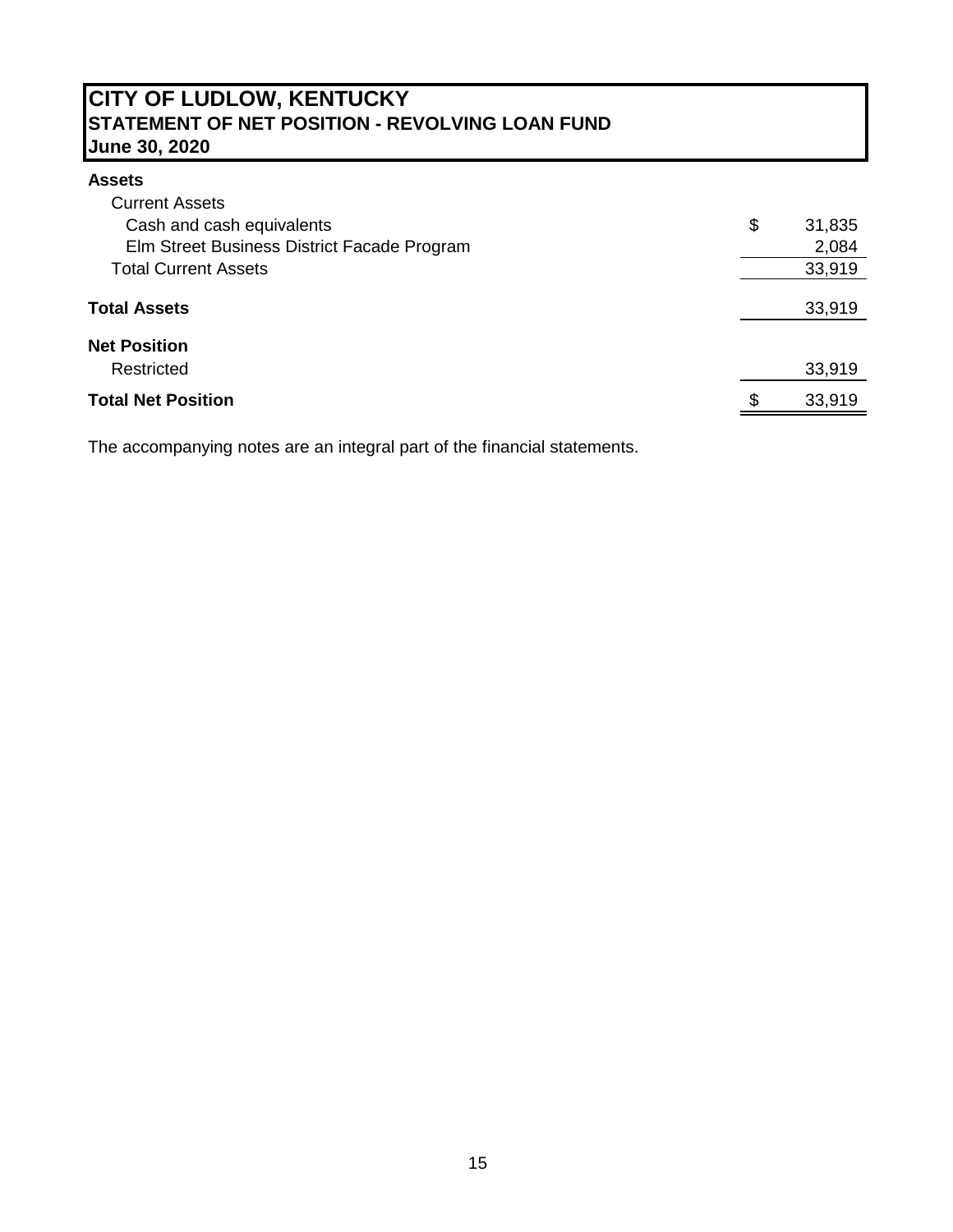# **CITY OF LUDLOW, KENTUCKY STATEMENT OF REVENUES, EXPENSES, AND CHANGES IN NET POSITION - REVOLVING LOAN FUND For the Year Ended June 30, 2020**

# **Operating Revenues**

| Interest income                     | \$<br>183    |
|-------------------------------------|--------------|
| <b>Total Operating Revenues</b>     | 183          |
| <b>Operating Expenses</b>           |              |
| Administrative fees<br>Façade grant | 48<br>10,695 |
| <b>Total Operating Expenses</b>     | 10,743       |
| <b>Change in Net Position</b>       | (10, 560)    |
| <b>Net Position, July 1</b>         | 44,479       |
| <b>Net Position, June 30</b>        | \$<br>33,919 |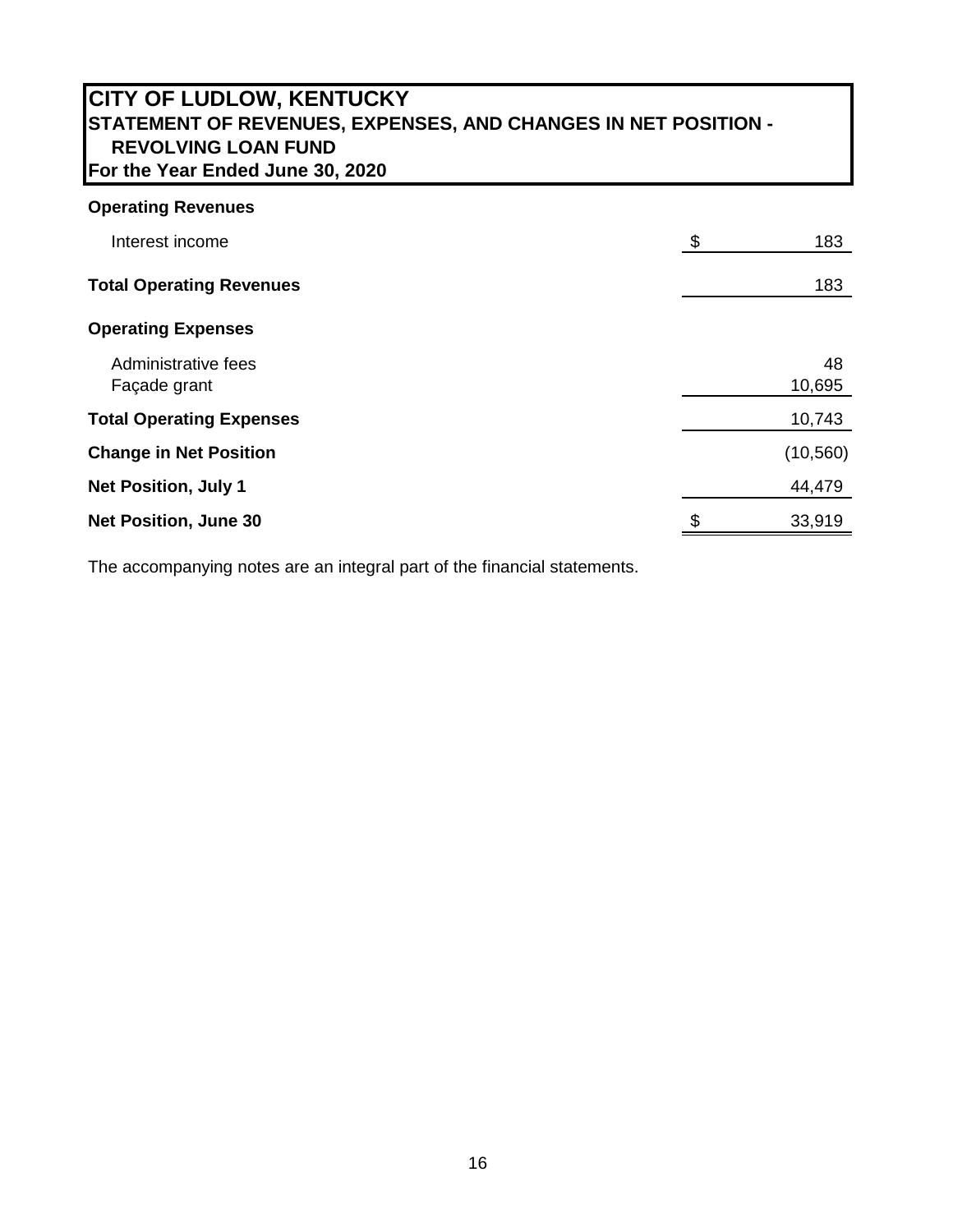# **CITY OF LUDLOW, KENTUCKY STATEMENT OF CASH FLOWS - REVOLVING LOAN FUND For the Year Ended June 30, 2020**

| <b>Cash Flows from Operating Activities</b>                                                              |                 |
|----------------------------------------------------------------------------------------------------------|-----------------|
| Received from customers                                                                                  | \$<br>183       |
| Paid to suppliers for goods and services                                                                 | (10, 048)       |
| <b>Net Change in Cash from Operating Activities</b>                                                      | (9,865)         |
| <b>Cash Flows from Non-Capital Financing Activities</b><br>Transfers in                                  |                 |
| Net Change in Cash from Non-Capital Financing Activities                                                 |                 |
| <b>Net Change in Cash and Cash Equivalents</b>                                                           | (9,865)         |
| <b>Cash and Cash Equivalents, Beginning of Year</b>                                                      | 41,700          |
| <b>Cash and Cash Equivalents, End of Year</b>                                                            | 31,835          |
| <b>Reconciliation of Operating Income to Net Cash</b><br><b>Used by Operating Activities</b>             |                 |
| <b>Operating loss</b><br>Adjustments to reconcile net income to net cash<br>used by operating activities | \$<br>(10, 560) |
| Amortization                                                                                             | 695             |
| Net Change in Cash from Operating Activities                                                             | (9,865)         |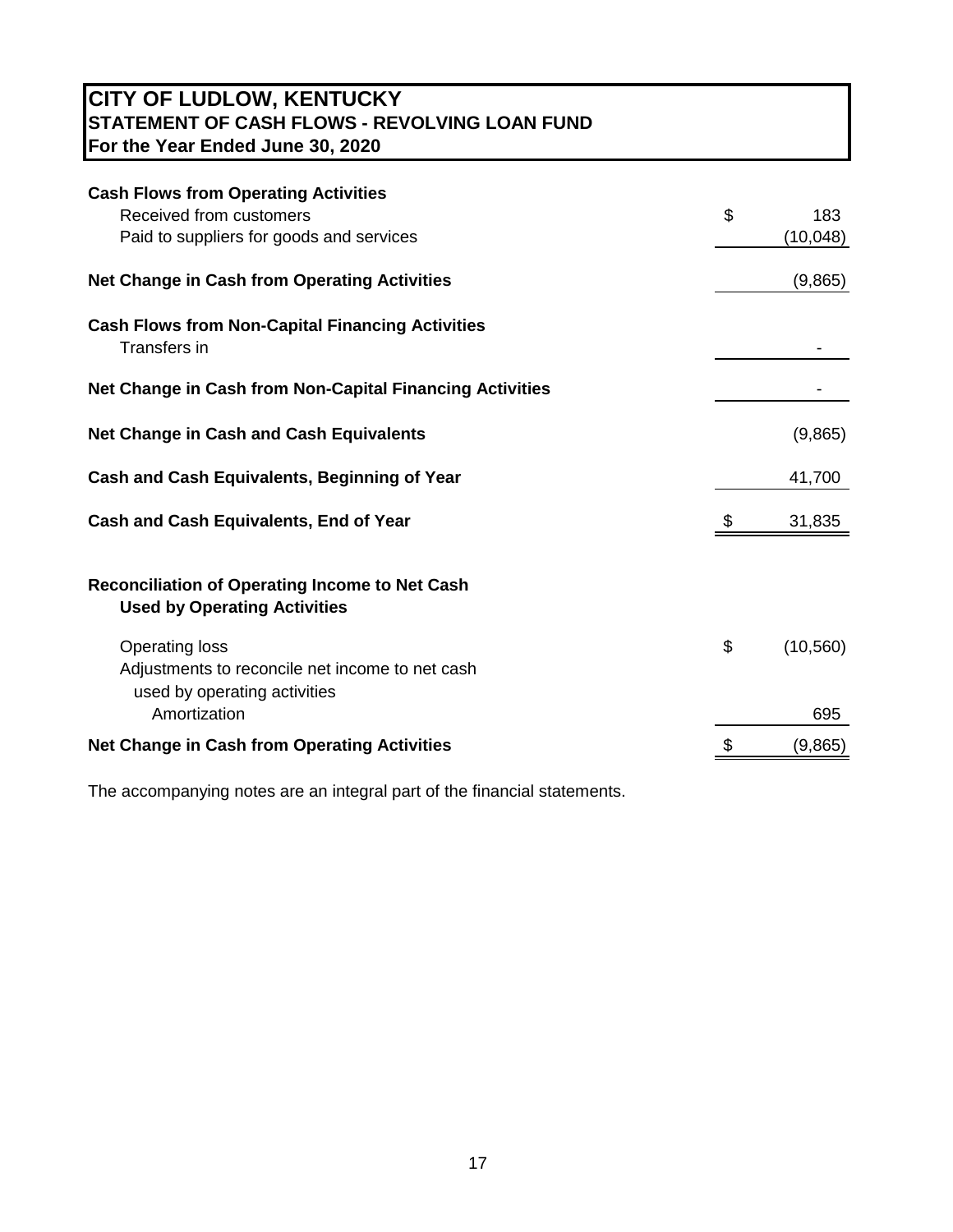# **NOTE A – SUMMARY OF SIGNIFICANT ACCOUNTING POLICIES**

The financial statements of the City of Ludlow, Kentucky, (City) have been prepared in conformity with generally accepted accounting principles (GAAP) of the United States of America as applied to governmental units. The Governmental Accounting Standards Board (GASB) is the accepted standard-setting body for establishing governmental accounting and financial reporting principles. The more significant of the City's accounting policies are described below.

#### Reporting City

The City of Ludlow operates under a Mayor and Council form of government. The City is governed by an elected mayor and six council members. As required by generally accepted accounting principles, these financial statements present the primary government.

#### Government-Wide Financial Statements

The government-wide financial statements include the statement of net position and the statement of activities. These statements report financial information for all of the non-fiduciary activities of the primary government. Generally, the effect of inter-fund activity has been removed from these statements. Governmental activities, which are generally supported by taxes and City general revenues, are reported separately from business-type activities, which rely to a significant extent on fees and charges for support.

The statement of activities reports the expenses of a given function offset by program revenues directly connected with the functional program. A function is an assembly of similar activities and may include portions of a fund or summarize more than one fund to capture the expense and program revenues associated with a distinct functional activity. Program revenues include: charges for services, which report fees, fines and forfeitures, and other charges to users of the City's services; operating grants and contributions, which finance annual operating activities including restricted investment income; and capital grants and contributions, which fund the acquisition, construction, or rehabilitation of capital assets and include fees to developers. These revenues are subject to externally imposed restrictions for use on these programs. Taxes and other revenue sources not properly included with program revenues are reported as general revenues.

Amounts paid to acquire capital assets are capitalized as assets in the government-wide financial statements, rather than reported as expenditures. Proceeds of long-term debt are recorded as a liability in the government-wide financial statements, rather than as another financing source. Amounts paid to reduce long-term indebtedness of the reporting government are reported as reductions of the related liability, rather than as expenditures.

# Fund Financial Statements

Fund financial statements, as applicable, are provided for governmental, proprietary, and fiduciary funds. Major individual governmental and enterprise funds are reported in separate columns with composite columns for non-major funds.

#### Measurement Focus, Basis of Accounting and Financial Statement Presentation

The financial statements of the City are prepared in accordance with generally accepted accounting principles (GAAP). The City's reporting City applies all relevant Governmental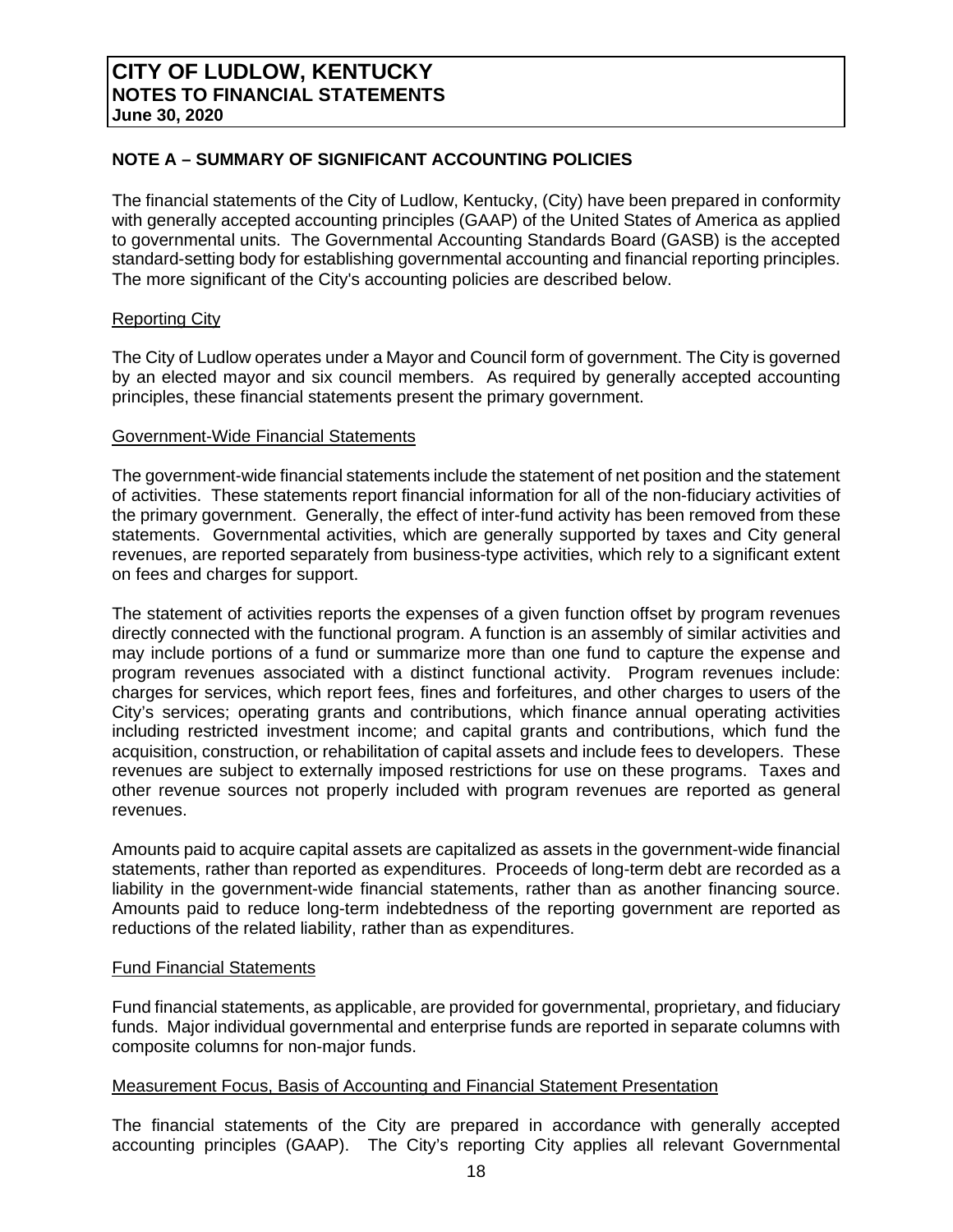Accounting Standards Board (GASB) pronouncements and applicable Financial Accounting Standards Board (FASB) pronouncements and Accounting Principles Board (APB) opinions issued on or before November 30, 1989, unless they conflict with GASB pronouncements. The City's reporting City does not apply FASB pronouncements or APB opinions issued after November 30, 1989.

The government-wide financial statements reflect the economic resources measurement focus and the accrual basis of accounting, generally including the reclassification or elimination of internal activity (between or within funds). Reimbursements are reported as reductions to expenses. If applicable, the proprietary and fiduciary fund financial statements and financial statements of City component units also report using this same focus and basis of accounting although internal activity is not eliminated in these statements. Revenues are recorded when earned and expenses are recorded when a liability is incurred, regardless of the timing of related cash flows. Property tax revenues are recognized in the year for which they are levied. Grants and similar items are recognized as revenues when grantor eligibility requirements are met.

Governmental fund financial statements are reported using the current financial resources measurement focus and the modified accrual basis of accounting. Revenues are recognized as soon as they are both measurable and available. Revenues are considered to be available when they are collectible within the current period or soon enough thereafter to pay liabilities of the current period. The City considers revenues to be available if they are collected within 60 days of the end of the fiscal year. Expenditures are recorded when the related liability is incurred, as under accrual accounting. However, debt service expenditures, as well as expenditures related to compensated absences and claims and judgments, are recorded only in the year when payment is due.

Major revenue sources where accrual is most likely to occur include property taxes, insurance premium taxes and payroll/gross receipts license fees.

Operating income reported in proprietary fund financial statements includes revenues and expenses related to the primary, continuing operations of the fund. Principal operating revenues for proprietary funds are charges to customers for sales or services. Principal operating expenses are the costs of providing goods or services and include administrative expenses and depreciation of capital assets. Other revenues and expenses are classified as non-operating in the financial statements. When both restricted and unrestricted resources are available for use, it is the City's policy to use restricted resources first, then unrestricted resources as needed.

#### Fund Types

The City reports the following governmental funds:

#### *General Fund*

This fund is the government's primary operating fund. This fund accounts for all financial resources of the general government not accounted for in another fund.

#### *Special Revenue Funds*

These funds are used to account for the proceeds of specific revenue sources that are restricted to expenditures for specific purposes. Currently, the City maintains special revenue funds for its Municipal Road Aid Fund.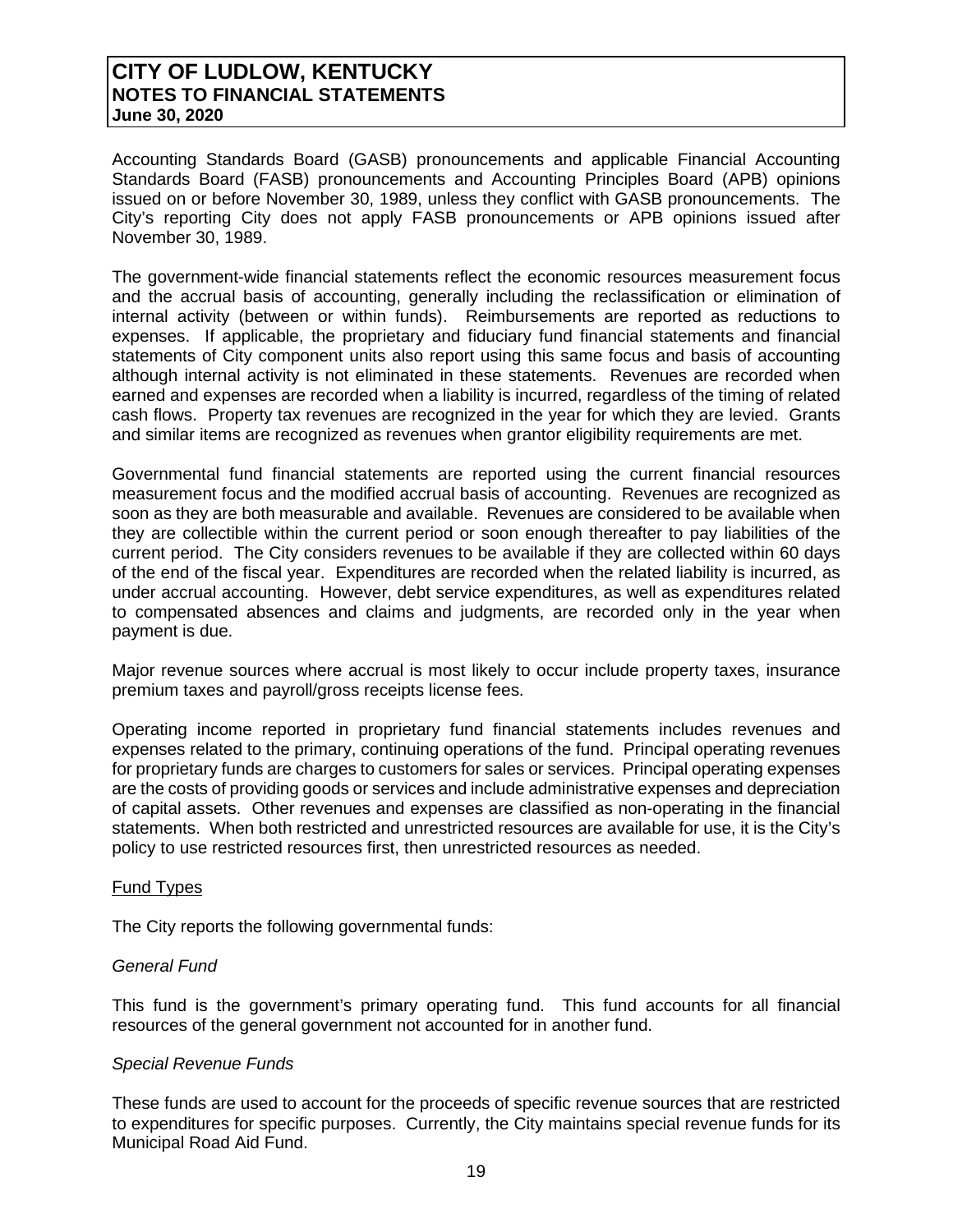# *Proprietary Fund*

The proprietary fund accounts for the activities of the City's Revolving Loan Fund program.

#### Cash and Cash Equivalents and Investments

Cash and cash equivalents include amounts in demand deposits as well as short-term investments with an initial maturity date within three months of the date acquired by the City. The City is authorized by state statute to invest in:

- 1. Obligations of the United States and of its agencies and instrumentalities.
- 2. Certificates of deposit.
- 3. Banker's acceptances.
- 4. Commercial paper.
- 5. Bonds of other state or local governments.
- 6. Mutual funds.

Interest Rate Risk – In accordance with City policy, interest rate risk is limited by investing only in certificates of deposit with the highest rate of return and with the maximum security of principal. Investments are undertaken in a manner that seeks to ensure the preservation of capital in its portfolio. As of June 30, 2020, the City has no investments.

Credit Risk – The City limits its investments to certificates of deposit issued by banks within the Commonwealth of Kentucky; these certificates have no credit rating applied.

Custodial Credit Risk – For deposits, this is the risk that, in the event of a bank failure, the City's deposits will not be returned. See Note C for further information on the City's deposits.

#### Capital Assets

The City's property, plant, equipment, and infrastructure with useful lives of more than one year are stated at historical cost and are comprehensively reported in the government-wide financial statements. The City maintains infrastructure asset records consistent with all other capital assets. General capital assets are those assets not specifically related to activities reported in proprietary funds. General capital assets are reported in the governmental activities column of the government-wide statement of net position. If applicable, capital assets used by the proprietary fund are reported in the business type activities column of the government-wide statement of net position.

All fixed assets are valued at historical cost or historical estimated cost if actual historical cost is not available. Donated fixed assets are valued at their estimated fair value on the date donated.

The City has elected to capitalize assets with a cost of \$500 or more. Capital assets are depreciated using the straight-line method in the government-wide financial statements. Depreciation is charged as an expense against operations and accumulated depreciation is reported on the respective statement of net position. When capital assets are disposed, the cost and applicable accumulated depreciation are removed from the respective accounts and the resulting gain or loss recorded in operations.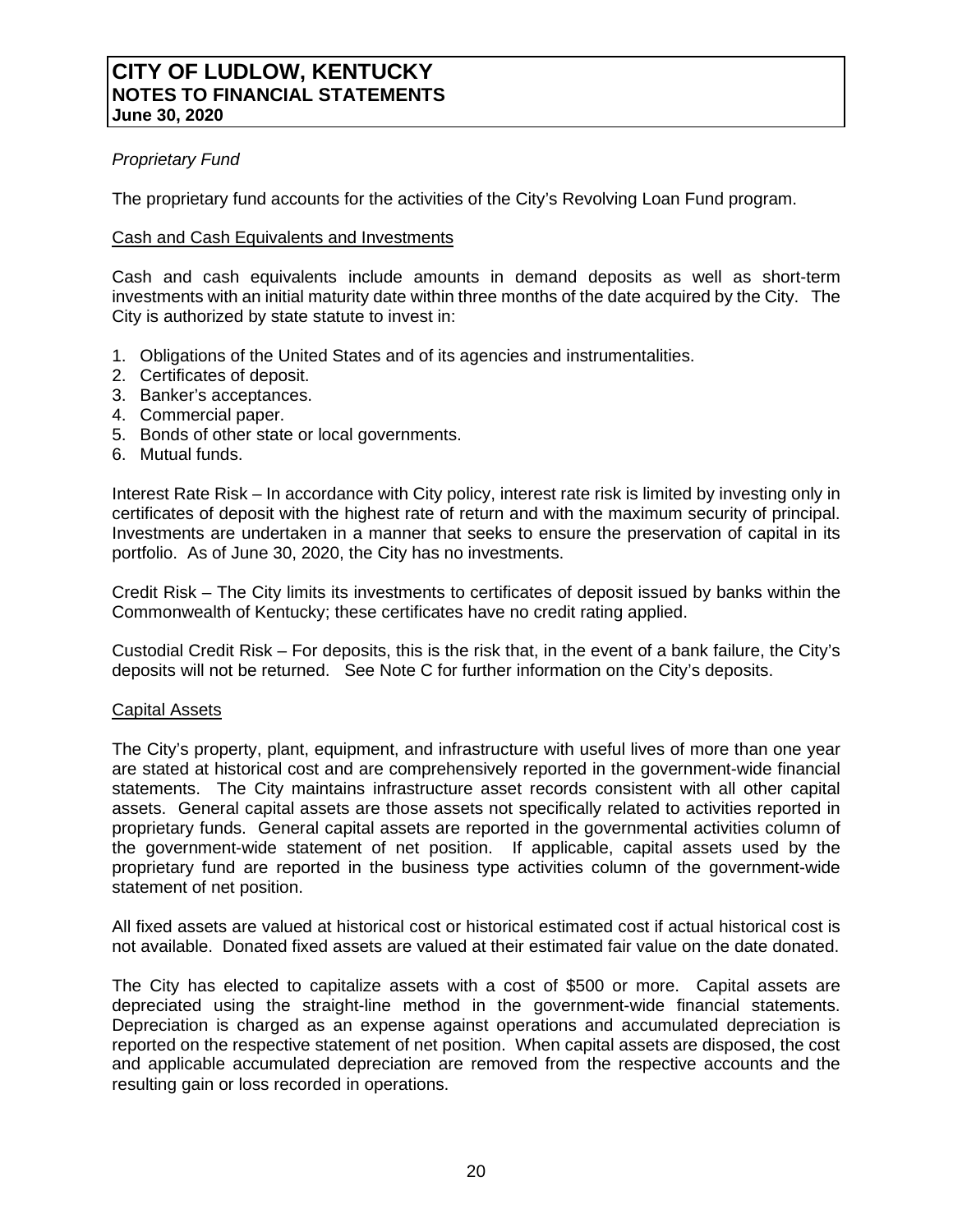Estimated useful lives for depreciable assets are as follows:

| <b>Buildings</b>             | 40 years      |
|------------------------------|---------------|
| <b>Building improvements</b> | $10-20$ years |
| Public domain infrastructure | $25-40$ years |
| <b>Vehicles</b>              | 5-10 years    |
| Furniture and equipment      | 3-5 years     |

#### Compensated Absences

It is the City's policy to permit employees to accumulate earned, but unused vacation, which caps at 240 hours per employee. The balance of accrued compensated absences at June 30, 2020, as reported in the government-wide financial statements, is \$94,631.

#### Long-Term Debt

In the government-wide financial statements, outstanding debt is reported as a liability. The governmental fund financial statements recognize the proceeds of debt as other financing sources of the current period. Payments of principal and interest are reported as expenditures. proprietary fund financial statements recognize a deferred revenue balance as a long-term liability. This deferral is reduced annually as payments are received (and recognized as revenue) on the City's outstanding loans receivable from its Revolving Loan Fund program. Total long term debt reported in the government-wide financial statements at June 30, 2020 was \$2,409,466 of which \$586,013 is due within the next year.

# Fund Equity

Net position is the difference between assets and liabilities. Net position invested in capital assets, net of related debt, are capital assets, less accumulated depreciation and any outstanding debt related to the acquisition, construction or improvement of those assets. In the governmental fund financial statements, fund balances have different classifications based upon their purposes, under GASB 54. The fund balance of the general fund is classified as *unassigned,* which represents funds not classified as non-spendable, committed, restricted, or assigned. The fund balances of the municipal road aid fund which is a special revenue funds, is classified as *restricted*, as funds are externally restricted by the agency providing funding. The fund balances of the acquisition fund and other special revenue funds, when applicable, are classified as *committed*, as these funds have a specific purpose that has been designated internally.

#### Inter-Fund Receivables/Payables

During the course of operations, it is possible for transactions to occur between individual funds for goods provided or services rendered. These receivables and payables are classified as "due from other funds" or "due to other funds" on the balance sheet.

#### Inventories and Prepaid Items

If applicable, inventories in the governmental funds consist of expendable supplies held for consumption stated on a first in, first out basis. They are reported at cost and as expenditures at the time individual inventory items are used.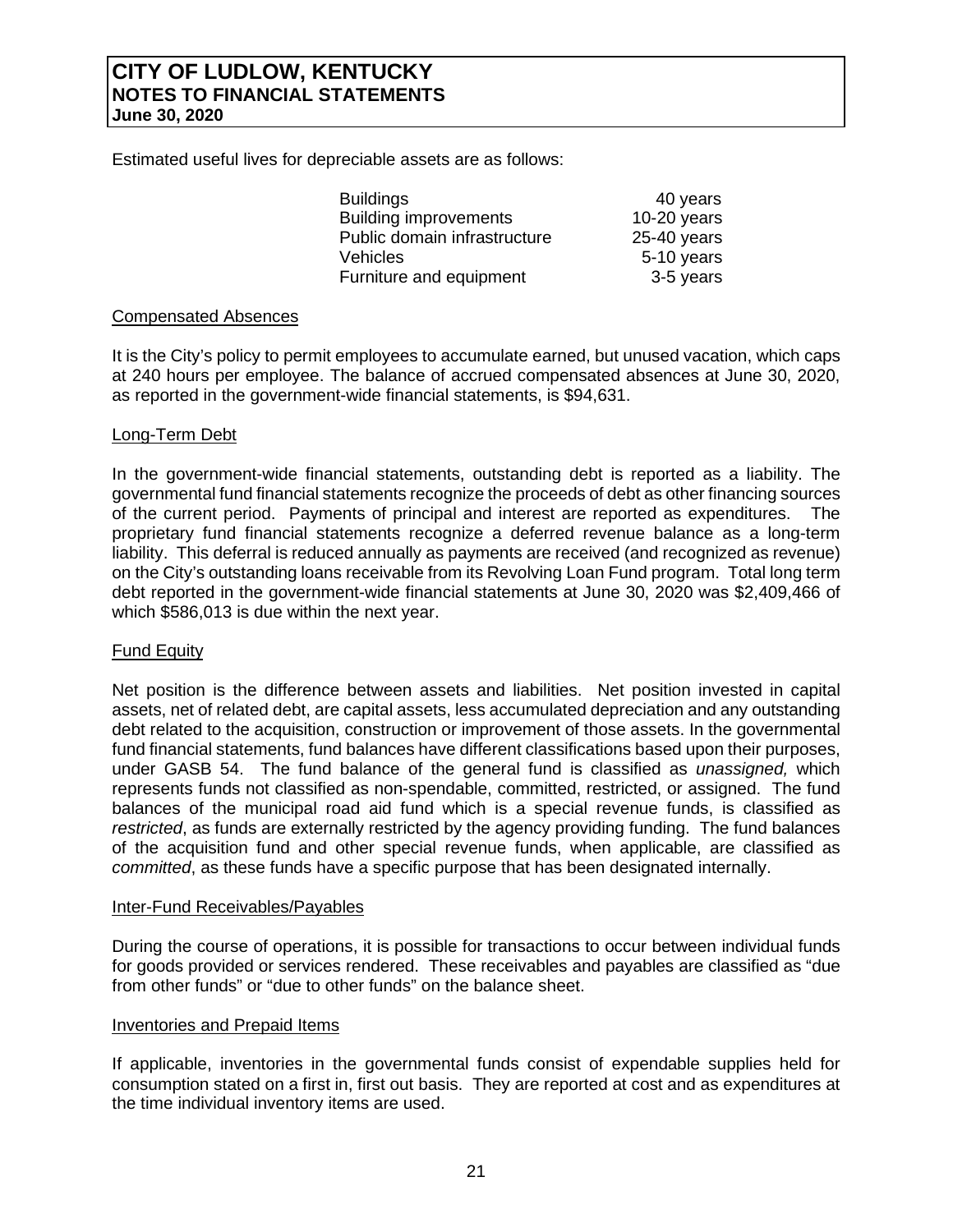Prepaid items record payments to vendors that benefit future reporting periods. Both inventories and prepaid items are similarly reported in government-wide and fund financial statements.

#### Use of Estimates

Management uses estimates and assumptions in preparing financial statements. These estimates and assumptions affect the reported amounts of assets and liabilities, the disclosures of contingent assets and liabilities, and the reported revenues and expenditures. Actual results could differ from those estimates.

#### *Pensions*

For purposes of measuring the net pension liability, deferred outflows of resources and deferred inflows of resources related to pensions, and pension expense, information about the fiduciary net position of the County Employees Retirement System (CERS) and additions to/deductions from CERS's fiduciary net position have been determined on the same basis as they are reported by CERS. For this purpose, benefit payments (including refunds of employee contributions) are recognized when due and payable in accordance with the benefit terms. Investments are reported at fair value, except for money market investments and participating interest earning investment contracts that have a maturity at the time of purchase of one year or less, which are reported at cost. The General Fund and Water and Sewer Fund resources are used to liquidate these liabilities.

#### *Postemployment Benefits Other Than Pensions (OPEB)*

For purposes of measuring the OPEB liability, deferred outflows of resources and deferred inflows of resources related to OPEB, and OPEB expense, information about the fiduciary net position of the County Employees Retirement System (CERS) and additions to/deductions from CERS's fiduciary net position have been determined on the same basis as they are reported by CERS. For this purpose, benefit payments are recognized when due and payable in accordance with the benefit terms. Investments are reported at fair value, except for money market investments and participating interest earning investment contracts that have a maturity at the time of purchase of one year or less, which are reported at cost. The General Fund and Water and Sewer Fund resources are used to liquidate these liabilities.

#### Comparative Data

Comparative total data for the prior year have been presented in the accompanying financial statements in order to provide an understanding of changes in the government's financial position and operations. However, comparative data has not been presented in all statements because their inclusion would make certain statements unduly complex and difficult to understand.

# **NOTE B – STEWARDSHIP, COMPLIANCE AND ACCOUNTABILITY**

The City follows these procedures in establishing the budgetary data reflected in the financial statements:

1) In accordance with City code, prior to June 1, the Mayor submits to the City Council a proposed operating budget for the fiscal year commencing the following July 1. The operating budget includes proposed expenditures and the means of financing them for the upcoming year.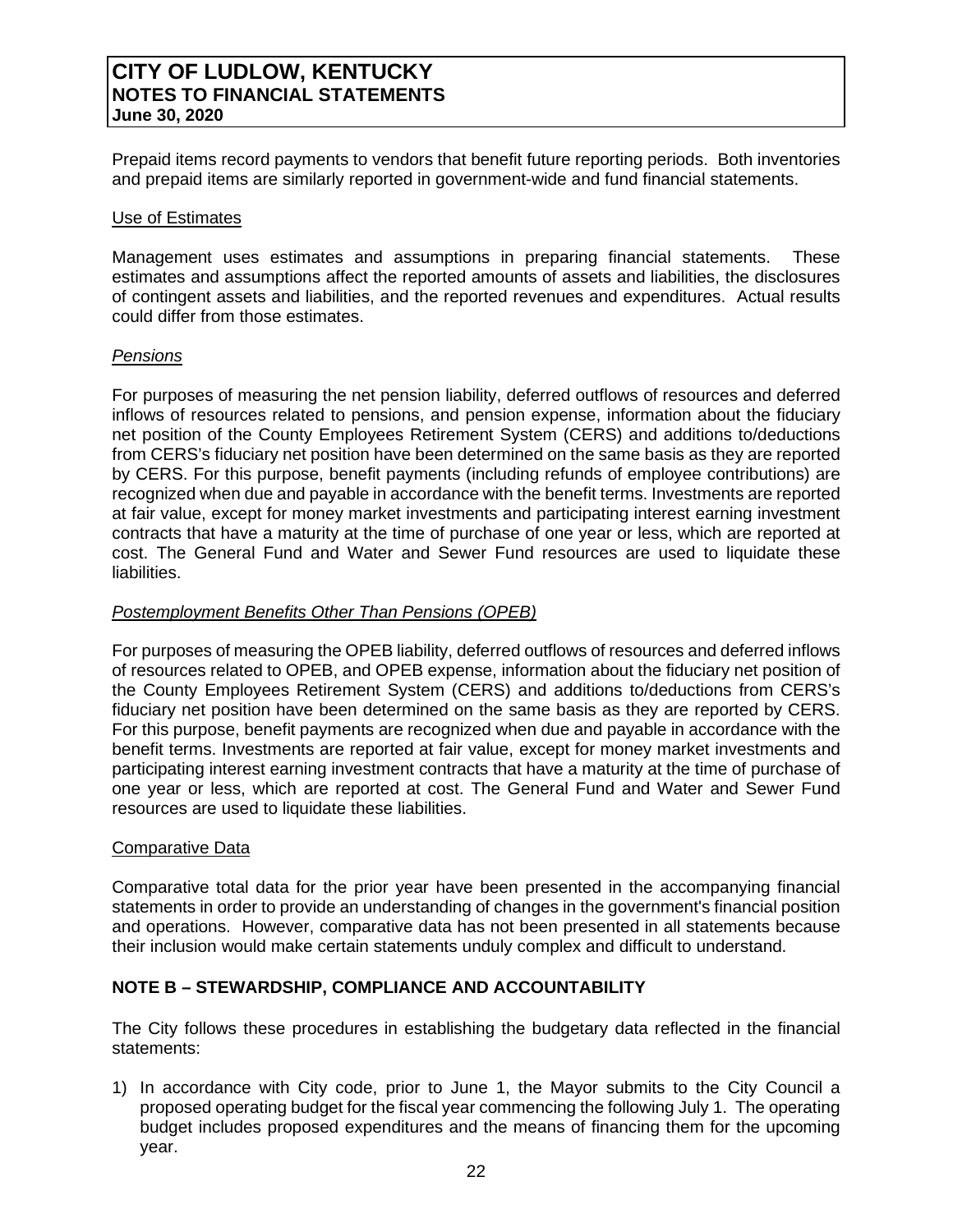- 2) Public hearings are conducted to obtain taxpayer comment.
- 3) Prior to June 30, the budget is legally enacted through passage of an ordinance.
- 4) The Mayor is required by Kentucky Revised Statutes to present a quarterly report to the City Council explaining any variance from the approved budget.
- 5) Appropriations continue in effect until a new budget is adopted.
- 6) The City Council may authorize supplemental appropriations during the year.

Expenditures may not legally exceed budgeted appropriations at the function level. Any revisions to the budget that would alter total revenues and expenditures of any fund must be approved by the council. The following functions had expenditures in excess of legally adopted appropriations for the year ended June 30, 2020:

| <b>Budget Line</b>             |    | <b>Budget</b> |    | Actual    |     | Variance   |  |  |
|--------------------------------|----|---------------|----|-----------|-----|------------|--|--|
|                                |    |               |    |           |     |            |  |  |
| Legislative and Administrative |    | \$1,326,055   | S  | 1,524,727 | SS. | (198, 672) |  |  |
| Police                         |    | \$1,346,320   | \$ | 1,388,860 |     | (42, 540)  |  |  |
| Municipal road aid             | \$ |               | S  | 84.526    |     | (84, 526)  |  |  |

# **NOTE C – DEPOSITS**

The City maintains deposits with financial institutions insured by the Federal Deposit Insurance Corporation (FDIC). As allowed by law, the depository bank should pledge securities along with FDIC insurance at least equal to the amount on deposit at all times.

As of June 30, 2020, the City had cash and cash equivalents of \$822,712. Cash balances are covered by FDIC insurance.

# **NOTE D – RECEIVABLES**

Property taxes are assessed as of January 1. Taxes are levied on October 1 and are due and payable on or before October 31. The City bills and collects its own property taxes. An adjustment is made at June 30 to recognize property taxes levied during the year which are still receivable at year end.

# **NOTE E – CAPITAL ASSETS AND DEPRECIATION**

The following is a summary of changes in capital assets for the City's governmental activities for the year ended June 30, 2020:

|                                 |    | <b>Balance</b> |                |                  | <b>Balance</b>  |
|---------------------------------|----|----------------|----------------|------------------|-----------------|
|                                 |    | June 30,       |                |                  | June 30,        |
|                                 |    | 2019           | Additions      | <b>Deletions</b> | 2020            |
| Land (not depreciated)          | \$ | 1,066,000      | \$<br>-        | \$<br>(79, 672)  | \$<br>986,328   |
| Construction in progress        |    | 107,177        | 55,271         |                  | 162,448         |
| Infrastructure                  |    | 24,800,981     |                |                  | 24,800,981      |
| Buildings and equipment         |    | 4,371,457      | 58,668         |                  | 4,430,125       |
| Vehicles                        |    | 1,546,361      |                | (43,019)         | 1,503,342       |
| <b>Fixed Assets</b>             |    | 31,891,976     | 113,939        | (122, 691)       | 31,883,224      |
| <b>Accumulated Depreciation</b> |    | (27,291,742)   | (172,010)      | 43,019           | (27, 420, 733)  |
| <b>Net Fixed Assets</b>         | S  | 4,600,234      | \$<br>(58,071) | \$<br>(79, 672)  | \$<br>4,462,491 |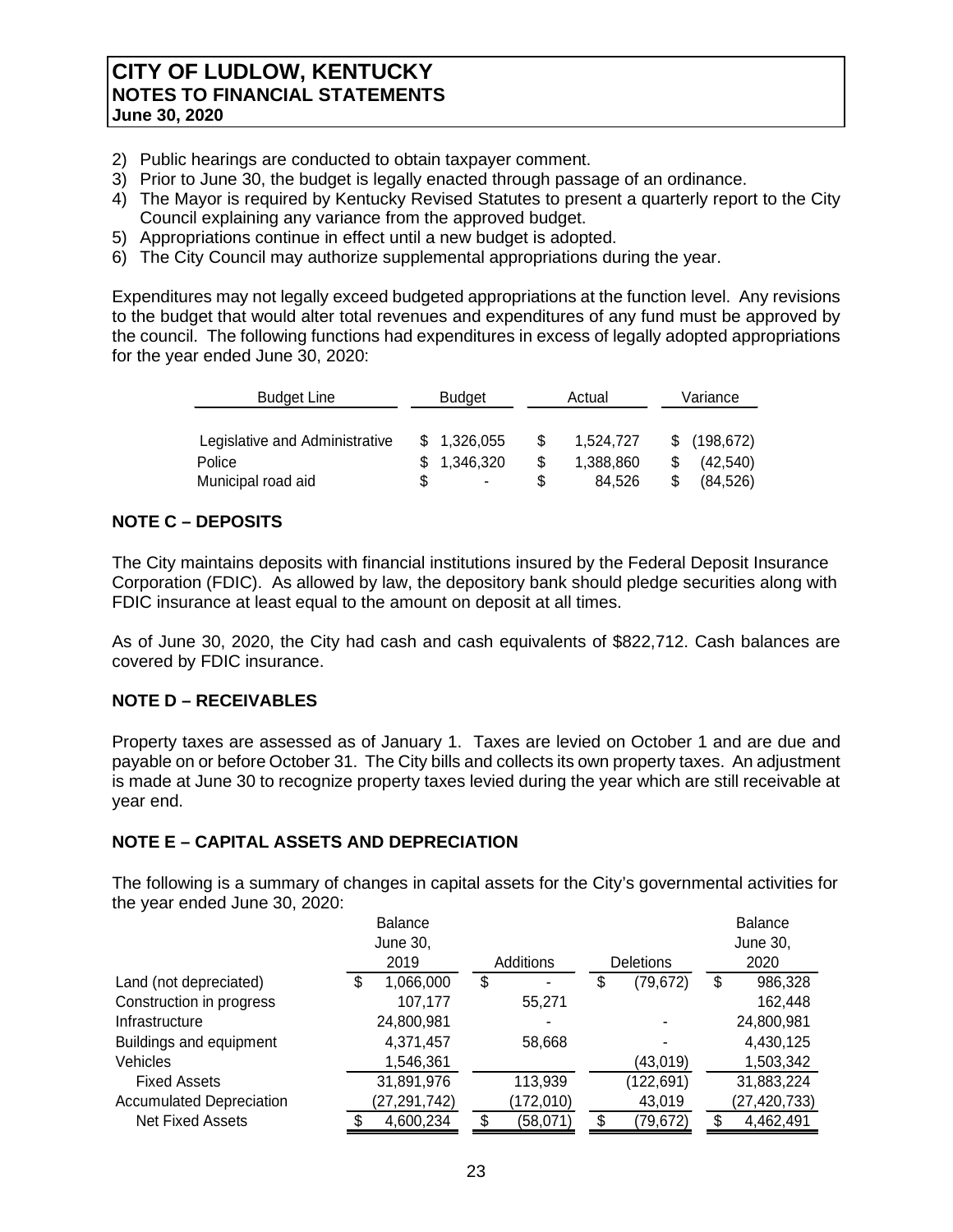#### **NOTE F – LONG-TERM DEBT**

The City's long-term debt consists of the following:

#### Capital Lease – KLC Funding Trust

The City executed a 3.00% interest, 25-year \$700,000 capital lease payable effective July 18, 2008 with the Kentucky League of Cities Funding Trust in order to fund its new Municipal Center. The termination date of this secured lease is July 1, 2033. The City is to make monthly payments to the lease's trustee, the Bank of New York Mellon. The remaining annual debt service requirements are as follows:

| <b>Fiscal Year</b> |               |               |     |         |
|--------------------|---------------|---------------|-----|---------|
| Ending             |               |               |     |         |
| June 30,           | Principal     | Interest      |     | Payment |
| 2021               | \$<br>26,895  | \$<br>16,883  | \$  | 43,778  |
| 2022               | 27,897        | 15,881        |     | 43,778  |
| 2023               | 28,966        | 14,812        |     | 43,778  |
| 2024               | 30,050        | 13,728        |     | 43,778  |
| 2025               | 31,236        | 12,542        |     | 43,778  |
| 2026-2030          | 174,921       | 43,969        |     | 218,890 |
| 2031-2034          | 125,403       | 9,580         |     | 134,983 |
| Total              | \$<br>445,368 | \$<br>127,395 | \$. | 572,763 |

# Capital Lease – Lease One Magnolia

The City executed a lease on October 27, 2016 with Lease One Magnolia LLC for the purchase of two 2016 police vehicles capitalized at a cost of \$61,990. This lease is secured by the vehicles and requires an annual payment of \$13,424 each December. Final payment was December 2019.

#### Capital Lease - First Government Lease Company

The City executed a lease on January 28, 2014 with First Government Lease Company for the purchase of a 2014 police vehicle capitalized at a cost of \$31,078. This lease is secured by the vehicle and requires an annual payment of \$6,999 each December. Final payment was December 2019.

#### Capital Lease - First Government Lease Company

The City executed a lease on August 8, 2016 with First Government Lease Company for the purchase of two 2017 police vehicles capitalized at a cost of \$70,663. This lease is secured by the vehicles and requires an annual payment of \$17,517 each December 1st. Final payment will be December 2020.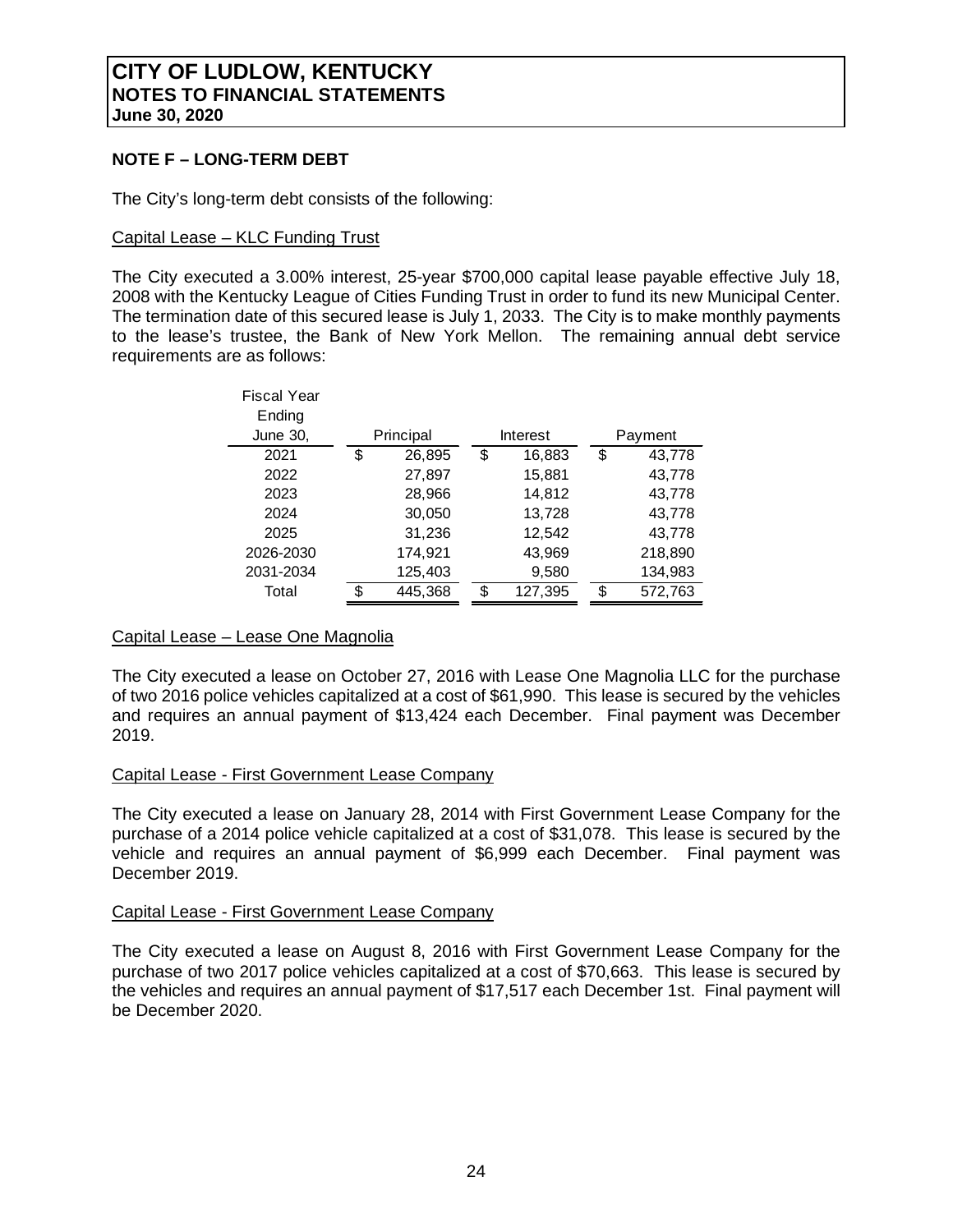Annual lease payments are as follows:

| <b>Fiscal Year</b> |           |   |          |         |
|--------------------|-----------|---|----------|---------|
| Ending             |           |   |          |         |
| June 30,           | Principal |   | Interest | Payment |
| 2021               | 15,888    | S | 1.629    | 17.517  |
| Total              | 15.888    | S | 1.629    | 17.517  |

# Capital Lease – US Bank Equipment Finance

The City executed a lease on March 5, 2018 with US Bank Equipment Finance for the purchase of two 2018 police vehicles capitalized at a cost of \$63,724. This lease is secured by the vehicles and requires an annual payment of \$22,724 each December. Final payment will be December 2020.

Annual lease payments are as follows:

| <b>Fiscal Year</b> |           |   |          |         |
|--------------------|-----------|---|----------|---------|
| Ending             |           |   |          |         |
| June 30,           | Principal |   | Interest | Payment |
| 2021               | 21,858    | S | 866      | 22.724  |
| Total              | 21,858    |   | 866      | 22.724  |

#### Promissory Note – Northern Kentucky Area Development

On October 30, 2017, the City executed a promissory note agreement with Northern Kentucky Area Development District, a regional planning council, to provide additional construction monies for the Municipal Lot/Train Viewing Station. Draws on the noted were \$214,557, it is secured by the project, carries a 0% interest rate and will require monthly payments of \$1,788 for ten years. Annual payments are as follows:

| <b>Fiscal Year</b> |   |           |    |         |
|--------------------|---|-----------|----|---------|
| Ending             |   |           |    |         |
| <b>June 30,</b>    |   | Principal |    | Payment |
| 2021               | S | 21,456    | \$ | 21,456  |
| 2022               |   | 21,456    |    | 21,456  |
| 2023               |   | 21,456    |    | 21,456  |
| 2024               |   | 21,456    |    | 21,456  |
| 2025               |   | 21,456    |    | 21,456  |
| 2026-2030          |   | 75,093    |    | 75,093  |
| Total              | œ | 182,373   | S. | 182,373 |

# Kentucky Bond Corporation – Lease Agreement

On May 2, 2014, The City entered into a lease agreement with the Kentucky Bond Corporation (KBC) in the amount of \$965,000. Concurrent with this lease agreement, KBC issued Financing Program Revenue Bonds, 2014Series B which repaid the City's BB&T line of credit. The lease agreement with the Kentucky Bond Corporation specifies monthly principal, interest and expense requirement payments in the amount in effect on the first day of each fiscal year as stated in the agreement.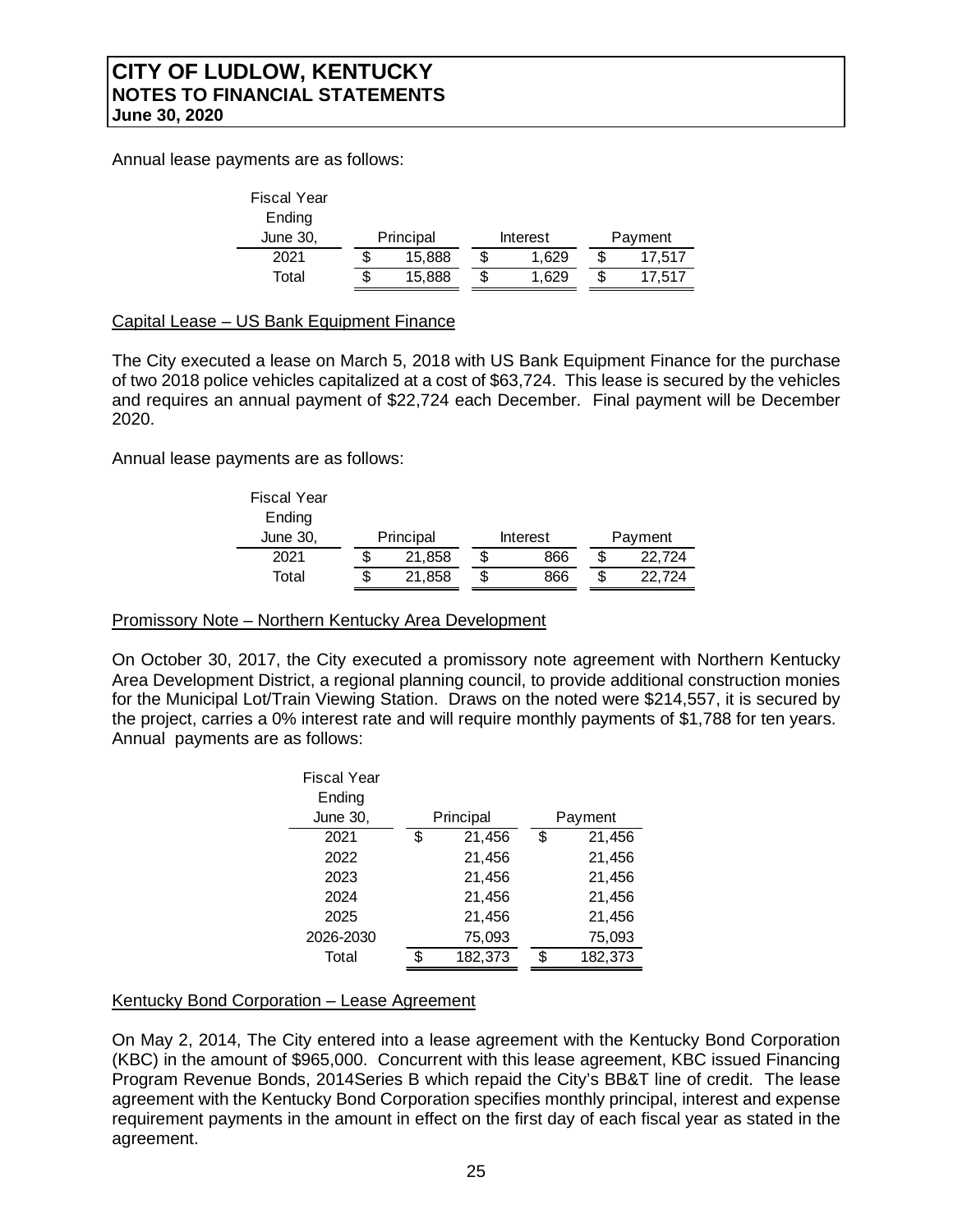The debt service is as follows:

| Ending          | Interest |     |           |     |          |    | <b>Total Debt</b> |
|-----------------|----------|-----|-----------|-----|----------|----|-------------------|
| <b>June 30,</b> | Rate     |     | Principal |     | Interest |    | Service           |
| 2021            | 4.300%   | \$  | 27,083    | \$  | 30,824   | \$ | 57,907            |
| 2022            | 4.300%   |     | 30,000    |     | 29,944   |    | 59,944            |
| 2023            | 4.300%   |     | 30,000    |     | 28,969   |    | 58,969            |
| 2024            | 4.300%   |     | 30,000    |     | 27,994   |    | 57,994            |
| 2025            | 4.300%   |     | 30,000    |     | 27,019   |    | 57,019            |
| 2026-2030       | 4.300%   |     | 174,166   |     | 118,939  |    | 293,105           |
| 2031-2035       | 4.800%   |     | 219,167   |     | 84,390   |    | 303,557           |
| 2035-2039       | 4.800%   |     | 259,583   |     | 37,644   |    | 297,227           |
| 2040-2041       | 4.800%   |     | 14,584    |     | 881      |    | 15,465            |
| Total           |          | \$. | 814,583   | \$. | 386,604  | £. | 1,201,187         |
|                 |          |     |           |     |          |    |                   |

#### Branch Banking & Trust – Lease Agreement

The City executed a 2.88% interest, 15-year \$500,000 lease payable with Branch Banking & Trust (BB & T) effective July 27, 2017 to finance the acquisition, construction, installation and equipping of the municipal lot and rail viewing station. The termination date of this secured lease is July 21, 2032. The City makes monthly payments of \$3,424. The remaining annual debt service requirements are as follows:

| Fiscal Year<br>Ending |   |           |    |          |    |         |
|-----------------------|---|-----------|----|----------|----|---------|
| June 30,              |   | Principal |    | Interest |    | Payment |
| 2021                  | S | 29,272    | \$ | 11,816   | \$ | 41,088  |
| 2022                  |   | 30,197    |    | 10,891   |    | 41,088  |
| 2023                  |   | 31,079    |    | 10,009   |    | 41,088  |
| 2024                  |   | 31,986    |    | 9,102    |    | 41,088  |
| 2025                  |   | 32,919    |    | 8,169    |    | 41,088  |
| 2026-2030             |   | 179,578   |    | 25,862   |    | 205,440 |
| 2031-2033             |   | 83,863    |    | 2,817    |    | 86,680  |
| Total                 | ፍ | 418,894   | ዳ  | 78,666   | Я  | 497,560 |

#### Capital Lease – US Bank Equipment Finance

The City executed a lease with Motorola for the purchase of a new radio system at a cost of \$156,916. This lease is secured by the radios and requires the following payments on January 1<sup>st</sup> each year.

Annual lease payments are as follows:

| <b>Fiscal Year</b> |   |                       |  |       |              |
|--------------------|---|-----------------------|--|-------|--------------|
| Ending             |   |                       |  |       |              |
| June 30,           |   | Principal<br>Interest |  |       | Payment      |
| 2021               |   | 81.097                |  | 2,074 | \$<br>83,171 |
| 2022               |   | 54,755                |  | 1,626 | 56,381       |
| Total              | S | 135,852               |  | 3,700 | 139,552      |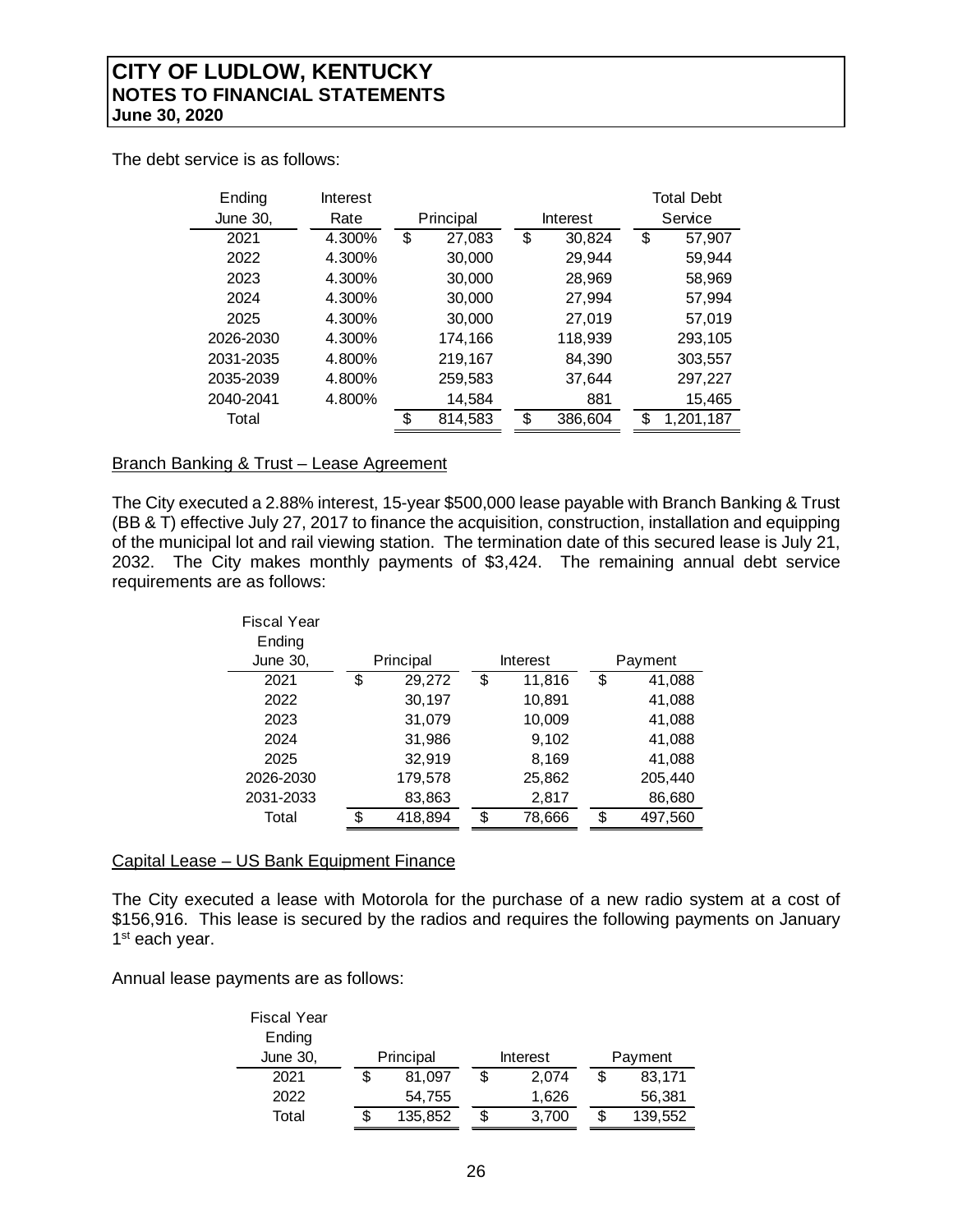#### Tax and Revenue Anticipation Notes

On June 27, 2018, the City executed a Tax and Revenue Anticipation Note with Branch Banking and Trust Company (BB&T), not to exceed \$350,000, to finance current obligations of the city. The Notes will be repaid from future tax receipts, mature on June 30, 2020, and shall bear interest at the stated interest rate on maturity at June 30, 2020. The note was repaid in its entirety on September 10, 2020.

On May 21, 2019, the City executed a Tax and Revenue Anticipation Note with Branch Banking and Trust Company (BB&T) for \$136,847. The Note was repaid on July 24, 2019.

#### Capital Lease – Flex Financial

The City executed a lease with Flex Financial, a division of Stryker Sales Corporation, for the purchase of a new defibrillator at a cost of \$36,975. This lease is secured by the equipment and requires an annual payment of \$12,325 each April. Final payment will be April 2022.

Annual lease payments are as follows:

| <b>Fiscal Year</b><br>Ending |    |           |          |    |         |
|------------------------------|----|-----------|----------|----|---------|
| June 30,                     |    | Principal | Interest |    | Payment |
| 2021                         | \$ | 12.325    | 1,000    | S  | 13,325  |
| 2022                         |    | 12.325    | 1,000    |    | 13,325  |
| Total                        | S  | 24,650    | 2,000    | \$ | 26,650  |

# **NOTE G – INDEBTEDNESS SUMMARY**

The changes in long-term indebtedness for 2020 are as follows:

|                                         | <b>Balance</b><br>June 30, |                  |                    | <b>Balance</b><br>June 30, |
|-----------------------------------------|----------------------------|------------------|--------------------|----------------------------|
|                                         | 2019                       | <b>Additions</b> | <b>Retirements</b> | 2020                       |
| <b>First Government Lease Company</b>   | \$<br>6,373                | \$               | \$<br>(6,373)      | \$                         |
| <b>First Government Lease Company</b>   | 30,300                     |                  | (14, 412)          | 15,888                     |
| <b>KLC Funding Trust Lease</b>          | 471,223                    |                  | (25, 855)          | 445,368                    |
| Lease One Magnolia Lease                | 13,123                     |                  | (13, 123)          |                            |
| <b>US Bank Equipment Finance</b>        | 42,884                     |                  | (21, 026)          | 21,858                     |
| Northern Kentucky Area Development      | 200,253                    |                  | (17, 880)          | 182,373                    |
| 2014B Revenue Bonds                     | 839,583                    |                  | (25,000)           | 814,583                    |
| <b>BB&amp;T Lease</b>                   | 447,472                    |                  | (28, 578)          | 418,894                    |
| <b>Tax Anticipation Note</b>            | 350,000                    |                  |                    | 350,000                    |
| <b>Tax Anticipation Note</b>            | 136,847                    |                  | (136, 847)         |                            |
| Motorola Lease                          | 156,916                    |                  | (21,064)           | 135,852                    |
| <b>Stryker Lease</b>                    |                            | 36,975           | (12, 325)          | 24,650                     |
| <b>Total Debt</b>                       | 2,694,974                  | 36,975           | (322,483)          | 2,409,466                  |
| Less: current portion of long-term debt | (693, 443)                 |                  |                    | (586,013)                  |
| <b>Total Long-Term Debt</b>             | 2,001,531                  |                  |                    | 1,823,453                  |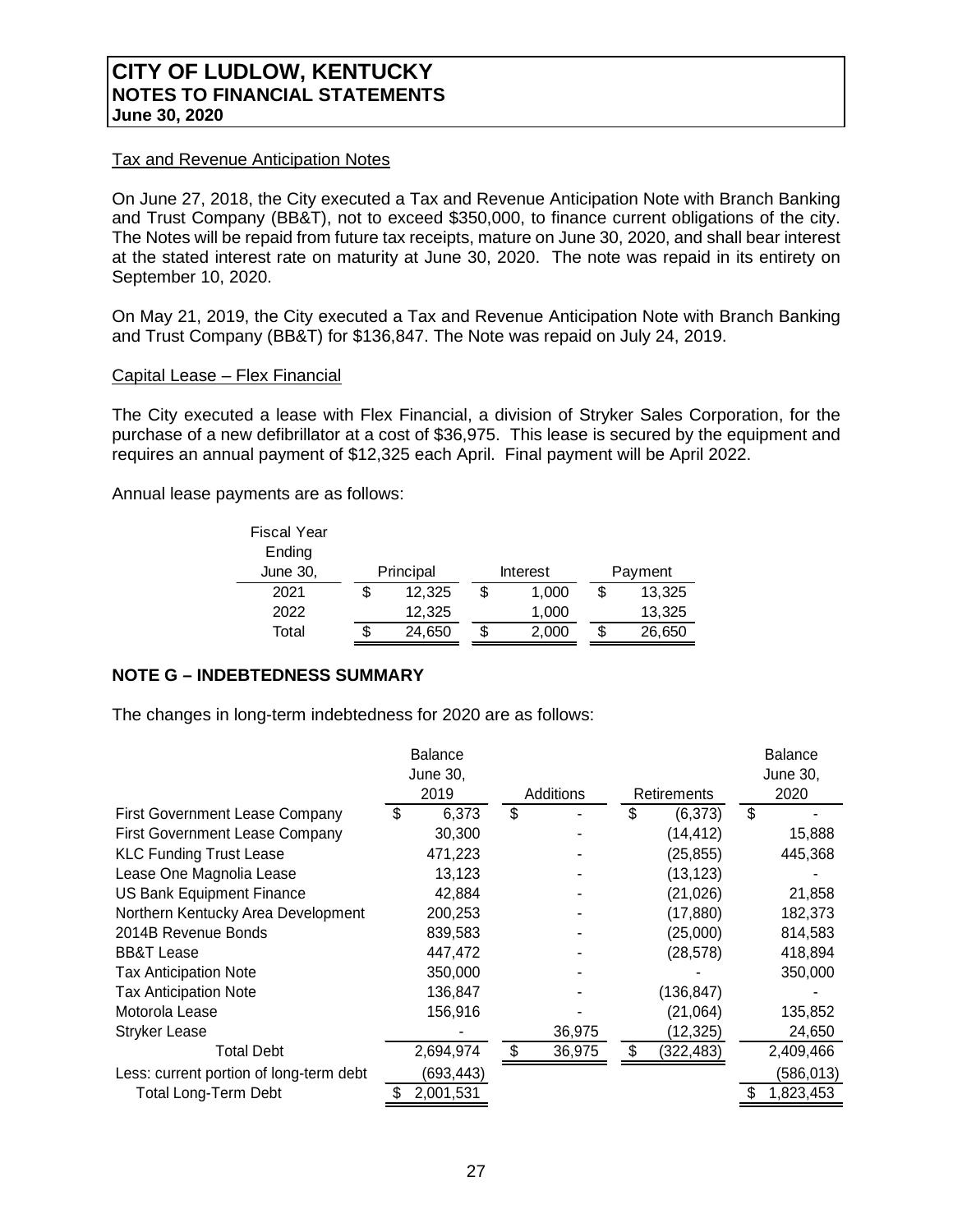#### **NOTE H – CONTINGENT LIABILITIES**

The City is at risk for possible litigation due to the nature of the City officials' enforcement of various codes and regulations, such as zoning and building codes.

#### **NOTE I – COUNTY EMPLOYEES' RETIREMENT SYSTEMS**

*Plan description -* Employees are covered by CERS (County Employees Retirement System), a cost-sharing multiple-employer defined benefit pension and health insurance (Other Post-Employment Benefits; OPEB) plan administered by the Kentucky Retirement System, an agency of the Commonwealth of Kentucky. Under the provisions of the Kentucky Revised Statue ("KRS") Section 61.645, the Board of Trustees of the Kentucky Retirement administers CERS and has the authority to establish and amend benefit provisions. The Kentucky Retirement System issues a publicly available financial report that includes financial statements and required supplementary information for CERS. That report may be obtained from http://kyret.ky.gov/.

The Plan is divided into both a **Pension Plan** and **Health Insurance Fund Plan** (Other Post-Employment Benefits; OPEB) and each plan is further sub-divided based on *Non-Hazardous* duty and *Hazardous* duty covered-employee classifications. The City has both Non-Hazardous and Non-Hazardous employees.

|                            | Non-hazardous | Hazardous                         | Total   |
|----------------------------|---------------|-----------------------------------|---------|
| <b>Active Plan Members</b> | 84,632        | 9,402                             | 94,034  |
| Inactive Plan Members      | 85,300        | 2,702                             | 88,002  |
| <b>Retired Members</b>     | 58,933        | 8.000                             | 66,933  |
|                            | 228,865       | 20,104                            | 248,969 |
|                            |               | Number of participating employers | 1.140   |

Membership in CERS consisted of the following at June 30, 2019:

# **PENSION PLAN**

#### **Non-Hazardous Pension Plan Description**

*Benefits Provided –* CERS provides retirement, health insurance, death and disability benefits to Non-Hazardous duty Plan employees and beneficiaries. Employees are vested in the plan after five years of service. For retirement purposes, employees are grouped into three tiers, based on hire date: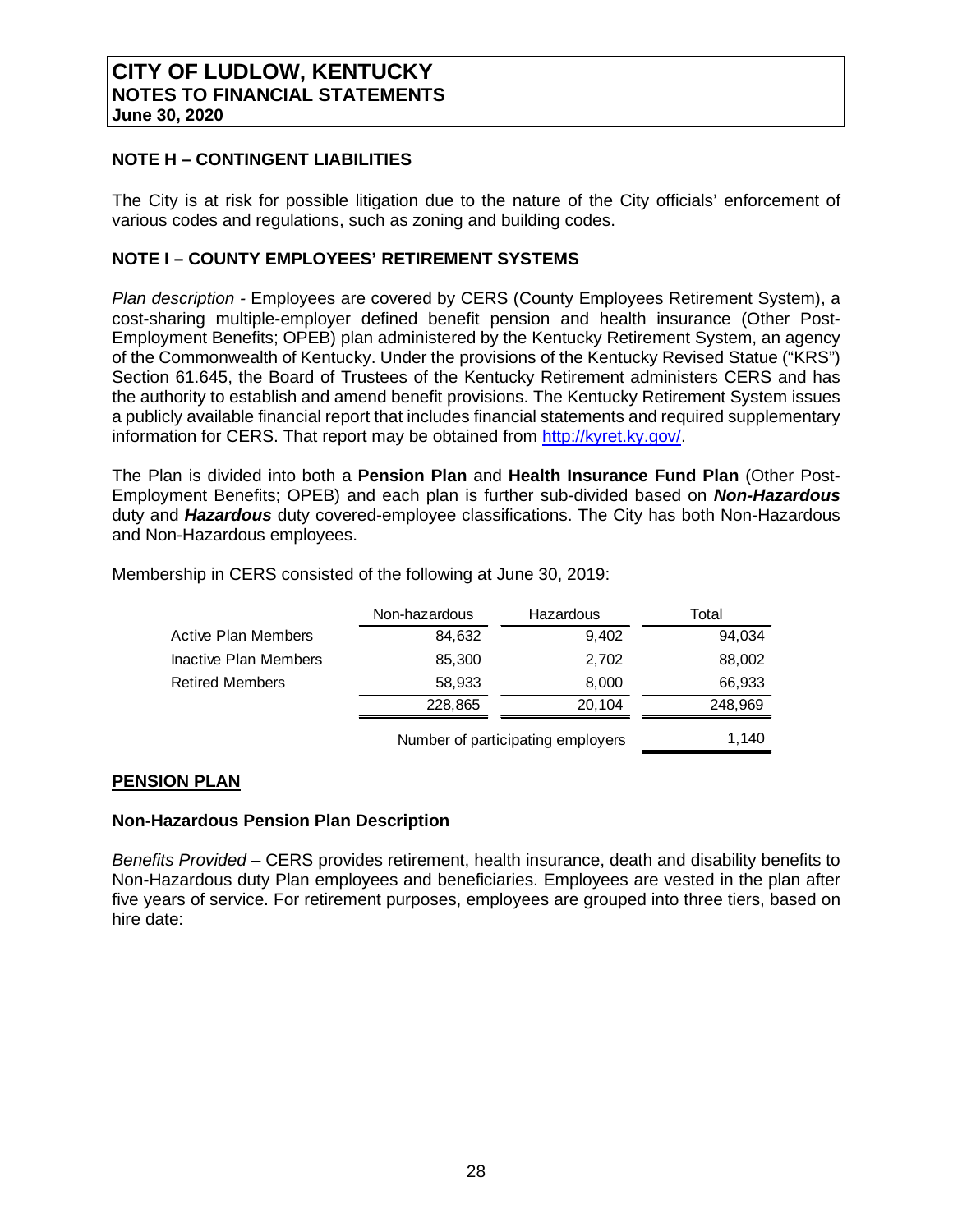| Tier 1 | Participation date<br>Unreduced retirement<br>Reduced retirement | Before September 1, 2008<br>27 years service or 65 years old<br>At least 5 years service and 55 years old<br>At least 25 years service and any age |
|--------|------------------------------------------------------------------|----------------------------------------------------------------------------------------------------------------------------------------------------|
| Tier 2 | Participation date<br>Unreduced retirement                       | September 1, 2008 - December 31, 2013<br>At least 5 years service and 65 years old<br>or age 57+ and sum of service years plus age equal 87        |
|        | Reduced retirement                                               | At least 10 years service and 60 years old                                                                                                         |
| Tier 3 | Participation date                                               | After December 31, 2013                                                                                                                            |
|        | Unreduced retirement                                             | At least 5 years service and 65 years old                                                                                                          |
|        |                                                                  | or age 57+ and sum of service years plus age equal 87                                                                                              |
|        | Reduced retirement                                               | Not available                                                                                                                                      |

Cost of living adjustments are provided at the discretion of the General Assembly. Retirement is based on a factor of the number of years of service and hire date multiplied by the average of the highest five years' earnings. Reduced benefits are based on factors of both of these components. Participating employees become eligible to receive the health insurance benefit after at least 180 months or service. Death benefits are provided for both death after retirement and death prior to retirement. Death benefits after retirement are \$5,000 in lump sum. Five years' service is required for death benefits prior to retirement and the employee must have suffered a duty-related death. The decedent's beneficiary will receive the higher of the normal death benefit and \$10,000 plus 25% of the decedent's monthly final rate or pay and any dependent child will receive 10% of the decedent's monthly final rate of pay up to 40% for all dependent children. Five years' service is required for nonservice-related disability benefits.

*Contributions –* Required pension plan contributions by the employee are based on the tier:

|        | <b>Required Contribution</b> |  |
|--------|------------------------------|--|
| Tier 1 | 5%                           |  |
| Tier 2 | 5%                           |  |
| Tier 3 | 5%                           |  |

# **Hazardous Pension Plan Description**

*Benefits Provided –* CERS provides retirement, health insurance, death and disability benefits to Hazardous duty Plan employees and beneficiaries. Employees are vested in the plan after five years of service.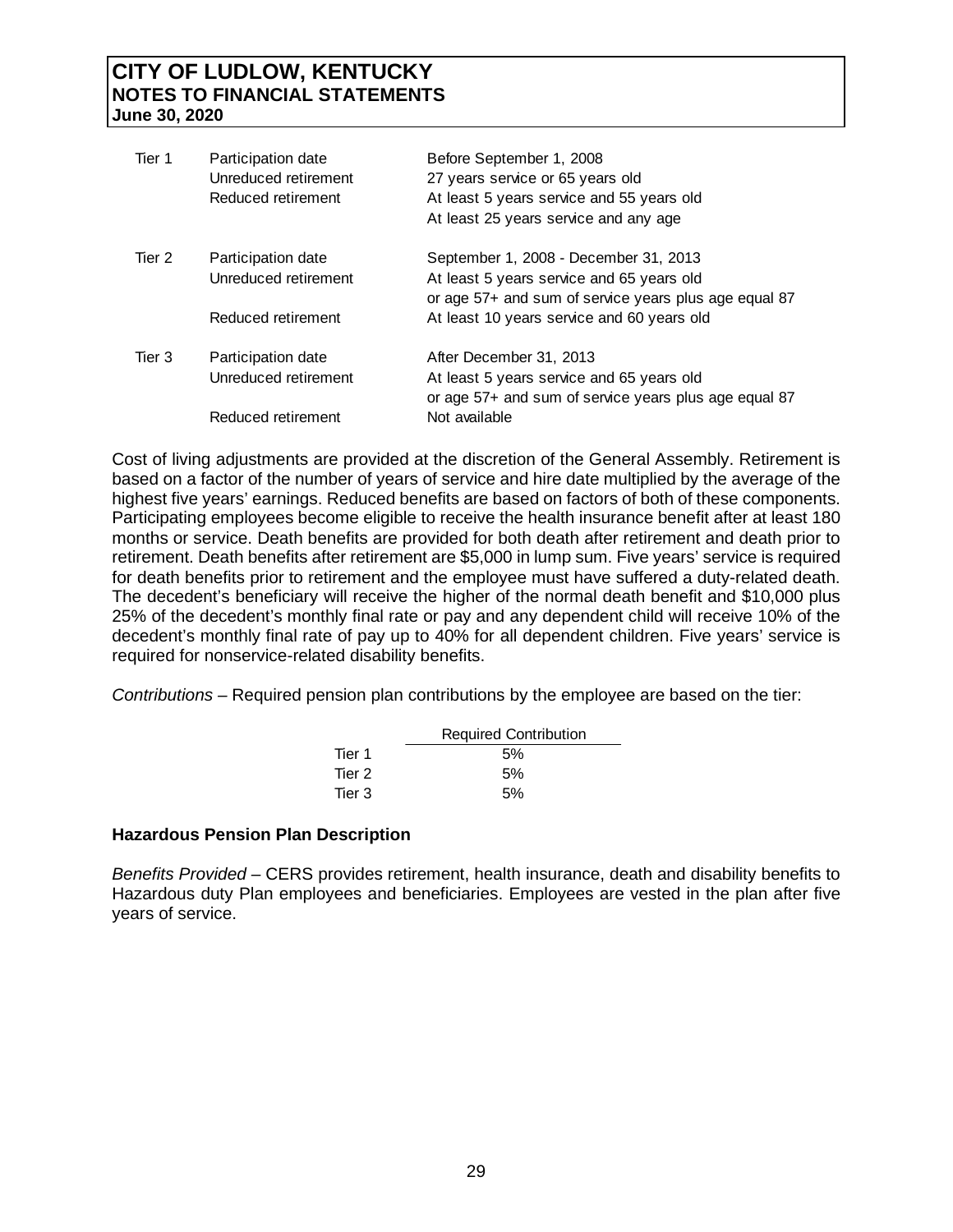For retirement purposes, employees are grouped into three tiers, based on hire date:

| Tier 1 | Participation date<br>Unreduced retirement<br>Reduced retirement | Before September 1, 2008<br>At least one month of hazardous duty service credit<br>and 55 years old, or any age with 20 years of service.<br>15 years service and 50 years old |
|--------|------------------------------------------------------------------|--------------------------------------------------------------------------------------------------------------------------------------------------------------------------------|
| Tier 2 | Participation date<br>Unreduced retirement                       | September 1, 2008 - December 31, 2013<br>At least 5 years of hazardous duty service credit and<br>60 years old or any age with 25 years of service.                            |
|        | Reduced retirement                                               | 15 years service and 50 years old                                                                                                                                              |
| Tier 3 | Participation date<br>Unreduced retirement                       | On or after January 1, 2014<br>At least 5 years of hazardous duty service credit and<br>60 years old or 25 or more years of service, with no<br>age requirement                |
|        | Reduced retirement                                               | Not available                                                                                                                                                                  |

Cost of living adjustments are provided at the discretion of the General Assembly. Retirement is based on a factor of the number of years of service and hire date multiplied by the average of the highest five years' earnings. Reduced benefits are based on factors of both of these components. Participating employees become eligible to receive the health insurance benefit after at least 180 months or service. Death benefits are provided for both death after retirement and death prior to retirement. Death benefits after retirement are \$5,000 in lump sum. Five years' service is required for death benefits prior to retirement and the employee must have suffered a duty-related death. The decedent's beneficiary will receive the higher of the normal death benefit and \$10,000 plus 25% of the decedent's monthly final rate or pay and any dependent child will receive 10% of the decedent's monthly final rate of pay up to 40% for all dependent children. Five years' service is required for nonservice-related disability benefits.

*Contributions –* Required pension plan contributions by the employee are based on the tier:

|        | <b>Required Contribution</b> |
|--------|------------------------------|
| Tier 1 | 8%                           |
| Tier 2 | 8%                           |
| Tier 3 | 8%                           |

# **Contributions**

For non-hazardous duty employees, the City contributed 24.06% of which 19.30% was for the pension fund and 4.76% was for the health insurance fund, of the non-hazardous duty coveredemployee's compensation during the fiscal year ended June 30, 2020.

For hazardous duty employees, the City contributed 39.58% of which 30.06% was for the pension fund and 9.52% was for the health insurance fund, of the hazardous duty covered-employee's compensation during the fiscal year ended June 30, 2020.

The City made all required contributions for the non-hazardous Plan obligation for the fiscal year in the amount of \$55,824, of which \$44,780 was for the pension fund and \$11,044 was for the health insurance fund.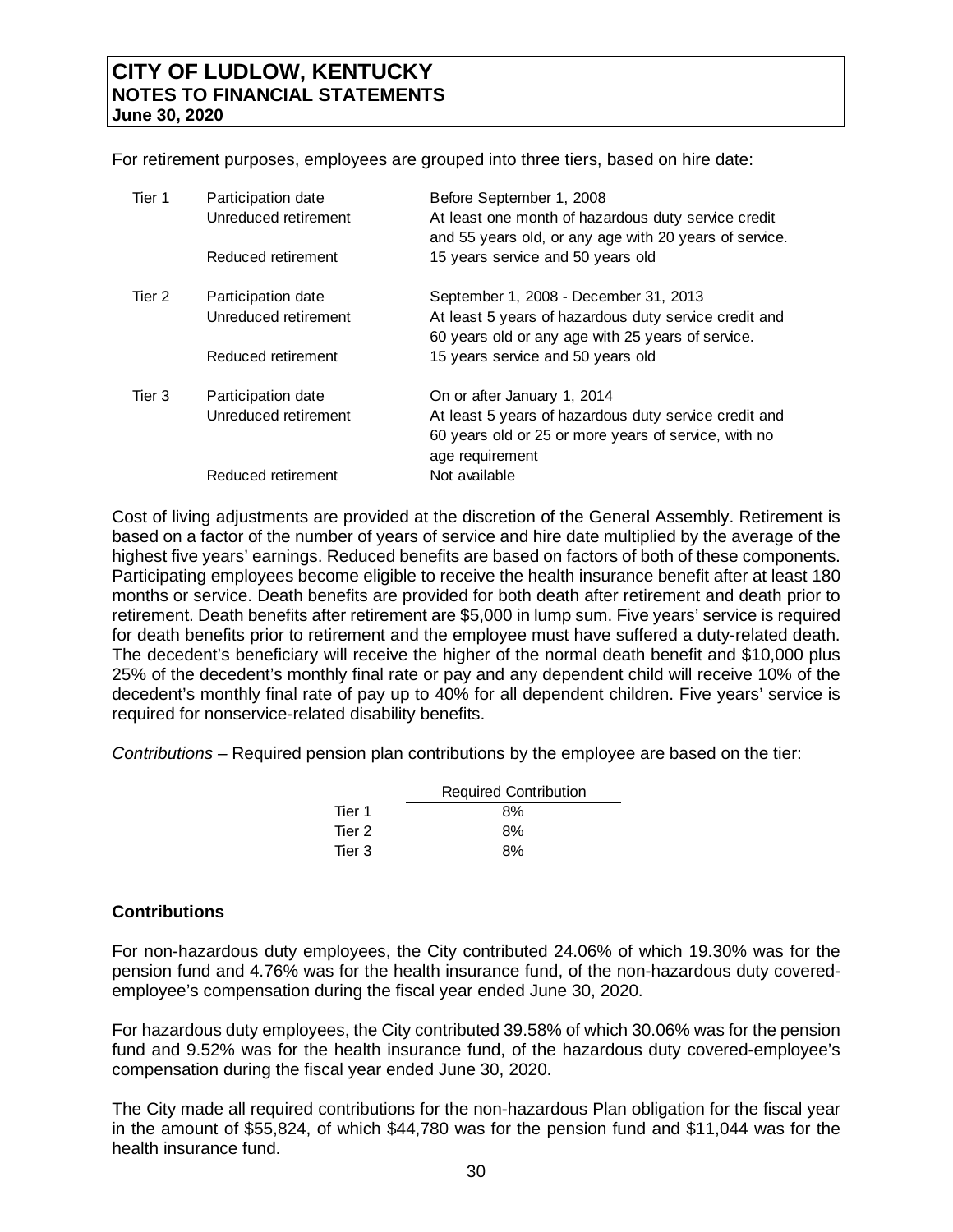The City made all required contributions for the hazardous Plan obligation for the fiscal year in the amount of \$380,340 of which \$288,858 was for the pension fund and \$91,482 was for the health insurance fund

#### **Pension Liabilities, Pension Expense, Deferred Outflows of Resources, and Deferred Inflows of Resources Related to Pensions**

At June 30, 2020, the City reported a liability of \$5,191,816 as its proportionate share of the net pension liability (\$956,002 for the non-hazardous plan and \$4,235,814 for the hazardous duty plan) The net pension liability was measured as of June 30, 2019, and the total pension liability used to calculate the net pension liability was determined by an actuarial valuation as of that date. The City's proportion of the net pension liability was based on a projection of the City's long-term share of contributions to the pension plan relative to the projected contributions of all participating entities, actuarially determined. At June 30, 2019, the City's non-hazardous employer allocation proportion was 0.013593% of the total CERS non-hazardous duty employees and the hazardous employer allocation proportion was 0.153344% of the total CERS hazardous duty employees. For the year ended June 30, 2020, the City recognized pension expense of \$846,090 in addition to its \$288,859 pension contribution.

|                                                                                                                     | Non-Hazardous |               | Hazardous               |              | Total         |                  |  |
|---------------------------------------------------------------------------------------------------------------------|---------------|---------------|-------------------------|--------------|---------------|------------------|--|
|                                                                                                                     | Deferred      | Deferred      | Deferred<br>Deferred    |              | Deferred      | Deferred         |  |
|                                                                                                                     | Outflow of    | Inflow of     | Outflow of<br>Inflow of |              | Outflow of    | Inflow of        |  |
|                                                                                                                     | Resources     | Resources     | Resources               | Resources    | Resources     | <b>Resources</b> |  |
| Differences between<br>expected and actual<br>experience                                                            | \$<br>24,410  | (4,039)<br>\$ | 179,970<br>\$           | \$           | \$<br>204,380 | (4,039)<br>\$    |  |
| Net difference<br>between projected<br>actual earnings                                                              |               |               |                         |              |               |                  |  |
| on plan investments                                                                                                 | 18,351        | (33, 763)     | 65,161                  | (125, 109)   |               | (75, 360)        |  |
| Change of assumption                                                                                                | 96,758        |               | 411,167                 |              | 507,925       |                  |  |
| Changes in proportion<br>and differences<br>between contributions<br>and proportionate<br>share of<br>contributions |               | (114, 820)    | 236,011                 |              | 236,011       | (114, 820)       |  |
|                                                                                                                     |               |               |                         |              |               |                  |  |
| Contributions<br>subsequent to the<br>measurement date                                                              | 44,780        |               | 288,858                 |              | 333,638       |                  |  |
|                                                                                                                     | \$184,299     | \$(152, 622)  | \$1,181,167             | \$(125, 109) | \$1,281,954   | \$(194,219)      |  |

At June 30, 2020, the City reported deferred outflows of resources and deferred inflows of resources related to pensions from the following sources:

The City's contributions subsequent to the measurement date of \$333,638 will be recognized as a reduction of the net pension liability in the year ending June 30, 2021. Other amounts reported as deferred outflows of resources and deferred inflows of resources related to pensions will be recognized in pension expense as follows: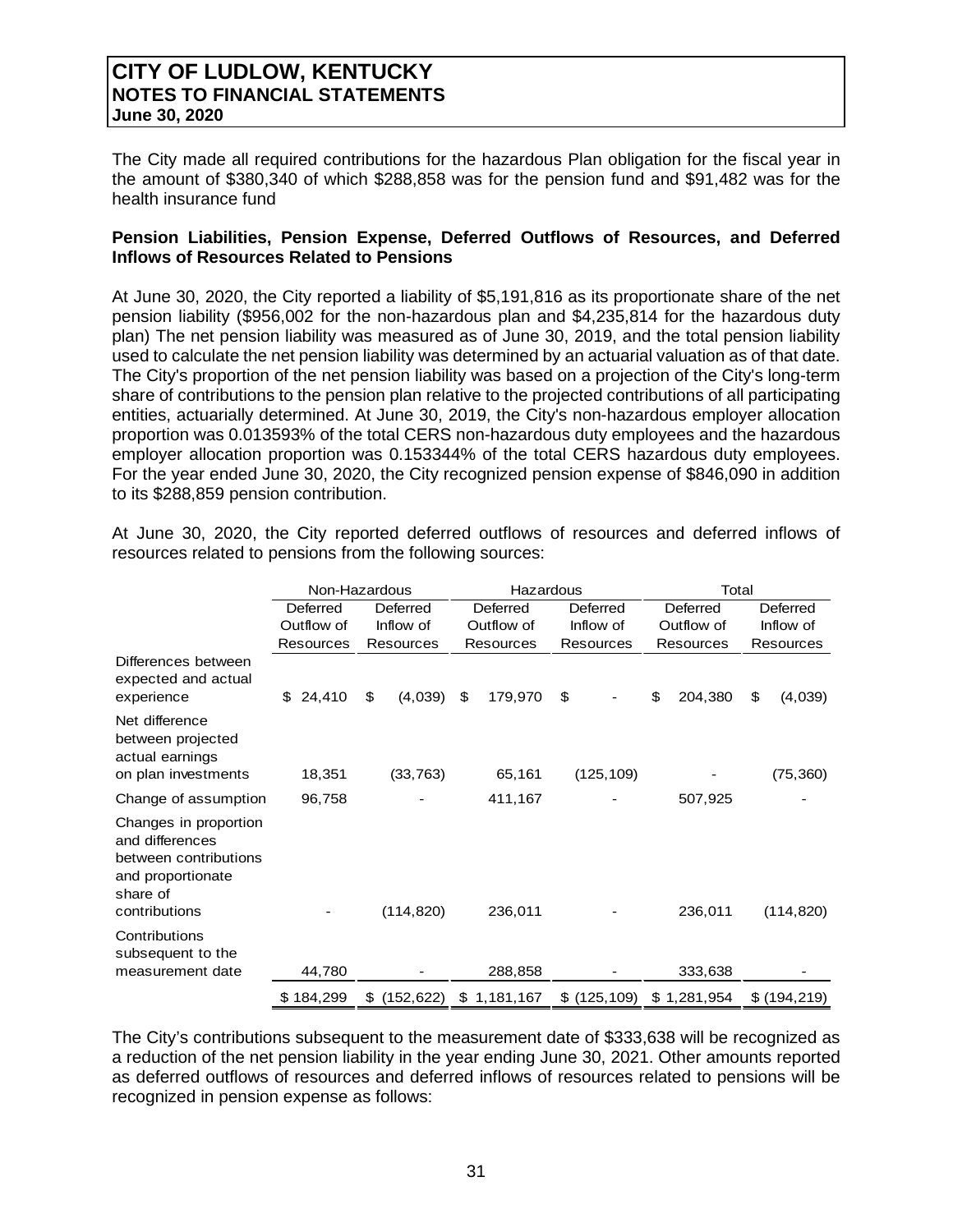| Measurement Year | Net |          |  |
|------------------|-----|----------|--|
| Ending June 30,  |     | Deferral |  |
| 2020             | \$  | 517,912  |  |
| 2021             |     | 176,301  |  |
| 2022             |     | 54,972   |  |
| 2023             |     | 4,912    |  |
| 2024             |     |          |  |
| Thereafter       |     |          |  |
|                  |     | 754.097  |  |

# **Actuarial Assumptions**

The total pension liability as of June 30, 2020 is based on an actuarial valuation date of June 30, 2018, rolled forward to June 30, 2019, and determined using the following actuarial assumptions, applied to all periods included in the measurement:

| <b>Inflation</b>          | 2.30%                                         |
|---------------------------|-----------------------------------------------|
| Payroll growth            | $2.00\%$                                      |
| Salary increase           | 3.30-3.55%, minimum, including inflation      |
| Investment rate of return | 6.25%, net of pension plan expense, including |
| inflation                 |                                               |

The mortality table used for active members is Pub-2010 General Mortality table for the Non-Hazardous System and the Pub-2010 Public Safety Mortality table for the Hazardous System, projected with the ultimate rates from the MP-2014 mortality improvement scale using a base year of 2010. The mortality table used for healthy retired members was a system-specific mortality table based on mortality experience from 2013-2018, projected with the ultimate rates from MP-2014 mortality improvement scale using a base year of 2019. The mortality table used for the disabled members was Pub-2010 Disabled Mortality table, with a 4-year set-forward for both male and female rates, projected with the ultimate rates from the MP-2014 mortality improvement scale using a base year of 2010.

# **Changes of Assumptions**

In June 2019, based on the 2018 Actuarial Experience Study for the Period Ending June 30, 2018, the following actuarial assumptions were updated:

- Annual salary increases were updated.
- Annual rates of retirement, disability, withdrawal, and mortality were updated.
- The percent of disabilities assumed to occur in the line of duty was updated from 0% to 2% for non-hazardous members and 50% for hazardous duty members.

The target allocation and best estimates of arithmetic real rates of return for each major asset class are summarized in the following table: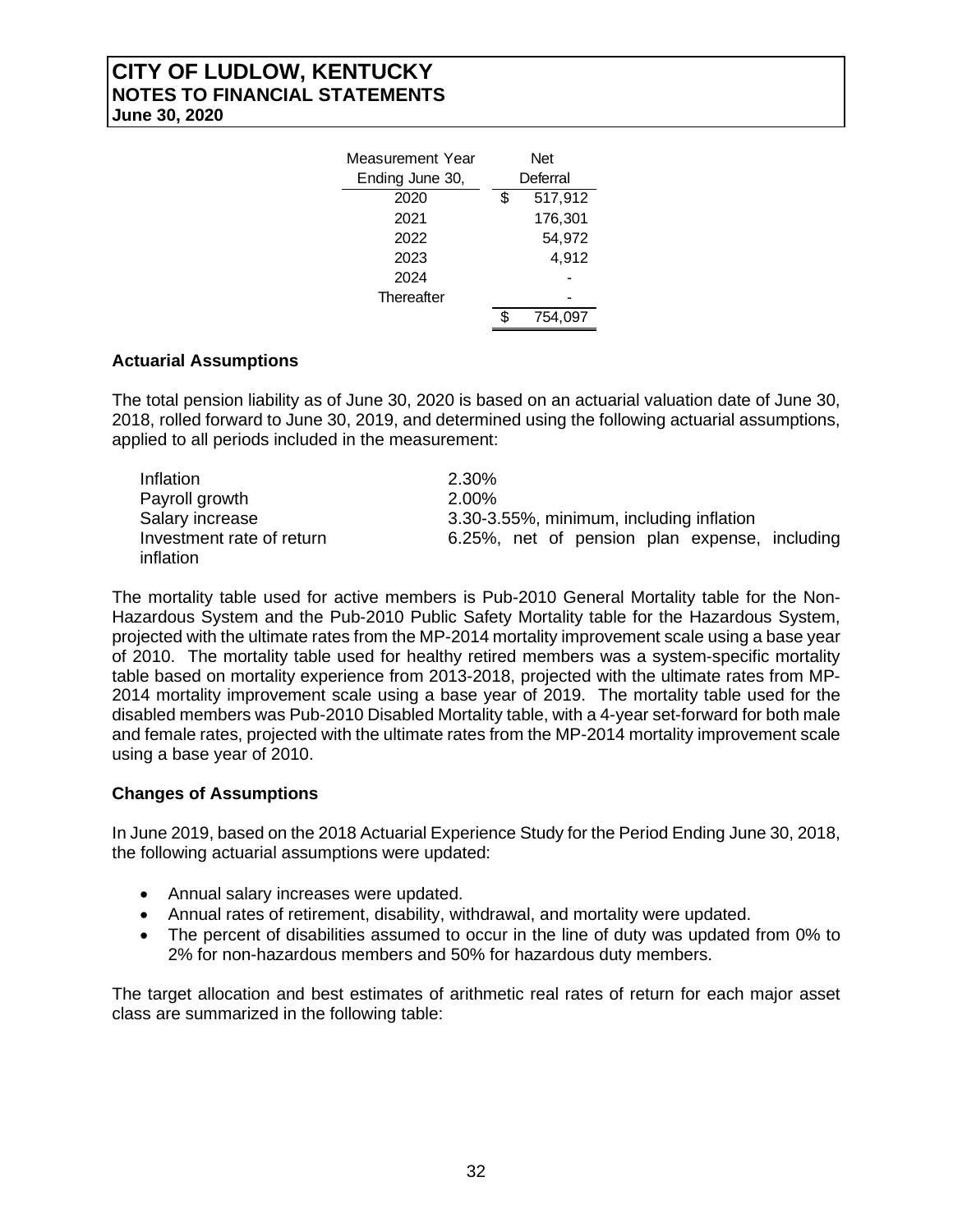|                               | <b>CERS Pensions</b> |                |
|-------------------------------|----------------------|----------------|
|                               | (Haz & Non-Haz)      | Long Term      |
|                               | Target               | Expected       |
| Asset Class                   | Allocation           | Nominal Return |
| Combined equity               | 37.5%                | 4.55%          |
| Specialty credit / high yield | 15.0%                | 2.60%          |
| Real return (diversified      |                      |                |
| inflation strategies)         | 15.0%                | 4.10%          |
| Absolute return (diversified  |                      |                |
| hedge funds)                  | 3.0%                 | 2.97%          |
| Private equity                | 10.0%                | 6.65%          |
| Real estate                   | 5.0%                 | 4.85%          |
| Global bonds                  | 13.5%                | 1.35%          |
| Cash                          | 1.0%                 | 0.20%          |

# **Discount Rate**

The discount rate used to measure the total pension liability was 6.25%. The projection of cash flows used to determine the discount rate assumed that contributions from plan members and employers will be made at statutory contribution rates. Projected inflows from investment earnings were calculated using the long-term assumed investment return of 6.25%. The long-term assumed investment rate of return was applied to all periods of projected of benefit payments to determine the total pension liability.

#### **Sensitivity of the CITY's Proportionate Share of the Net Pension Liability to Changes in the Discount Rate**

The following presents the City's proportionate share of the net pension liability calculated using the discount rate of 6.25 percent, as well as what the City's proportionate share of the net pension liability would be if it were calculated using a discount rate that is 1-percentage-point lower (5.25 percent) or 1-percentage-point higher (7.25 percent) than the current rate:

|               |    | Proportionate Share of Net Pension Liability |     |                     |   |             |  |
|---------------|----|----------------------------------------------|-----|---------------------|---|-------------|--|
|               |    | 1% Decrease                                  |     | <b>Current Rate</b> |   | 1% Increase |  |
|               |    | 5.25%                                        |     | 6.25%               |   | 7.25%       |  |
| Non-hazardous | \$ | 1,187,245                                    | \$. | 943.084             | S | 738,520     |  |
| Hazardous     |    | 5,295,718                                    |     | 4,235,814           |   | 3,366,846   |  |
| Total         | S  | 6,482,963                                    | S   | 5,178,898           |   | 4,105,366   |  |

# **HEALTH INSURANCE – OTHER POST-EMPLOYMENT BENEFITS**

# **Non-Hazardous OPEB Plan Description**

*Benefits Provided* – CERS provides retirement, health insurance, death and disability benefits to non-hazardous duty plan employees and beneficiaries. Health insurance coverage is provided through payment/partial payment of insurance premiums for both non-Medicare-eligible and Medicare-eligible retirees.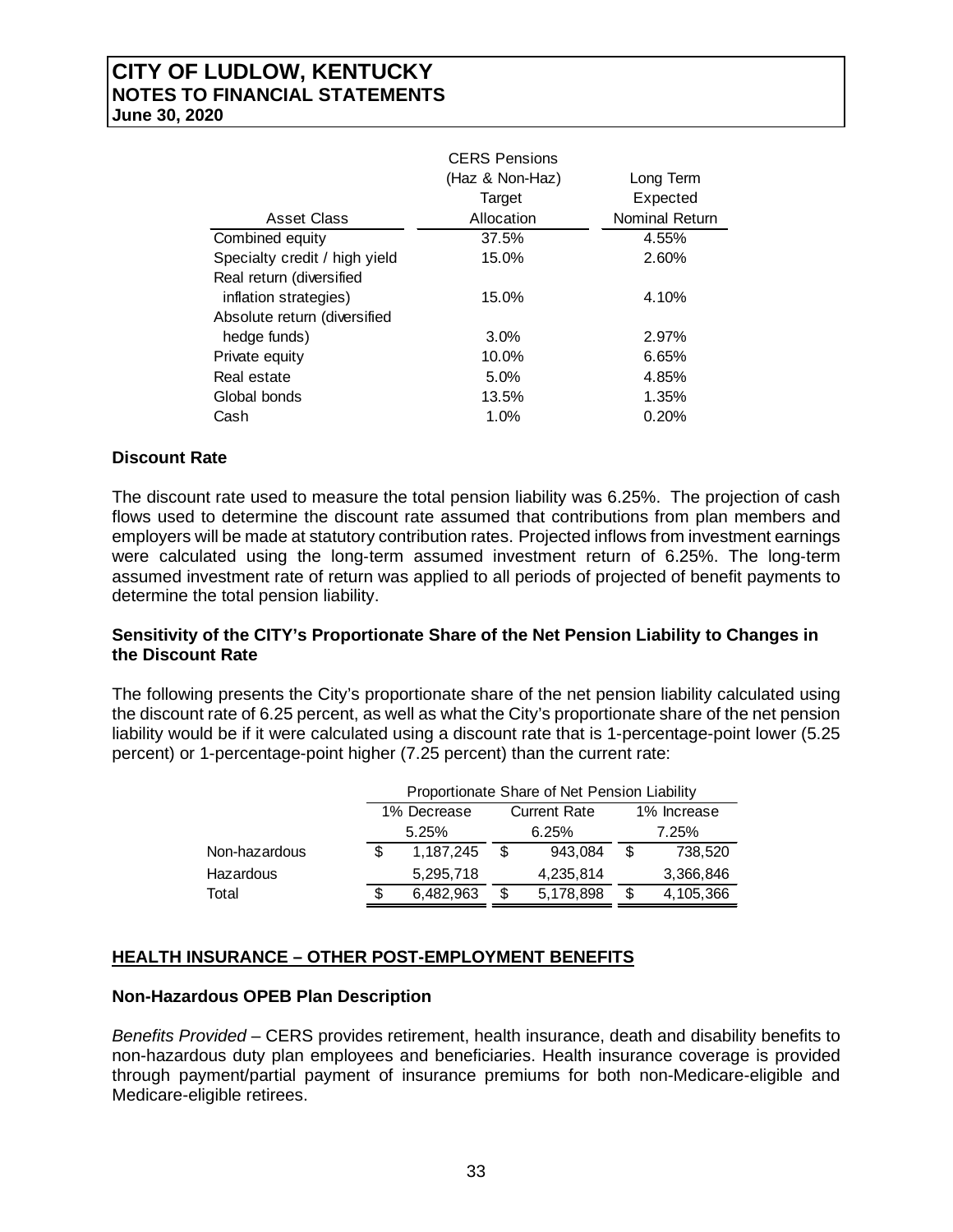| Tier 1 | Participation date                               | Before July 1, 2003                                                                                                                            |
|--------|--------------------------------------------------|------------------------------------------------------------------------------------------------------------------------------------------------|
|        | Benefit eligibility                              | Recipient of a retirement allowance                                                                                                            |
|        | Percentage of member<br>premium paid by the plan | < 4 years service - 0%<br>4-9 years service - 25%<br>10-14 years service - 50%<br>15-19 years service - 75%<br>20 or more years service - 100% |
|        | Tier 2 Participation date                        | July 1, 2003 - August 31, 2008                                                                                                                 |
|        | Benefit eligibility                              | Recipient of a retirement allowance with at least 120<br>months of service at retirement                                                       |
|        | Member premium paid<br>by the plan               | \$10/month for each year of earned service with a 1.5%<br>increase each July 1. As of July 1, 2018, the contribution<br>was \$13.38 per month. |
|        | Tier 3 Participation date                        | On or after September 1, 2008                                                                                                                  |
|        | Benefit eligibility                              | Recipient of a retirement allowance with at least 180<br>months of service at retirement                                                       |
|        | Member premium paid<br>by the plan               | \$10/month for each year of earned service with a 1.5%<br>increase each July 1. As of July 1, 2018, the contribution<br>was \$13.38 per month. |

*Contributions –* Required health insurance plan contributions by the employee are based on the tier:

|        | <b>Required Contribution</b> |  |
|--------|------------------------------|--|
| Tier 1 | None                         |  |
| Tier 2 | $1\%$                        |  |
| Tier 3 | $1\%$                        |  |

#### **Hazardous OPEB Plan Description**

*Benefits Provided* – CERS provides retirement, health insurance, death and disability benefits to hazardous duty plan employees and beneficiaries. Health insurance coverage is provided through payment/partial payment of insurance premiums for both non-Medicare-eligible and Medicareeligible retirees.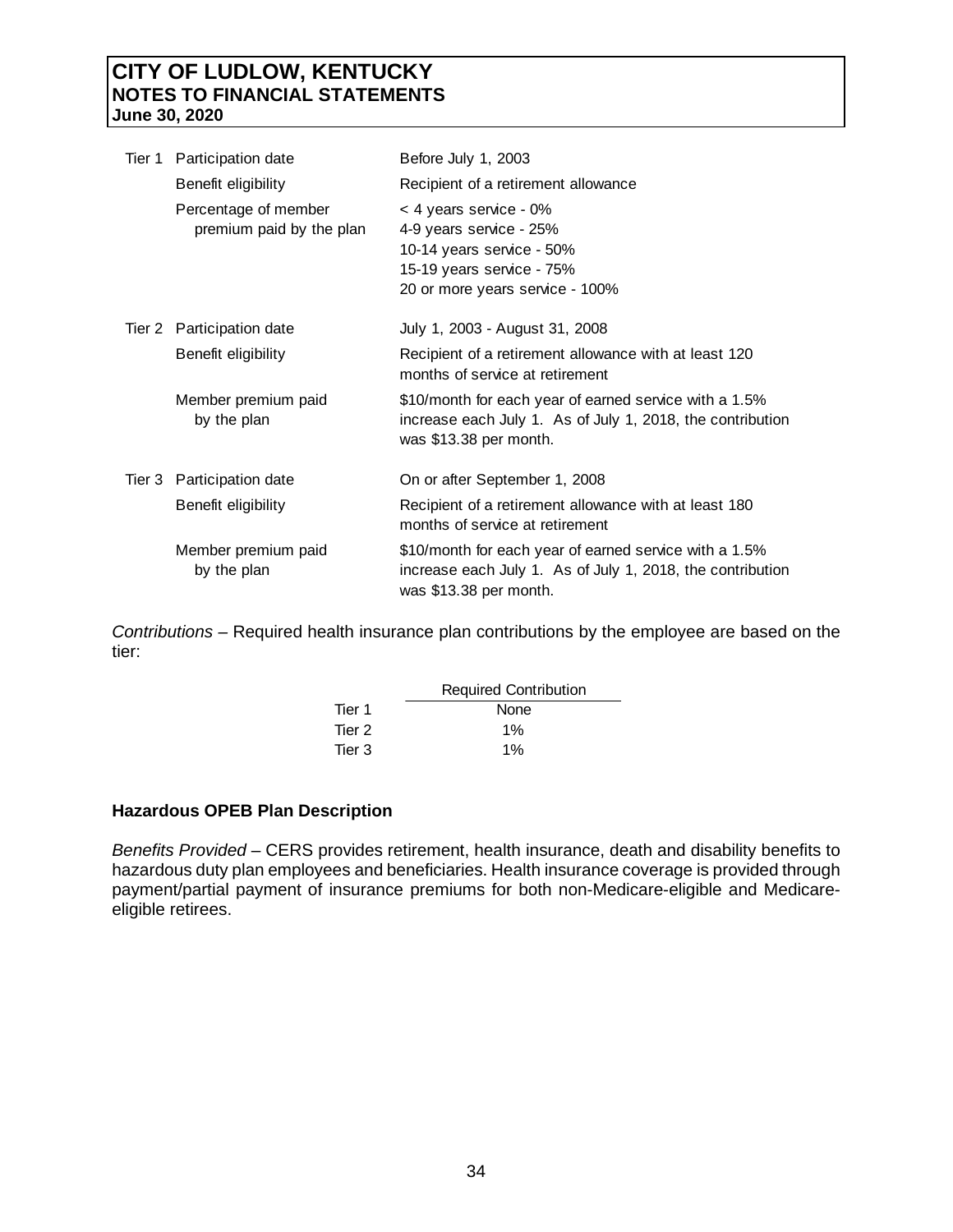| Tier 1 | Participation date                               | Before July 1, 2003                                                                                                                              |
|--------|--------------------------------------------------|--------------------------------------------------------------------------------------------------------------------------------------------------|
|        | Benefit eligibility                              | Recipient of a retirement allowance                                                                                                              |
|        | Percentage of member<br>premium paid by the plan | $<$ 4 years service - 0%<br>4-9 years service - 25%<br>10-14 years service - 50%<br>15-19 years service - 75%<br>20 or more years service - 100% |
|        | Tier 2 Participation date                        | July 1, 2003 - August 31, 2008                                                                                                                   |
|        | Benefit eligibility                              | Recipient of a retirement allowance with at least 120<br>months of service at retirement                                                         |
|        | Member premium paid<br>by the plan               | \$15/month for each year of earned service with a 1.5%<br>increase each July 1. As of July 1, 2018, the contribution<br>was \$20.07 per month.   |
|        | Tier 3 Participation date                        | On or after September 1, 2008                                                                                                                    |
|        | Benefit eligibility                              | Recipient of a retirement allowance with at least 180<br>months of service at retirement                                                         |
|        | Member premium paid<br>by the plan               | \$15/month for each year of earned service with a 1.5%<br>increase each July 1. As of July 1, 2018, the contribution<br>was \$20.07 per month.   |

*Contributions –* Required health insurance plan contributions by the employee are based on the tier:

|        | <b>Required Contribution</b> |
|--------|------------------------------|
| Tier 1 | None                         |
| Tier 2 | $1\%$                        |
| Tier 3 | 1%                           |

# **Contributions**

Contribution requirements for covered employees and participating governmental entities are established and may be amended by the KRS Trustees. The contractually required contribution rate for governmental entities was 4.76% of covered-employee payroll for non-hazardous duty employees and 9.52% for hazardous duty employees; actuarially determined as an amount that is expected to finance the cost of benefits earned by employees during the year, with an additional amount to finance any unfunded accrued liability. Contributions to the OPEB plan from the City were \$11,044 for non-hazardous duty employees and \$91,482 for hazardous duty employees for the year ended June 30, 2020.

#### **OPEB Liabilities, OPEB Expense, and Deferred Outflows of Resources and Deferred Inflows of Resources Related to OPEB**

At June 30, 2020, the City reported a liability of \$1,362,870 as its proportionate share of the net OPEB liability (\$228,561 for the non-hazardous plan and \$1,134,309 for the hazardous duty plan) The net pension liability was measured as of June 30, 2019, and the total OPEB liability used to calculate the net OPEB liability was determined by an actuarial valuation as of that date. The City's proportion of the net OPEB liability was based on a projection of the City's long-term share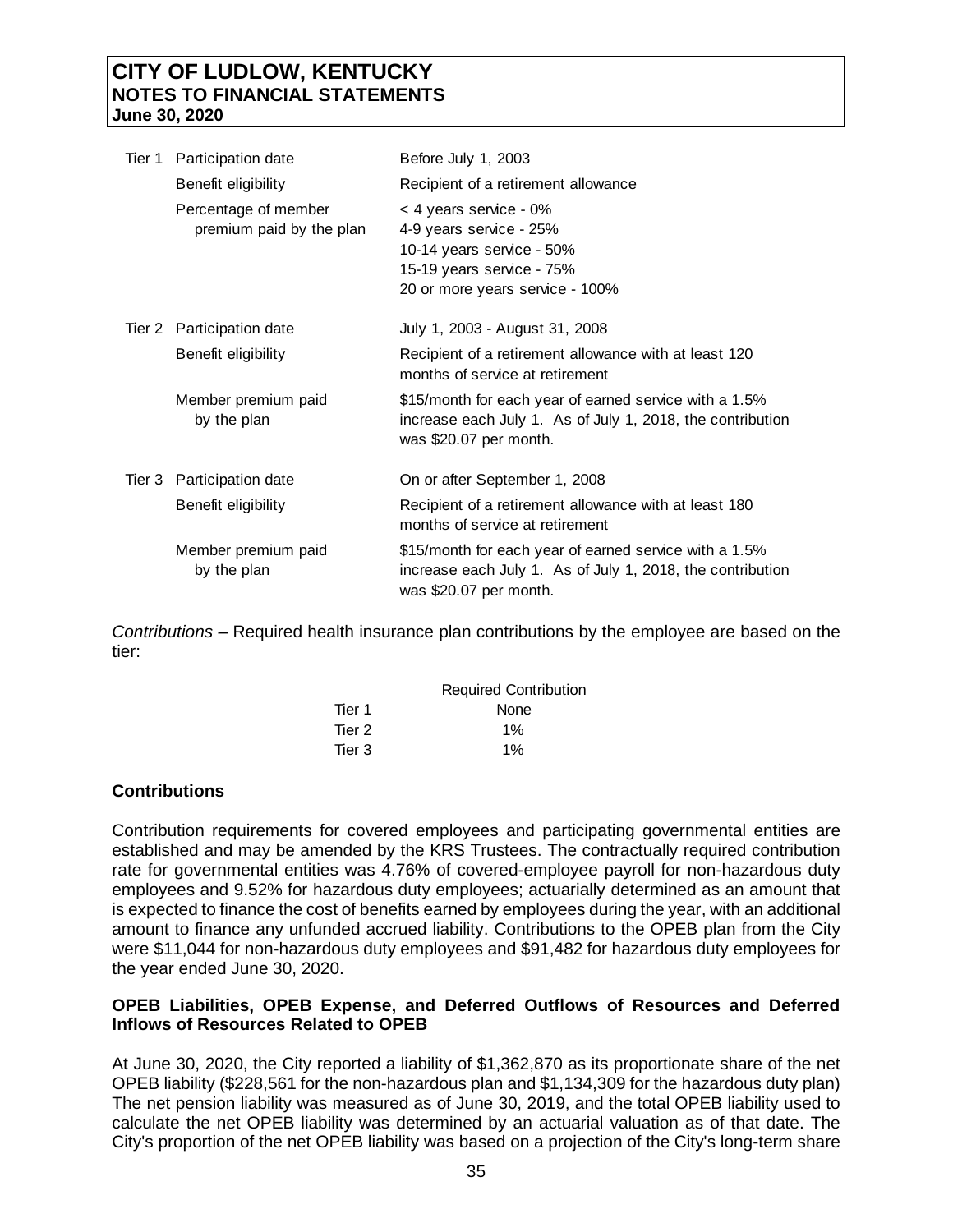of contributions to the OPEB plan relative to the projected contributions of all participating entities, actuarially determined. At June 30, 2019, the City's non-hazardous employer allocation proportion was 0.013589% of the total CERS non-hazardous duty employees and the hazardous employer allocation proportion was 0.153314% of the total CERS hazardous duty employees. For the year ended June 30, 2020, the City recognized OEPB expense of \$117,324 in addition to its \$102,526 OEPB contribution.

For the year ended June 30, 2020, the City recognized an OPEB expense of \$117,324. In addition, the City reported deferred outflows of resources and deferred inflows of resources related to OPEB from the following sources:

|                                                                                                                     |            | Non-Hazardous    |           |                  | Hazardous |            |    |               |    | Total      |    |           |  |  |  |
|---------------------------------------------------------------------------------------------------------------------|------------|------------------|-----------|------------------|-----------|------------|----|---------------|----|------------|----|-----------|--|--|--|
|                                                                                                                     |            | Deferred         |           | Deferred         |           | Deferred   |    | Deferred      |    | Deferred   |    | Deferred  |  |  |  |
|                                                                                                                     | Outflow of |                  | Inflow of |                  |           | Outflow of |    | Inflow of     |    | Outflow of |    | Inflow of |  |  |  |
|                                                                                                                     |            | <b>Resources</b> |           | <b>Resources</b> | Resources |            |    | Resources     |    | Resources  |    | Resources |  |  |  |
| Differences between<br>expected and actual<br>experience                                                            | \$         |                  | \$        | (68, 962)        | \$        |            |    | $$$ (211,018) | \$ |            | \$ | (279,980) |  |  |  |
| Net difference<br>between projected<br>actual earnings                                                              |            |                  |           |                  |           |            |    |               |    |            |    |           |  |  |  |
| on plan investments                                                                                                 |            |                  |           | (10, 151)        |           |            |    | (65, 216)     |    |            |    | (75, 367) |  |  |  |
| Change of assumption                                                                                                |            | 67,633           |           | (452)            |           | 342,783    |    | (2, 148)      |    | 410,416    |    | (2,600)   |  |  |  |
| Changes in proportion<br>and differences<br>between contributions<br>and proportionate<br>share of<br>contributions |            |                  |           | (47, 995)        |           | 73,378     |    | (94)          |    | 73,378     |    | (48,089)  |  |  |  |
| Contributions<br>subsequent to the                                                                                  |            |                  |           |                  |           |            |    |               |    |            |    |           |  |  |  |
| measurement date                                                                                                    |            | 15,952           |           |                  |           | 92,294     |    |               |    | 108,246    |    |           |  |  |  |
|                                                                                                                     | \$         | 83,585           | \$        | (127, 560)       | \$        | 508,455    | \$ | (278, 476)    | \$ | 592,040    | \$ | (406,036) |  |  |  |

The City's contributions subsequent to the measurement date, \$108,246 will be recognized as a reduction of the net OPEB liability in the year ending June 30, 2021. Other amounts reported as deferred outflows of resources and deferred inflows of resources will be recognized in OPEB expense as follows:

| Measurement Year | Net          |
|------------------|--------------|
| Ending June 30,  | Deferral     |
| 2020             | \$<br>86,384 |
| 2021             | 26,048       |
| 2022             | (14, 661)    |
| 2023             | (6, 461)     |
| 2024             | (11, 285)    |
| Thereafter       | (2, 267)     |
|                  | 77,758       |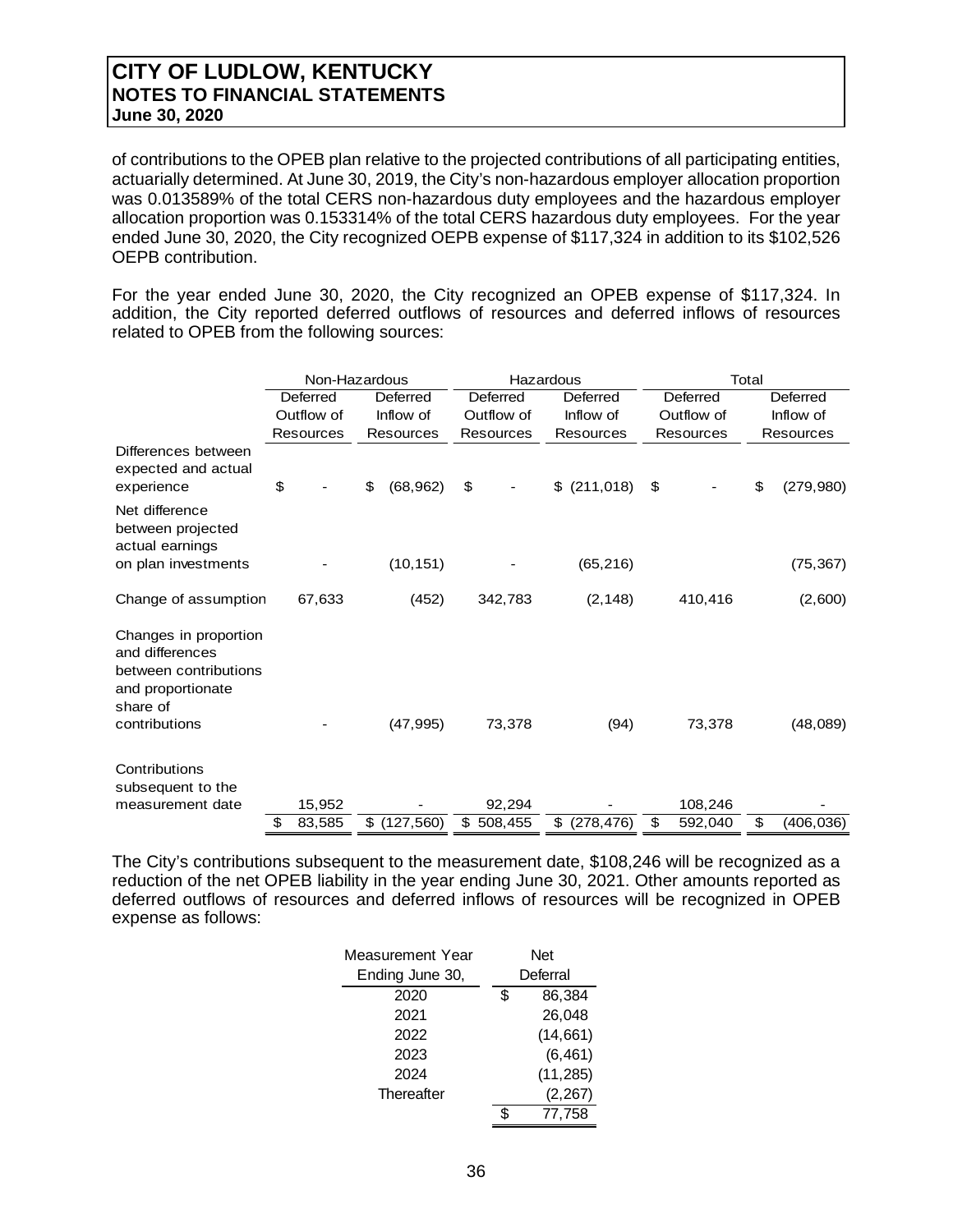#### **Actuarial Assumptions**

The total OPEB liability as of June 30, 2020 is based on an actuarial valuation date of June 30, 2018, rolled forward to June 30, 2019, and determined using the following actuarial assumptions, applied to all periods included in the measurement:

| Inflation                      | 2.30%                                                                                                                                                                                                                                                        |
|--------------------------------|--------------------------------------------------------------------------------------------------------------------------------------------------------------------------------------------------------------------------------------------------------------|
| Payroll growth rate            | 2.00%                                                                                                                                                                                                                                                        |
| Salary increase s              | 3.30-3.55%, minimum, including inflation                                                                                                                                                                                                                     |
| Investment rate of return      | 6.25%, net of pension plan expense, including                                                                                                                                                                                                                |
| inflation,                     |                                                                                                                                                                                                                                                              |
| Healthcare trend rates         |                                                                                                                                                                                                                                                              |
|                                |                                                                                                                                                                                                                                                              |
| (Pre-65):                      | Initial trend starting at 7.00% at January<br>1, 2020 and gradually decreasing to an<br>ultimate trend rate of 4.05% over a<br>period of 12 years.                                                                                                           |
| Healthcare trend rates         |                                                                                                                                                                                                                                                              |
| (Post-65):                     | Initial trend starting at 5.00% at January<br>1, 2020 and gradually decreasing to an<br>ultimate trend rate of 4.05% over a<br>period of 10 years.                                                                                                           |
| Mortality:                     |                                                                                                                                                                                                                                                              |
| Pre-retirement                 | PUB-2010 General Mortality table for Non-<br>Hazardous System, and the PUB-2010 Public<br>Safety Mortality table for the Hazardous System,<br>projected with the ultimate rates from the MP-2014<br>mortality improvement scale using a base year of<br>2010 |
| Post-retirement (non-disabled) | System-specific mortality table based on mortality<br>experience from 2013-2018, projected with the<br>ultimate rates from MP-2014 mortality improvement<br>scale using a base year of 2019                                                                  |
| Post-retirement (disabled)     | PUB-2010 Disabled Mortality table, with a 4-year<br>set-forward for both male and female rates,<br>projected with the ultimate rates from the MP-2014<br>mortality improvement scale using a base year of<br>2010                                            |

The long-term expected rate of return on Plan investments was determined using a building-block method in which best-estimate ranges of expected future real rates of return (expected returns, net of investment expense and inflation) are developed for each major asset class. These ranges are combined to produce the long-term expected rate of return by weighting the expected future real rates of return by the target asset allocation percentage and by adding expected inflation.

The target allocation and best estimates of arithmetic real rates of return for each major asset class are summarized in the following table: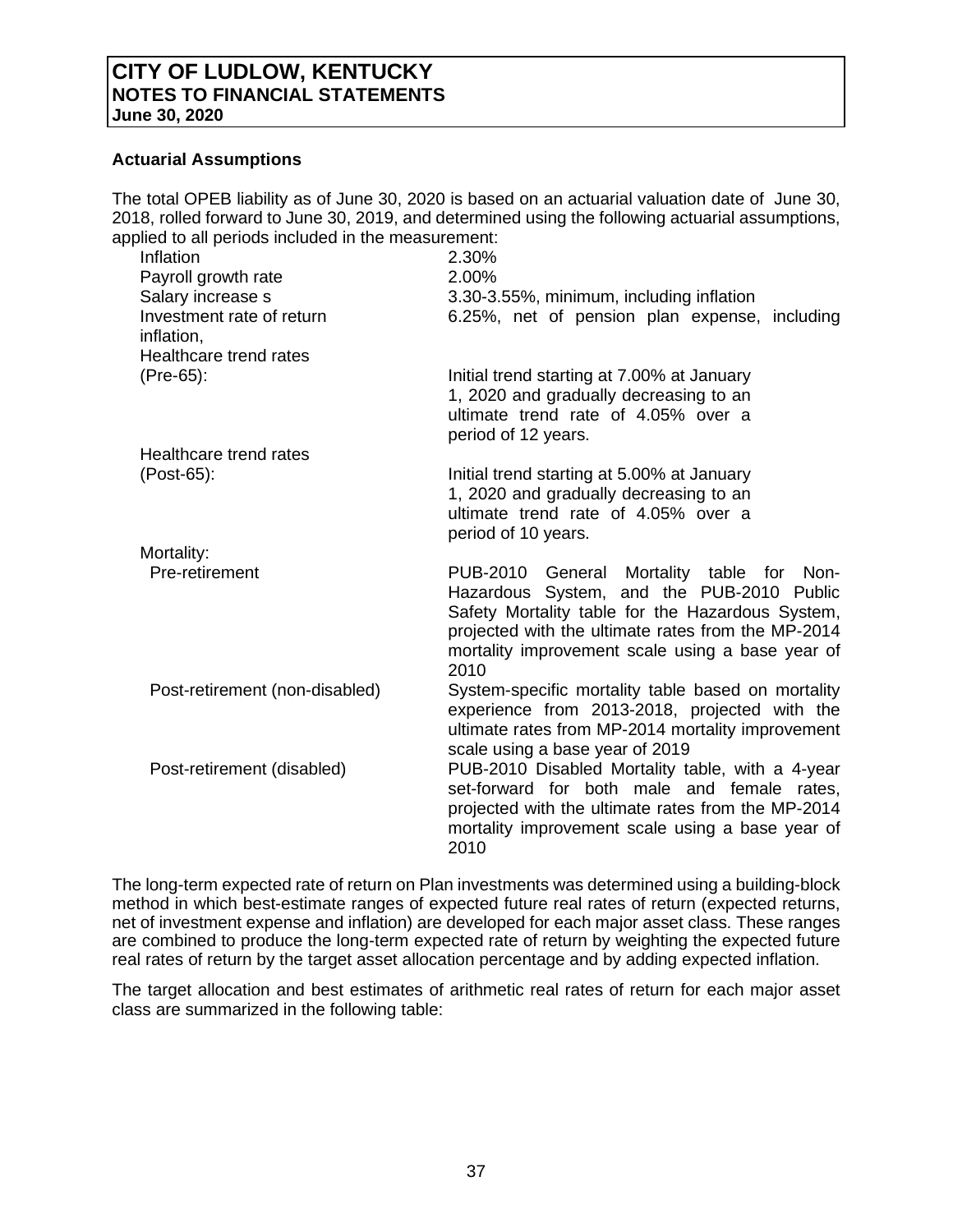| <b>CERS Health</b> |                       |
|--------------------|-----------------------|
| Insurance          | Long Term             |
| Target             | Expected              |
| Allocation         | <b>Nominal Return</b> |
| 37.5%              | 4.55%                 |
| 15.0%              | 2.60%                 |
|                    |                       |
| 15.0%              | 4.10%                 |
|                    |                       |
| 3.0%               | 2.97%                 |
| 10.0%              | 6.65%                 |
| 5.0%               | 4.85%                 |
| 13.5%              | 1.35%                 |
| 1.0%               | 0.20%                 |
|                    |                       |

# **Changes of Assumptions**

In June 2019, based on the 2018 Actuarial Experience Study for the Period Ending June 30, 2018, the following actuarial assumptions were updated:

- Annual salary increases were updated.
- Annual rates of retirement, disability, withdrawal, and mortality were updated.
- The percent of disabilities assumed to occur in the line of duty was updated from 0% to 2% for non-hazardous members and 50% for hazardous duty members.

In 2019 the following changes were made to the discount rates:

• For the non-hazardous plan, the single discount rate changed from 5.85% to 5.68%

# **Discount Rate**

The discount rate used to measure the total OPEB liability was 5.68% for the non-hazardous plan and 5.69% for the hazardous plan. The projection of cash flows used to determine the discount rate assumed that contributions from governmental entities will be made at contractually required rates, actuarially determined. Based on this assumption, the Plan's fiduciary net position was projected to be available to make all projected OPEB payments for current active and inactive employees. Therefore, the long-term expected rate of return on Plan investments was applied to all periods of projected benefit payments to determine the total OPEB liability.

# **Sensitivity of the CITY's Proportionate Share of the Net OPEB Liability to Changes in the Discount Rate**

The following presents the proportionate share of the net OPEB liability calculated using the discount rates of 5.68% for the non-hazardous plan, as well as what the proportionate share of the net OPEB liability would be if it were calculated using a discount rate that is 1-percentagepoint lower or 1-percentage-point higher than the current rate: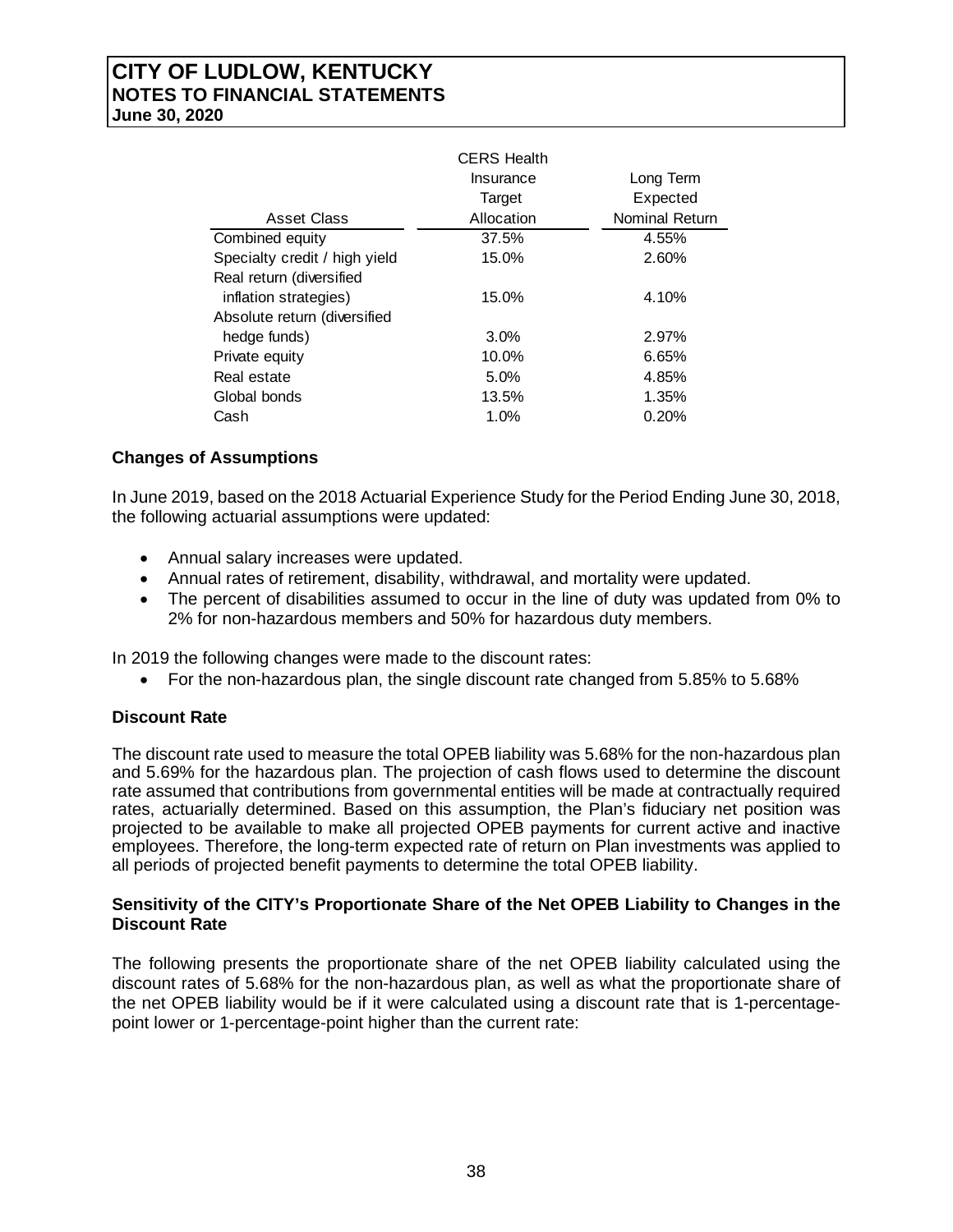|                              | Proportionate Share of Net OPEB Liability |                |                |           |       |         |  |  |  |  |
|------------------------------|-------------------------------------------|----------------|----------------|-----------|-------|---------|--|--|--|--|
|                              |                                           | 1.00% Decrease | 1.00% Increase |           |       |         |  |  |  |  |
| Discount Rate, Non-Hazardous |                                           | 4.68%          |                | 5.68%     | 6.68% |         |  |  |  |  |
| Net OPEB liability, Non-Haz  | \$                                        | 306.178        | S              | 228.561   | \$    | 164.610 |  |  |  |  |
| Discount Rate, Hazardous     |                                           | 4.69%<br>5.69% |                |           | 6.69% |         |  |  |  |  |
| Net OPEB liability, Haz      |                                           | 1,582,589      | \$             | 1,134,309 | \$    | 770,435 |  |  |  |  |
| Total                        | S                                         | 1,888,767      | S              | 1,362,870 | \$    | 935,045 |  |  |  |  |

#### **Sensitivity of the CITY's Proportionate Share of the Net OPEB Liability to Changes in the Healthcare Cost Trend Rates**

The following presents the proportionate share of the net OPEB liability, as well as what the proportionate share of the net OPEB liability would be if it were calculated using healthcare cost trend rates that are 1-percentage-point lower or 1-percentage-point higher than the current healthcare cost trend rates:

|                                   |    |                | Proportionate Share of Net OPEB Liability |                     |                |           |  |
|-----------------------------------|----|----------------|-------------------------------------------|---------------------|----------------|-----------|--|
| Healthcare cost trend rate        |    | 1.00% Decrease |                                           | <b>Current Rate</b> | 1.00% Increase |           |  |
| Net OPEB liability, non-hazardous | \$ | 169.982        | \$.                                       | 228.561             | \$.            | 299.595   |  |
| Net OPEB liability, hazardous     |    | 789.269        |                                           | 1.134.309           |                | 1,555,238 |  |
| Total                             | S  | 959.251        | S                                         | 1.362.870           |                | 1,854,833 |  |

# **Plan Fiduciary Net Position**

Both the Pension Plan and the Health Insurance Plan issue publicly available financial report that include financial statements and required supplementary information, and detailed information about each Plan's fiduciary net position. These reports may be obtained, in writing, from the County Employee Retirement System, 1260 Louisville Road, Perimeter Park West, Frankfort, Kentucky, 40601.

# **NOTE J – CLAIMS AND JUDGMENTS**

Amounts received or receivable from grantor agencies are subject to audit and adjustment by grantor agencies, principally the federal government. Any disallowed claims including amounts already collected, may constitute a liability of the applicable funds. The amount, if any, of expenditures which may be disallowed by the grantor cannot be determined at this time although the City expects such amounts, if any, to be immaterial.

# **NOTE K – RISK MANAGEMENT**

The City is exposed to various risks of losses related to torts; theft of, damage to, and destruction of assets; errors and omissions; injuries to employees; and natural disasters. To obtain insurance for workers' compensation and general liability coverage, the City participates in the Kentucky Municipal Risk Management Association. This public City operates as a common risk management and insurance program for all municipalities. The City has effectively managed risk through various employee education and prevention programs.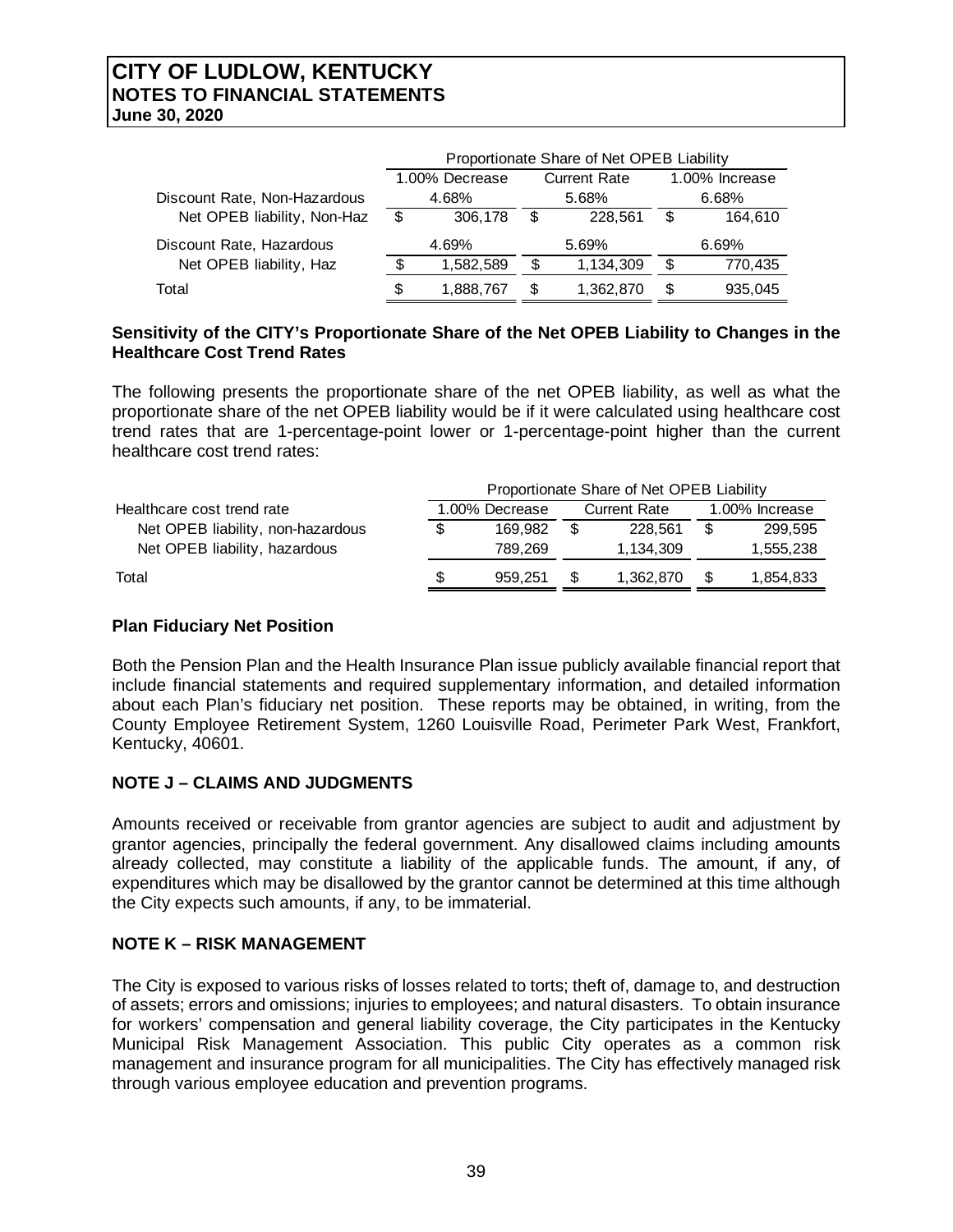# **NOTE L – ECONOMIC DEPENDENCY**

The City's general fund receives 18.3% of its revenues from insurance premium taxation. This tax is not regulated on a city level, but rather a state level. If legislation were imposed to delete this tax, the City would be negatively impacted.

# **NOTE M – IMPLEMENTATION OF NEW ACCOUNTING STANDARDS**

Statement No. 83 – *Certain Asset Retirement Obligations* – Implementation in FY 2020

Statement No. 88 – *Certain Disclosures Related to Debt* – FY 2020

Statement No. 95 – *Postponement of Effective Dates of Authoritative Guidance* – FY 2020

# **NOTE N – FUTURE ACCOUNTING STANDARDS**

Statement No. 84 – *Fiduciary Activities –* Implementation in FY 2021

Statement No. 87 – *Leases –* Implementation in FY 2021

Statement No. 89 – *Accounting for Interest Cost –* Implementation in FY 2021

Statement No. 90 – *Majority Equity Interests* – Implementation in 2021

Statement No. 91 – *Conduit Debt Obligations* – Implementation in FY 2023

Statement No. 92 – *Omnibus 2020* – FY 2022

Statement No. 93 – *Replacement of Interbank Offered Rates* – FY 2022

Statement No. 94 – *Public-Private and Public-Public Partnerships* – FY 2022

Statement No. 96 – *Subscription-Based Information Technology Arrangements* – FY 2022

Statement No. 97 – *Component Unit Criteria for IRS Section 457 Deferred Comp. Plans* – FY 2022

# **NOTE O – COVID-19 GLOBAL PANDEMIC**

On January 30, 2020, the World Health Organization announced a global health emergency, later classified as a global pandemic, as a result of the COVID-19 outbreak. The outbreak and response have impacted financial and economic markets across the World and within the United States of America. The full impact of the COVID-19 outbreak continues to evolve as of the date of this report. As such, it is uncertain as to the full magnitude that the pandemic will have on the City's financial condition, liquidity, and future results of operations. There have been no immediate negative effects.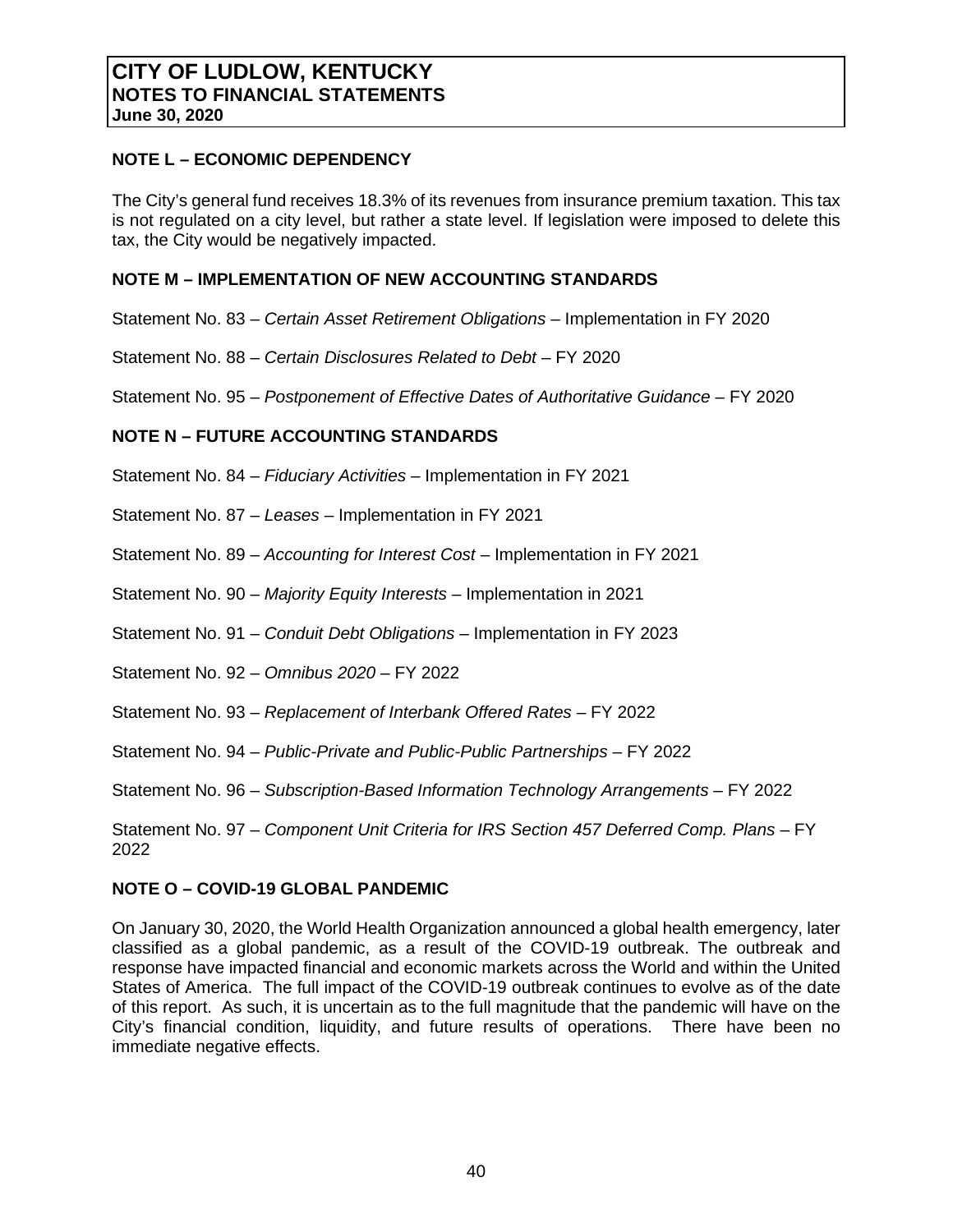The City's Management and Board are actively monitoring the impact of the global pandemic on its financial condition, liquidity, operations, suppliers, and industry. The 2020-21 fiscal-year budget has been passed to incorporate potential effects of the pandemic on the District's financial condition.

# **NOTE P – SUBSEQUENT EVENTS**

The City's management has evaluated and considered the need to recognize or disclose subsequent events through January 29, 2021, which represents the date that these financial statements were available to be issued. The City had one subsequent to June 30, 2020 through January 29, 2021 to disclose.

The City applied for and has been approved to receive Federal CARES ACT funds passed through the Commonwealth of Kentucky in the amount of \$323,579 as a reimbursement for eligible police and fire salary and benefit costs. These funds will be recognized in the 2020-21 fiscal year.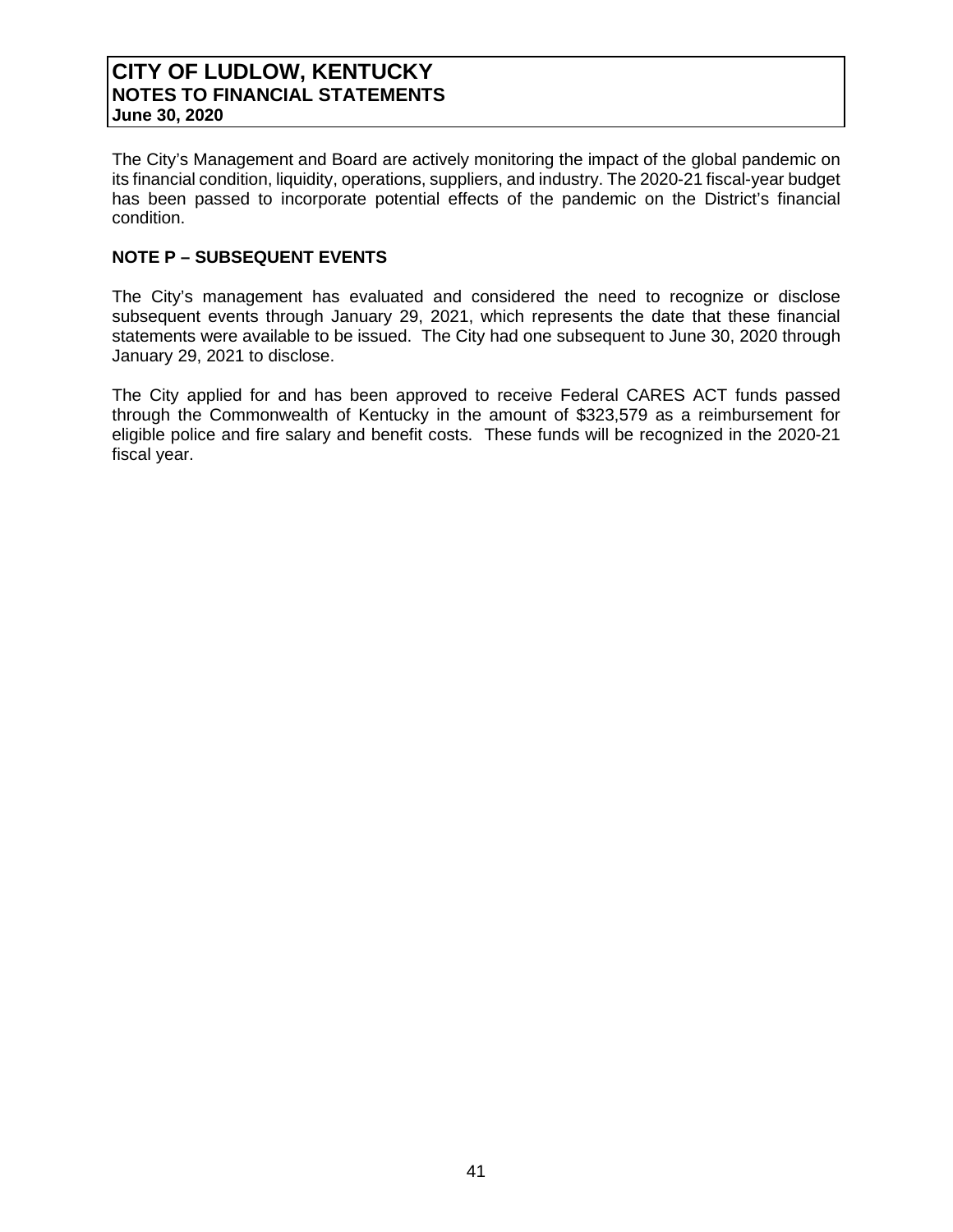# **CITY OF LUDLOW, KENTUCKY BUDGETARY COMPARISON SCHEDULE- BUDGET TO ACTUAL- GENERAL FUND For the Year Ended June 30, 2020**

|                                             |               | <b>Budgeted Amounts</b> |               | <b>Variance with</b><br><b>Final Budget</b> |                                   |
|---------------------------------------------|---------------|-------------------------|---------------|---------------------------------------------|-----------------------------------|
|                                             | Original      | <b>Revisions</b>        | <b>Final</b>  | <b>Actual</b>                               | <b>Favorable</b><br>(Unfavorable) |
| Budgetary fund balance, July 1, 2019        | \$            | \$                      | \$            | \$<br>712,902                               | \$<br>712,902                     |
| <b>Resources (inflows)</b>                  |               |                         |               |                                             |                                   |
| General government revenue                  | 3,048,756     |                         | 3,048,756     | 3,211,471                                   | 162,715                           |
| Fire property assessment tax/Misc.          | 526,000       |                         | 526,000       | 522,463                                     | (3,537)                           |
| Capital improvements fund                   | 15,000        |                         | 15,000        | 79,672                                      | 64,672                            |
| Proceeds from loans                         |               |                         |               | 36,975                                      | 36,975                            |
| Other                                       | 513,840       |                         | 513,840       |                                             | (513, 840)                        |
| Grant revenue                               | 60,000        |                         | 60,000        |                                             | (60,000)                          |
| Amounts available for appropriation         | 4,163,596     |                         | 4,163,596     | 4,563,483                                   | 399,887                           |
| <b>Charges to appropriations (outflows)</b> |               |                         |               |                                             |                                   |
| Legislative and administrative              | 1,326,055     |                         | 1,326,055     | 1,524,727                                   | (198, 672)                        |
| Police                                      | 1,346,320     |                         | 1,346,320     | 1,388,860                                   | (42, 540)                         |
| Public works                                | 252,503       |                         | 252,503       | 176,254                                     | 76,249                            |
| Parks and Misc Capital Improvements         | 15,000        |                         | 15,000        | 9,996                                       | 5,004                             |
| Fire/EMS fund                               | 724,626       |                         | 724,626       | 651,012                                     | 73,614                            |
| <b>Total charges to appropriations</b>      | 3,664,504     |                         | 3,664,504     | 3,750,849                                   | (86, 345)                         |
| Budgetary fund balance, June 30, 2020       | 499,092<br>\$ | \$                      | 499,092<br>\$ | 812,634<br>S                                | 313,542<br>\$                     |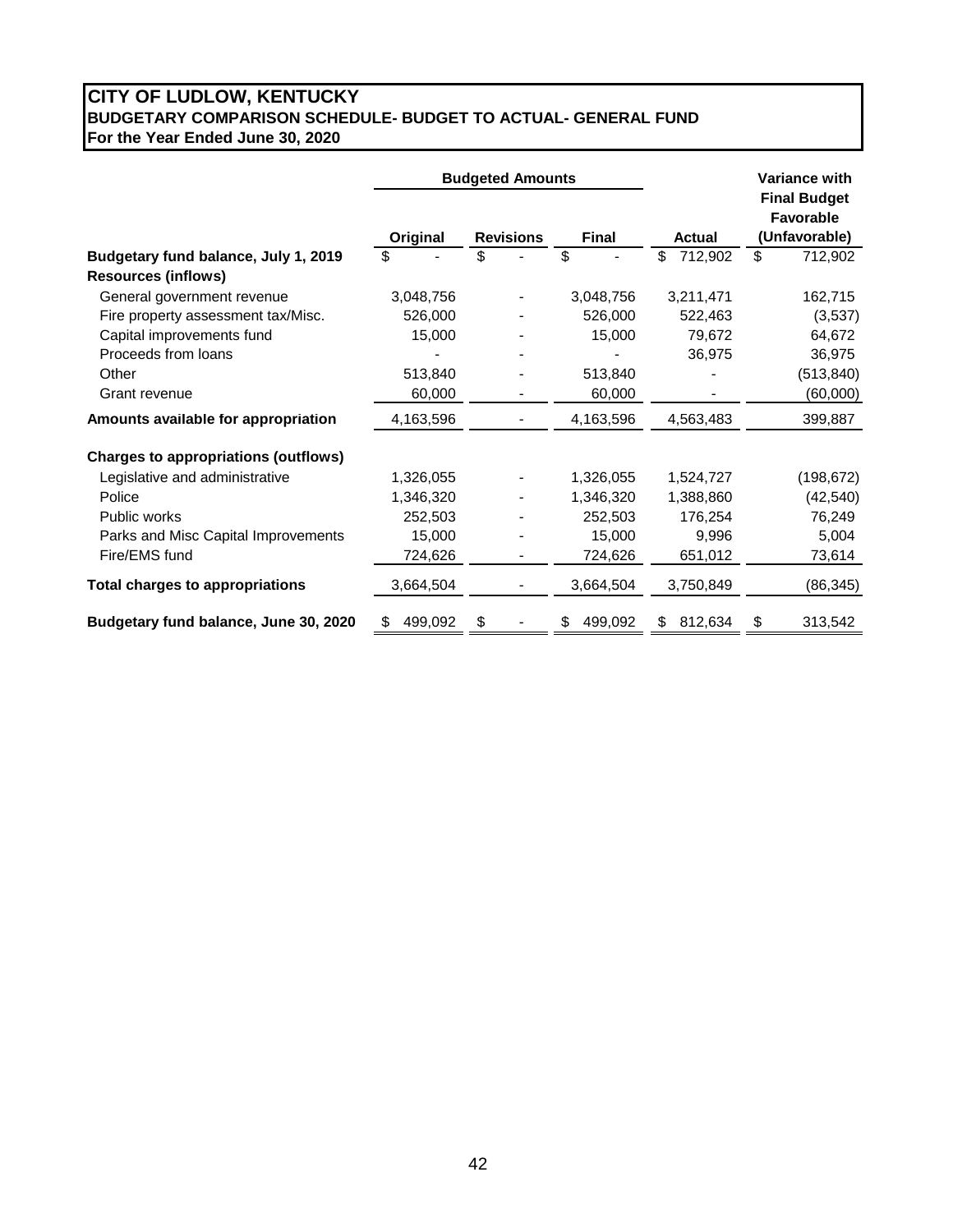# **CITY OF LUDLOW, KENTUCKY STATEMENT OF REVENUES, EXPENDITURES AND CHANGES IN FUND BALANCE-BUDGET AND ACTUAL (WITH VARIANCES) - MUNICIPAL ROAD AID FUND For the Year Ended June 30, 2020**

|                                       |               |          |                                   |  |        |    |               |    | Variance  |
|---------------------------------------|---------------|----------|-----------------------------------|--|--------|----|---------------|----|-----------|
|                                       |               | Original |                                   |  | Final  |    |               |    | Favorable |
|                                       | <b>Budget</b> |          | <b>Revisions</b><br><b>Budget</b> |  | Actual |    | (Unfavorable) |    |           |
| Budgetary fund balance, July 1, 2019  |               |          |                                   |  |        |    | 76,374        | \$ | 76,374    |
| <b>Resources (inflows):</b>           |               |          |                                   |  |        |    |               |    |           |
| Intergovernmental                     |               | 41,000   |                                   |  | 41.000 |    | 133,297       |    | 92,297    |
| Interest                              |               |          |                                   |  |        |    |               |    |           |
| Total resources (inflows)             |               | 41,000   |                                   |  | 41.000 |    | 133.297       |    | 92,297    |
| Amounts available for appropriation   |               | 41,000   |                                   |  | 41,000 |    | 209,671       |    | 168,671   |
| Charges to appropriations (outflows): |               |          |                                   |  |        |    |               |    |           |
| Street repair                         |               |          |                                   |  |        |    | 84,526        |    | (84, 526) |
|                                       |               |          |                                   |  |        |    | 84,526        |    | (84, 526) |
| Budgetary fund balance, June 30, 2020 | \$            | 41.000   | \$                                |  | 41.000 | \$ | 125.145       | \$ | 84,145    |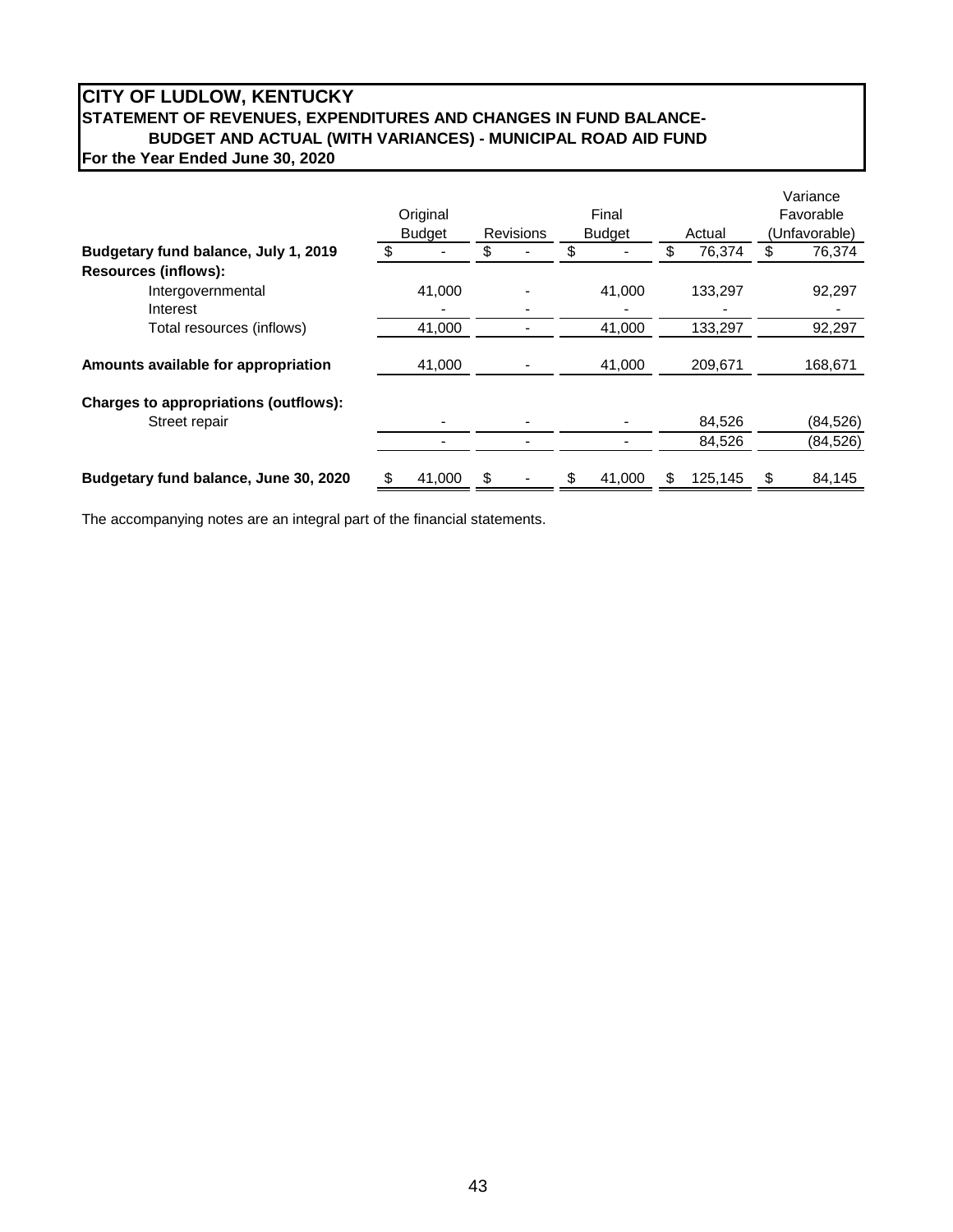#### **CITY OF LUDLOW, KENTUCKY MULTIPLE EMPLOYER, COST SHARING, DEFINED BENEFIT PENSION PLAN DISCLOSURE-NON-HAZARDOUS Last Ten Fiscal Years**

| Schedule of the City's Proportionate Share of the Net Pension Liability<br><b>County Employees' Retirement System (CERS)</b> |    |          |     |          |     |          |     |          |           |  |            |      |      |      |      |
|------------------------------------------------------------------------------------------------------------------------------|----|----------|-----|----------|-----|----------|-----|----------|-----------|--|------------|------|------|------|------|
|                                                                                                                              |    | 2019     |     | 2018     |     | 2017     |     | 2016     | 2015      |  | 2014       | 2013 | 2012 | 2011 | 2010 |
| Proportion of net pension liability                                                                                          |    | 0.01359% |     | 0.01549% |     | 0.01705% |     | 0.01900% | 0.17676%  |  | 0.019326%  |      |      |      |      |
| Proportionate share of the net<br>pension liability (asset)                                                                  | \$ | 956.002  | S.  | 943.084  | \$. | 998.106  | SS. | 935.344  | \$759.995 |  | \$ 626,994 |      |      |      |      |
| Covered payroll in year<br>of measurement                                                                                    | \$ | 338.147  | SS. | 472.179  | \$. | 465.103  | SS. | 316.828  | \$329.233 |  | \$ 391.929 |      |      |      |      |
| Share of the net pension liability<br>(asset) as a percentage of its<br>covered payroll                                      |    | 282.72%  |     | 199.73%  |     | 214.60%  |     | 295.22%  | 230.84%   |  | 159.98%    |      |      |      |      |
| Plan fiduciary net position as a<br>percentage of total pension liability                                                    |    | 50.45%   |     | 53.54%   |     | 53.30%   |     | 55.50%   | 59.97%    |  | 66.80%     |      |      |      |      |

#### **Schedule of the City's Contributions County Employees' Retirement System (CERS)**

|                                                     | 2020    | 2019                     |     | 2018    |     | 2017    |  | 2016      |  | 2015    | 2014                     | 2013 | 2012 | 2011 |
|-----------------------------------------------------|---------|--------------------------|-----|---------|-----|---------|--|-----------|--|---------|--------------------------|------|------|------|
| Contractually required contribution                 | 44.780  | 65.367                   |     | 68,372  |     | 64.854  |  | 39,350    |  | 41.976  | \$53.851                 |      |      |      |
| Actual contribution                                 | 44,780  | 65,367                   |     | 68,372  |     | 64,854  |  | 39,350    |  | 41,976  | 53,851                   |      |      |      |
| Contribution deficiency (excess)                    |         | $\overline{\phantom{0}}$ |     |         |     |         |  |           |  |         | $\overline{\phantom{0}}$ |      |      |      |
| Covered payroll                                     | 232.021 | 403.002                  | \$. | 472.179 | S S | 465.103 |  | \$316.828 |  | 329.233 | \$391.929                |      |      |      |
| Contributions as a percentage of<br>covered payroll | 19.30%  | 16.22%                   |     | 14.48%  |     | 13.94%  |  | 12.42%    |  | 12.75%  | 13.74%                   |      |      |      |

#### **for the Year Ended June 30, 2020 Notes to Required Supplementary Information**

The net pension liability as of June 30, 2020, is based on the June 30, 2019, actuarial valuation. The changes to the elements of the pension expense, i.e. the difference between expected and actual experience, net difference between projected and actual earnings on plan investments, changes in assumptions, and the changes in proportion and differences between City's contributions and proportionate share of contributions are detailed in NOTE I in the Notes to the Financial Statements.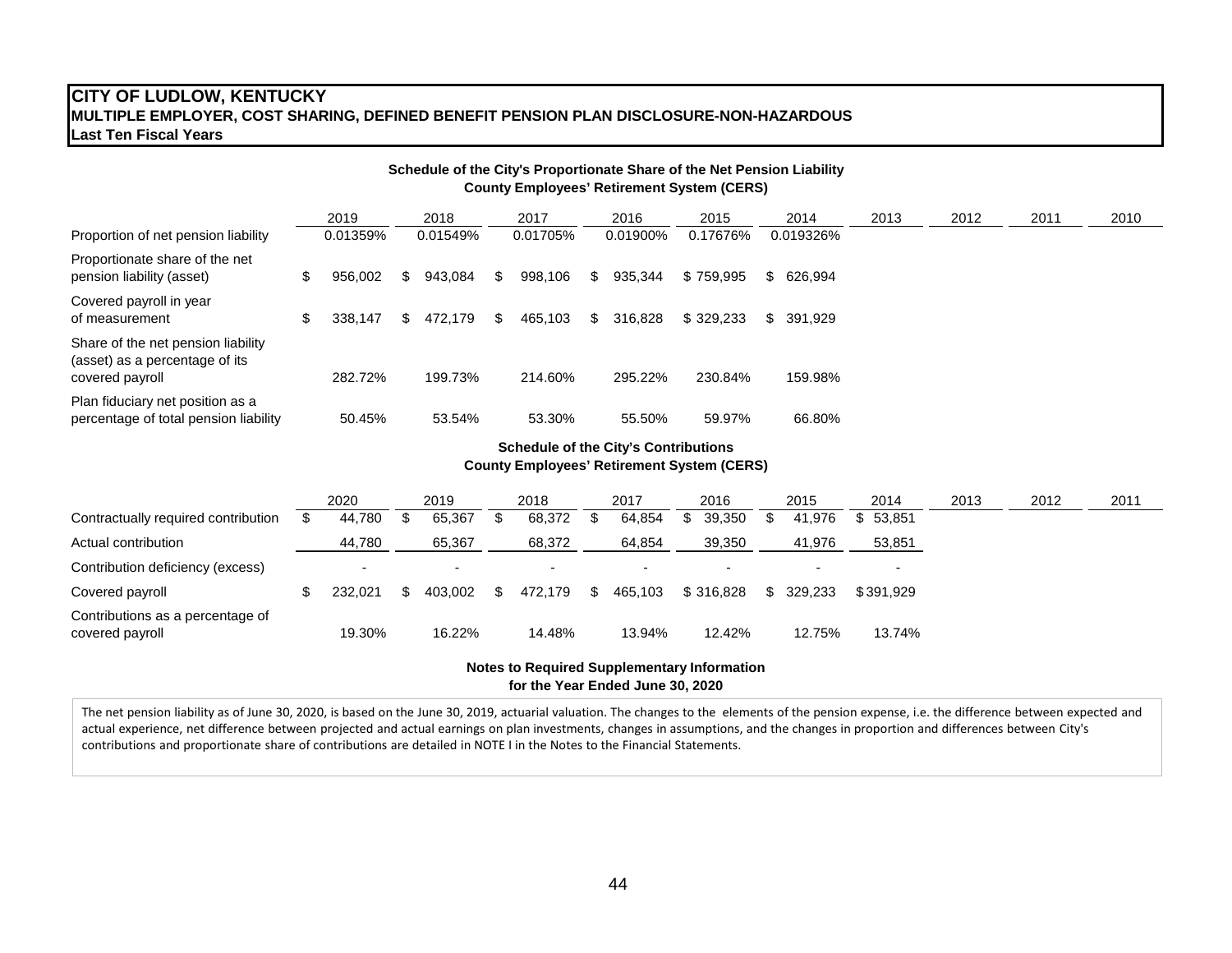# **CITY OF LUDLOW, KENTUCKY MULTIPLE EMPLOYER, COST SHARING, DEFINED BENEFIT PENSION PLAN DISCLOSURE-HAZARDOUS Last Ten Fiscal Years**

| Schedule of the City's Proportionate Share of the Net Pension Liability<br><b>County Employees' Retirement System (CERS)</b> |                |               |               |                |               |                |      |      |      |      |  |  |  |
|------------------------------------------------------------------------------------------------------------------------------|----------------|---------------|---------------|----------------|---------------|----------------|------|------|------|------|--|--|--|
|                                                                                                                              | 2019           | 2018          | 2017          | 2016           | 2015          | 2014           | 2013 | 2012 | 2011 | 2010 |  |  |  |
| Proportion of net pension liability                                                                                          | 0.153344%      | 0.147748%     | 0.136720%     | 0.110100%      | 0.091799%     | 0.100286%      |      |      |      |      |  |  |  |
| Proportionate share of the net<br>pension liability (asset)                                                                  | \$4.235.814    | \$3,573,222   | \$2.945.869   | \$1,889,310    | \$1.409.219   | \$1,205,257    |      |      |      |      |  |  |  |
| Covered payroll in year<br>of measurement                                                                                    | 873.623<br>\$. | 800,650<br>S. | 784,672<br>S. | 703,574<br>\$. | 497.525<br>S. | \$.<br>577.923 |      |      |      |      |  |  |  |
| Share of the net pension liability<br>(asset) as a percentage of its<br>covered payroll                                      | 484.86%        | 446.29%       | 375.43%       | 268.53%        | 283.25%       | 208.55%        |      |      |      |      |  |  |  |
| Plan fiduciary net position as a<br>percentage of total pension liability                                                    | 46.63%         | 49.26%        | 53.95%        | 53.95%         | 57.52%        | 63.46%         |      |      |      |      |  |  |  |

#### **Schedule of the City's Contributions County Employees' Retirement System (CERS)**

|                                                     | 2020                     |     | 2019           |  | 2018    |  | 2017           |  | 2016    |  | 2015    | 2014                     | 2013 | 2012 | 2011 |
|-----------------------------------------------------|--------------------------|-----|----------------|--|---------|--|----------------|--|---------|--|---------|--------------------------|------|------|------|
| Contractually required contribution                 | 288.858                  | \$. | 233,185        |  | 177.744 |  | 170,352        |  | 142.544 |  | 114.182 | \$125.814                |      |      |      |
| Actual contribution                                 | 288,858                  |     | 233,185        |  | 177,744 |  | 170,352        |  | 142,544 |  | 114,182 | 125,814                  |      |      |      |
| Contribution deficiency (excess)                    | $\overline{\phantom{0}}$ |     | $\blacksquare$ |  |         |  | $\blacksquare$ |  |         |  |         | $\overline{\phantom{0}}$ |      |      |      |
| Covered payroll                                     | 960,939                  |     | 937.616        |  | 800.650 |  | 784.672        |  | 703.574 |  | 497.525 | 577.923                  |      |      |      |
| Contributions as a percentage of<br>covered payroll | 30.06%                   |     | 24.87%         |  | 22.20%  |  | 21.71%         |  | 20.26%  |  | 22.95%  | 21.77%                   |      |      |      |

#### **for the Year Ended June 30, 2020 Notes to Required Supplementary Information**

The net pension liability as of June 30, 2020, is based on the June 30, 2019, actuarial valuation. The changes to the elements of the pension expense, i.e. the difference between expected and actual experience, net difference between projected and actual earnings on plan investments, changes in assumptions, and the changes in proportion and differences between City's contributions and proportionate share of contributions are detailed in NOTE I in the Notes to the Financial Statements.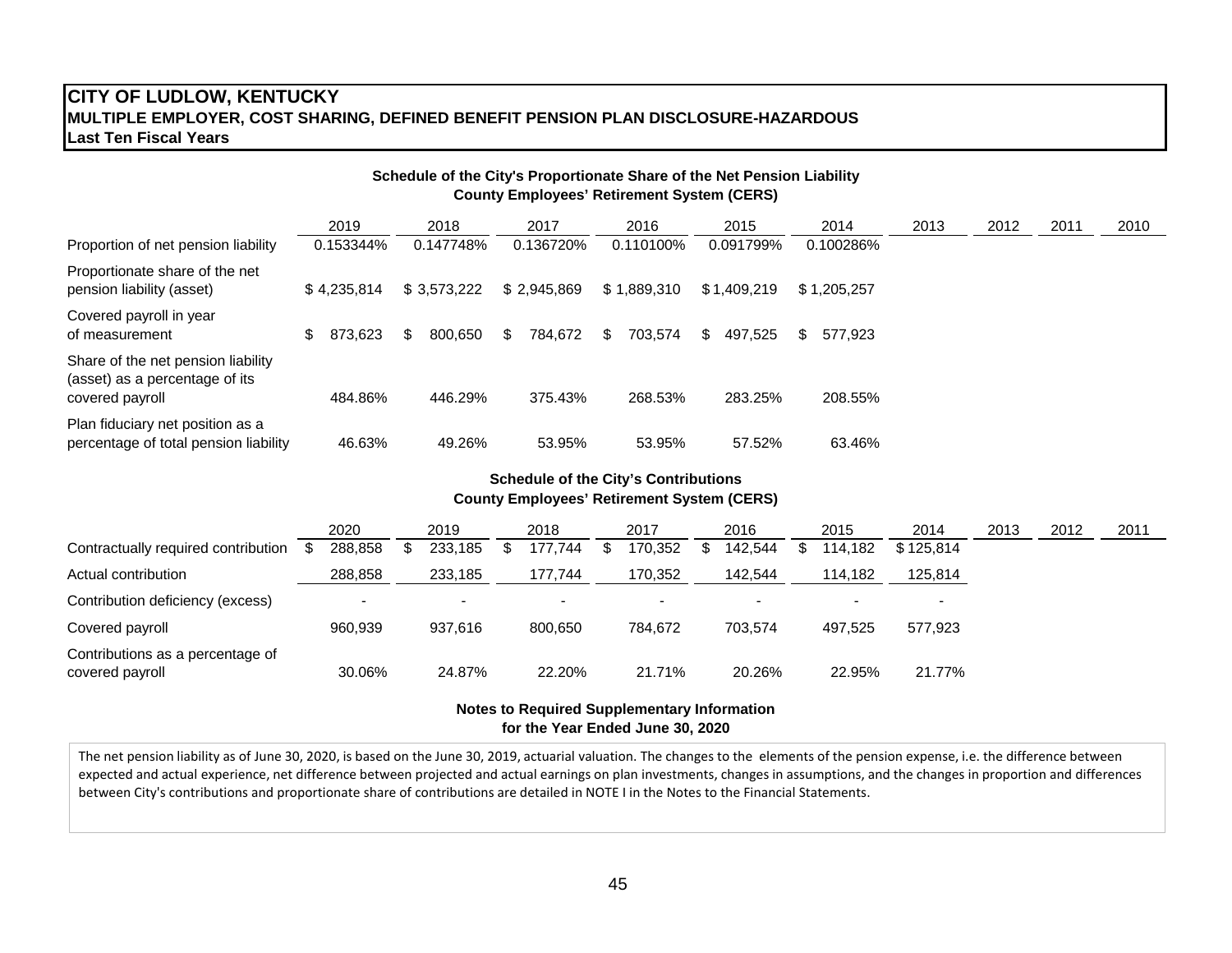#### **CITY OF LUDLOW, KENTUCKY MULTIPLE EMPLOYER, COST SHARING, DEFINED BENEFIT OPEB PLAN DISCLOSURE-NON-HAZARDOUS Last Ten Fiscal Years**

|                                                                                      |                       |                     |                       | Schedule of the City's Proportionate Share of the Net Pension Liability<br><b>County Employees' Retirement System (CERS)</b> |      |      |      |      |      |      |
|--------------------------------------------------------------------------------------|-----------------------|---------------------|-----------------------|------------------------------------------------------------------------------------------------------------------------------|------|------|------|------|------|------|
|                                                                                      | 2019                  | 2018                | 2017                  | 2016                                                                                                                         | 2015 | 2014 | 2013 | 2012 | 2011 | 2010 |
| Proportion of net OPEB liability                                                     | 0.01359%              | 0.01548%            | 0.01705%              | 0.01900%                                                                                                                     |      |      |      |      |      |      |
| Proportionate share of the net<br><b>OPEB</b> liability (asset)                      | \$228,561             | \$274,915           | \$342,804             | \$935,344                                                                                                                    |      |      |      |      |      |      |
| Covered payroll in year<br>of measurement                                            | \$338,147             | \$472,179           | \$465,103             | \$316,828                                                                                                                    |      |      |      |      |      |      |
| Share of the net OPEB liability<br>(asset) as a percentage of its<br>covered payroll | 67.59%                | 58.22%              | 73.70%                | 295.22%                                                                                                                      |      |      |      |      |      |      |
| Plan fiduciary net position as a<br>percentage of total OPEB liability               | 60.44%                | 57.62%              | 52.40%                | 55.50%                                                                                                                       |      |      |      |      |      |      |
|                                                                                      |                       |                     |                       | <b>Schedule of the City's Contributions</b>                                                                                  |      |      |      |      |      |      |
|                                                                                      |                       |                     |                       | <b>County Employees' Retirement System (CERS)</b>                                                                            |      |      |      |      |      |      |
| Contractually required contribution                                                  | 2020<br>¢<br>11 $0AA$ | 2019<br>¢<br>21 108 | 2018<br>ፍ.<br>-22.102 | 2017<br>¢<br>21.000                                                                                                          | 2016 | 2015 | 2014 | 2013 | 2012 | 2011 |

|                                                     | $-0-0$    | ---      | ---      | $-0.1$    | --- | $-0.0$ | --- | $-0.0$ | $-0.1$ | $-\circ\cdot\cdot$ |
|-----------------------------------------------------|-----------|----------|----------|-----------|-----|--------|-----|--------|--------|--------------------|
| Contractually required contribution                 | \$ 11,044 | \$21,198 | \$22,192 | \$ 21,990 |     |        |     |        |        |                    |
| Actual contribution                                 | 11,044    | 21,198   | 22,192   | 21,990    |     |        |     |        |        |                    |
| Contribution deficiency (excess)                    |           |          |          |           |     |        |     |        |        |                    |
| Covered payroll                                     | 232,021   | 403,002  | 472.179  | 465,103   |     |        |     |        |        |                    |
| Contributions as a percentage of<br>covered payroll | 4.76%     | 5.26%    | 4.70%    | 4.73%     |     |        |     |        |        |                    |

**for the Year Ended June 30, 2020 Notes to Required Supplementary Information**

The net pension liability as of June 30, 2020, is based on the June 30, 2019, actuarial valuation. The changes to the elements of the pension expense, i.e. the difference between expected and actual experience, net difference between projected and actual earnings on plan investments, changes in assumptions, and the changes in proportion and differences between City's contributions and proportionate share of contributions are detailed in NOTE I in the Notes to the Financial Statements.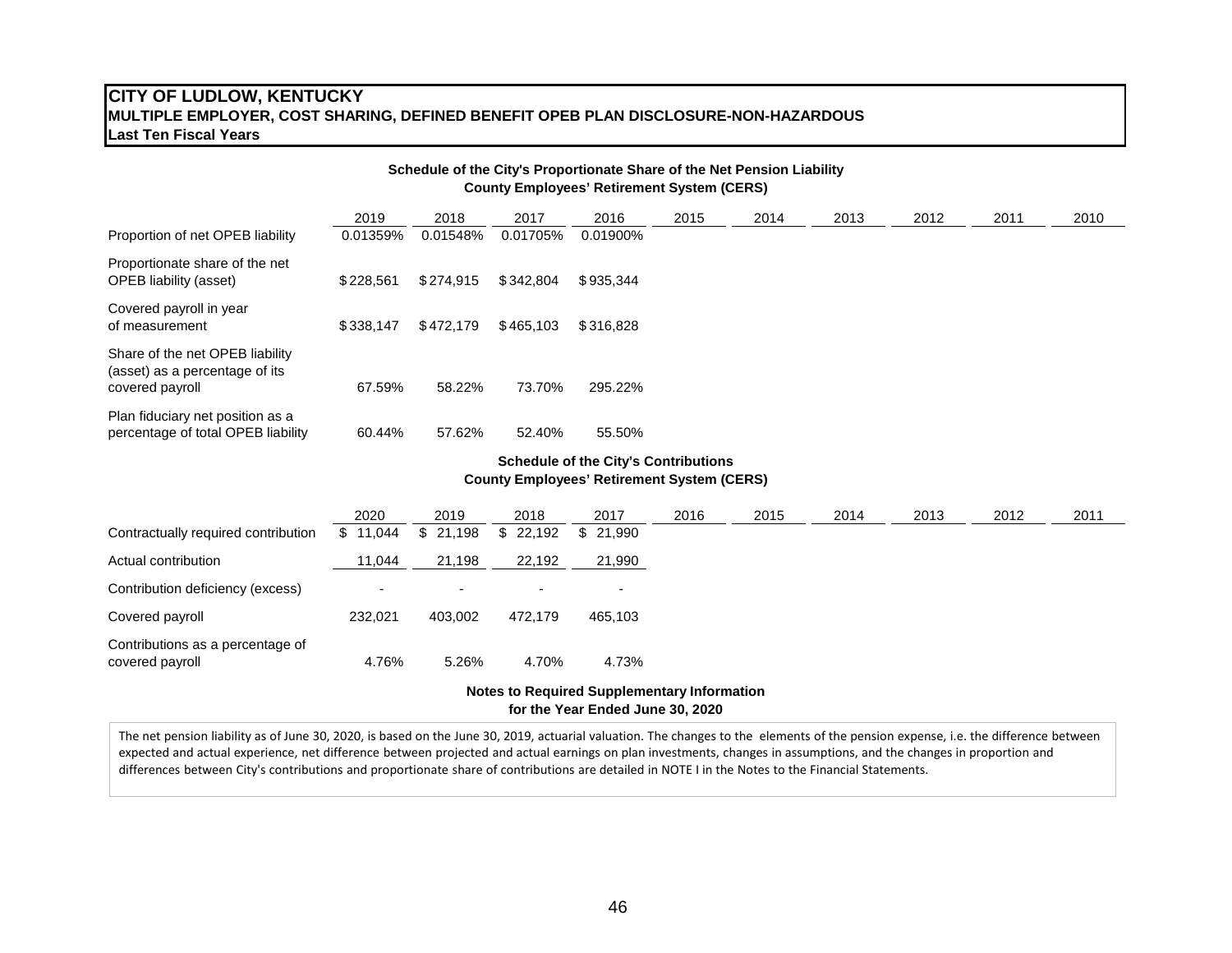# **CITY OF LUDLOW, KENTUCKY MULTIPLE EMPLOYER, COST SHARING, DEFINED BENEFIT OPEB PLAN DISCLOSURE-HAZARDOUS Last Ten Fiscal Years**

| Schedule of the City's Proportionate Share of the Net Pension Liability<br><b>County Employees' Retirement System (CERS)</b> |                |               |               |           |      |      |      |      |      |      |  |  |  |
|------------------------------------------------------------------------------------------------------------------------------|----------------|---------------|---------------|-----------|------|------|------|------|------|------|--|--|--|
|                                                                                                                              | 2019           | 2018          | 2017          | 2016      | 2015 | 2014 | 2013 | 2012 | 2011 | 2010 |  |  |  |
| Proportion of net OPEB liability                                                                                             | 0.153314%      | 0.14775%      | 0.13167%      | 0.01900%  |      |      |      |      |      |      |  |  |  |
| Proportionate share of the net<br><b>OPEB</b> liability (asset)                                                              | \$1,134,309    | \$1,053,440   | \$1,088,495   | \$935.344 |      |      |      |      |      |      |  |  |  |
| Covered payroll in year<br>of measurement                                                                                    | 873,623<br>\$. | \$<br>800,850 | \$<br>784,672 | \$703.574 |      |      |      |      |      |      |  |  |  |
| Share of the net OPEB liability<br>(asset) as a percentage of its<br>covered payroll                                         | 129.84%        | 131.54%       | 138.72%       | 132.94%   |      |      |      |      |      |      |  |  |  |
| Plan fiduciary net position as a<br>percentage of total OPEB liability                                                       | 64.44%         | 64.24%        | 59.00%        | 55.50%    |      |      |      |      |      |      |  |  |  |

#### **Schedule of the City's Contributions County Employees' Retirement System (CERS)**

|                                                     |                                                    | 2020    |     | 2019    |    | 2018    | 2017      | 2016 | 2015 | 2014 | 2013 | 2012 | 2011 |
|-----------------------------------------------------|----------------------------------------------------|---------|-----|---------|----|---------|-----------|------|------|------|------|------|------|
| Contractually required contribution \$              |                                                    | 91,482  | S.  | 98,169  |    | 74,861  | \$73,367  |      |      |      |      |      |      |
| Actual contribution                                 |                                                    | 91,482  |     | 98,169  |    | 74,861  | 73,367    |      |      |      |      |      |      |
| Contribution deficiency (excess)                    |                                                    |         |     |         |    |         |           |      |      |      |      |      |      |
| Covered payroll                                     |                                                    | 960.939 | \$. | 937.616 | \$ | 800.850 | \$784.672 |      |      |      |      |      |      |
| Contributions as a percentage of<br>covered payroll |                                                    | 9.52%   |     | 10.47%  |    | 9.35%   | 9.35%     |      |      |      |      |      |      |
|                                                     | <b>Notes to Required Supplementary Information</b> |         |     |         |    |         |           |      |      |      |      |      |      |

**for the Year Ended June 30, 2020**

The net pension liability as of June 30, 2020, is based on the June 30, 2019, actuarial valuation. The changes to the elements of the OPEB expense, i.e. the difference between expected and actual experience, net difference between projected and actual earnings on plan investments, changes in assumptions, and the changes in proportion and differences between City's contributions and proportionate share of contributions are detailed in NOTE I in the Notes to the Financial Statements.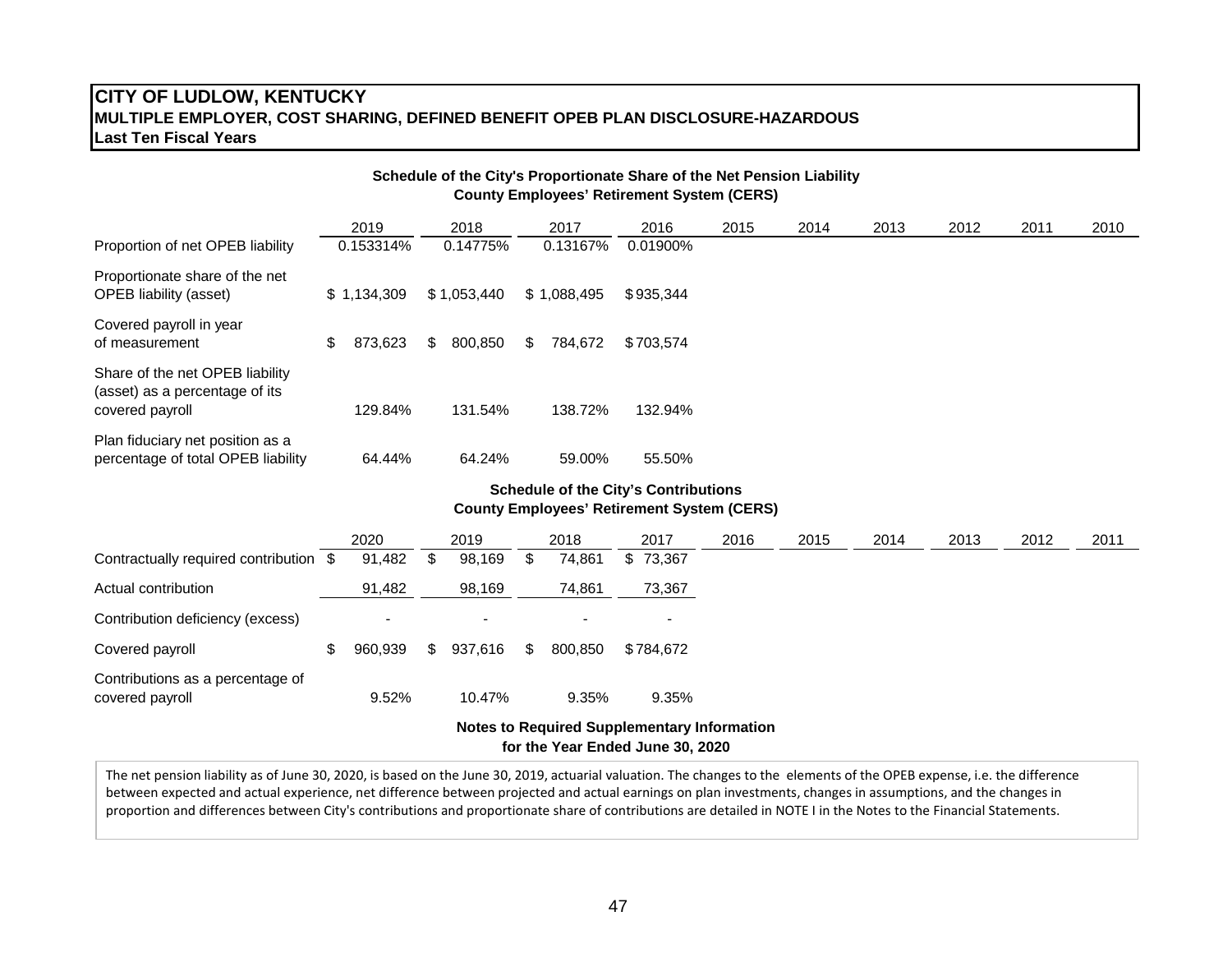

#### **INDEPENDENT AUDITOR'S REPORT ON INTERNAL CONTROL OVER FINANCIAL REPORTING AND ON COMPLIANCE AND OTHER MATTERS BASED ON AN AUDIT OF FINANCIAL STATEMENTS PERFORMED IN ACCORDANCE WITH** *GOVERNMENT AUDITING STANDARDS*

#### **To the Honorable Mayor and Members of Council of City of Ludlow, Kentucky**

We have audited, in accordance with the auditing standards generally accepted in the United States of America and the standards applicable to financial audits contained in *Government Auditing Standards,* issued by the Comptroller General of the United States, the financial statements of the governmental activities and each major fund of the City of Ludlow, Kentucky as of June 30, 2020 and the related notes to the financial statements which collectively comprise the City of Ludlow, Kentucky's financial statements, and have issued our report thereon dated January 29, 2021.

#### **Internal Control over Financial Reporting**

In planning and performing our audits of the financial statements, we considered the City of Ludlow, Kentucky's internal control over financial reporting (internal control) as a basis for designing audit procedures that are appropriate in the circumstances for the purpose of expressing our opinions on the financial statements, but not for the purpose of expressing an opinion on the effectiveness of the City of Ludlow, Kentucky's internal control. Accordingly, we do not express an opinion on the effectiveness of the City of Ludlow, Kentucky's internal control.

A *deficiency in internal control* exists when the design or operation of a control does not allow management or employees, in the normal course of performing their assigned functions, to prevent, or detect and correct, misstatements on a timely basis. A *material weakness* is a deficiency, or combination of deficiencies, in internal control such that there is a reasonable possibility that a material misstatement of the entity's financial statements will not be prevented, or detected and corrected, on a timely basis. A *significant deficiency* is a deficiency, or a combination of deficiencies, in internal control that is less severe than a material weakness, yet important enough to merit attention by those charged with governance.

Our consideration of internal control was for the limited purpose described in the first paragraph of this section and was not designed to identify all deficiencies in internal control that might be material weaknesses or significant deficiencies and therefore material weaknesses or significant deficiencies may exist that were not identified. Given these limitations, during our audit we did not identify any deficiencies in internal control that we consider to be material weaknesses. However, material weaknesses may exist that have not been identified.

# **Compliance and Other Matters**

As part of obtaining reasonable assurance about whether the City of Ludlow, Kentucky's financial statements are free of material misstatement, we performed tests of its compliance with certain provisions of laws, regulations, contracts, and grant agreements, noncompliance with which could have a direct and material effect on the financial statements. However, providing an opinion on compliance with those provisions was not an objective of our audits, and accordingly, we do not express such an opinion.